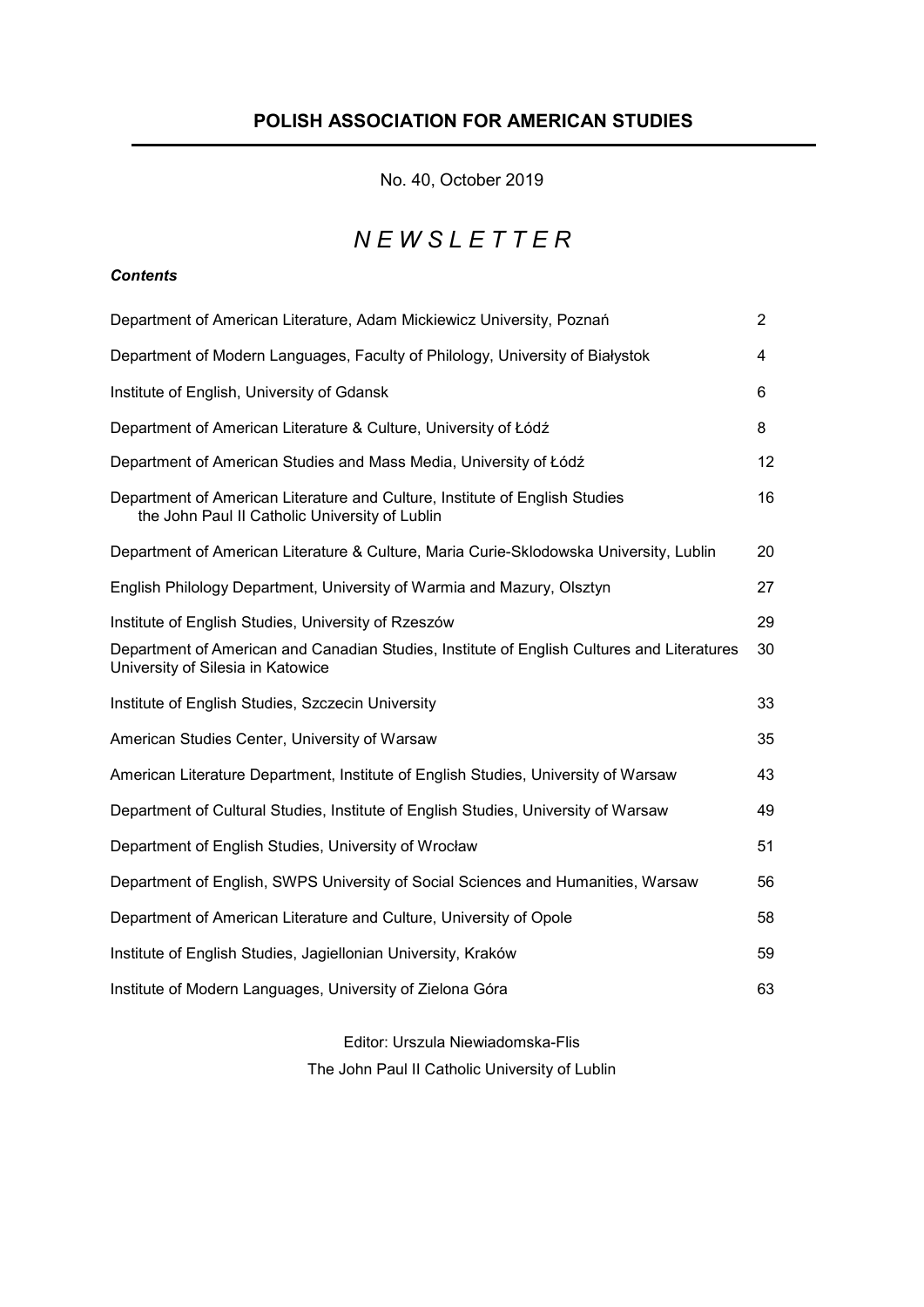# Department of American Literature Faculty of English, Adam Mickiewicz University, Poznań

|             | Mailing address Department of American Literature         |
|-------------|-----------------------------------------------------------|
| of the      | Faculty of English, Adam Mickiewicz University            |
| department. | ul. Grunwaldzka 6                                         |
|             | 60-780 Poznań, Poland                                     |
|             | tel: (+48 61) 829 3506, (+48 61) 829 3521                 |
|             | http://wa.amu.edu.pl/wa/Department of American Literature |

# Events/Activities Paulina Ambroży

- Received AMU Rector's Award for Didactic Achievements
- Guest panelist at 12th Puls Literatury Festival, Łódź, October 1-9, 2018 (panel devoted to the New York Poets and the collection of essays *Poeci Szkoły Nowojorskiej,*  Warszawa 2018, edited by Kacper Bartczak)

#### Joseph Kuhn

 Research for YouGov on James Bryce and the Formation of American Public Opinion in the Nineteenth Century

#### Katarzyna Macedulska

 Organized guest lecture by Dr. Ksenia Robbe from Leiden University and EURIAS FELLOW (2019). May 30, 2019. Lecture title: "Remembering Transitions: Emerging Modes of Remembering in Contemporary Post-Soviet and Post-Apartheid Fiction and Film."

#### Małgorzata Olsza

 Research project: "Drawing feminism: Female artists on the underground American comix scene in the 1970s and 1980s." National Science Center (NCN) Grant, Miniatura 2, Project ID: 2018/02/X/HS2/00693, Billy Ireland Cartoon Library and Museum, Columbus, Ohio, U.S., 16-30 July 2019.

# Conferences Paulina Ambroży

- June 27-28, 2019. Poznań, Adam Mickiewicz University. *28th PASE Conference: Diversity is Inclusive: Cultural, Literary and Linguistic Mosaic*. Chair of the session: "American Literature in the Second Half of the Twentieth Century."
- November 29-30, 2018. Białystok, University of Białystok. *Crossroads II Conference: City*/*Non*-*City*. Keynote lecture: "From Arcade to Street Junction: Spatio-Temporal Paradigms in Contemporary American Poetry."

#### Joseph Kuhn

- July 22-26, 2019. Poznań, Adam Mickiewicz University*. International Association of University Professors of English Triannual Conference*. Presentation title: "'Dark Retina:' Faulkner's Neurological Modernism and the First World War."
- July 22-26, 2019. Poznań, Adam Mickiewicz University*. International Association of University Professors of English Triannual Conference*. Co-chair of the session on Early American Literature.

#### Katarzyna Macedulska

- June 27-28, 2019. Poznań, Adam Mickiewicz University. *28th PASE Conference: Diversity is Inclusive: Cultural, Literary and Linguistic Mosaic*. Presentation title: "The Necessity for Difference: Forging the Form in *Forest Dark* by Nicole Krauss."
- June 27-28, 2019. Poznań, Adam Mickiewicz University. *28th PASE Conference: Diversity is Inclusive: Cultural, Literary and Linguistic Mosaic*. Chair of the session: "American Literature."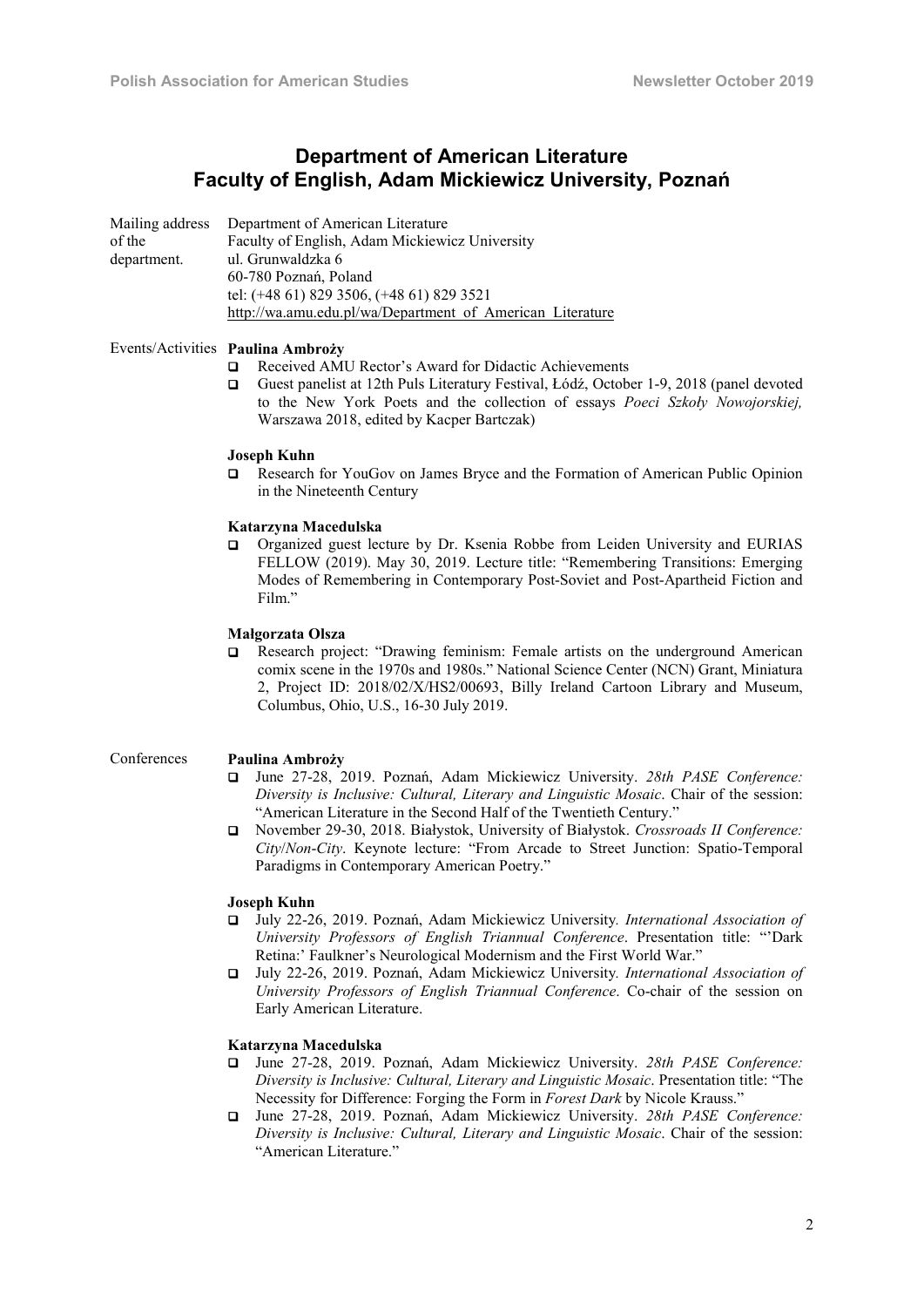#### Małgorzata Olsza

- June 27-28, 2019. Poznań, Adam Mickiewicz University. *28th PASE Conference: Diversity is Inclusive: Cultural, Literary and Linguistic Mosaic*. Presentation title: "Hybrid Media Practices in Contemporary American Graphic Novels."
- March 8, 2019. Barcelona, The University of Barcelona. *Gender and the Graphic Novel*. Presentation title: "Family Matters: Reading/viewing Wanda Hagedorn's *Totally Un-Nostalgic* Through the Lenses of Alison Bechdel's *Fun Home*."
- October 18-20, 2018. Kraków, Jagiellonian University. *Text-Image-Music: Crossing the Borders, the 4th International Association of Literary Semantics Symposium*. Presentation title: "Collage, Assemblage, Panorama and Beyond: Intermedial Transactions Between Contemporary American Comics and The Visual Arts."

# Publications Małgorzata Olsza

- "Collage Technique in Alison Bechdel's *Fun Home: A Family Tragicomic*." *ImageTexT: Interdisciplinary Comics Studies,* vol. 10, no. 3, 2019. (http://imagetext.english.ufl.edu/archives/v10\_3/olsza/).
- "Adrian Tomine's Poetics of Understatement: Drawing Death and Doubt in Killing and Dying." *Exhaustion and Regeneration in Post-Millennial North-American Literature and Culture*, edited by Julia Nikiel and Izabella Kimak, Peter Lang, 2019, pp. 37-48.

# Paweł Stachura

- "Głos i Pismo: Stylistyka Encyklopedyczna w Późnych Powieściach Thomasa Pynchona." *Thomas Pynchon*, edited by Tadeusz Pióro and Marek Paryż, Wydawnictwo Uniwersytetu Warszawskiego, 2018, pp. 225-240.
- "Thoreau's Surreal Imagery of Homemaking and Mumford's Myth of the Machine." *Kultura Popularna*, vol. 4, no. 58, 2018, pp. 60-69.

# New courses Paulina Ambroży

- □ Literature of the American South (lecture, MA program)
- □ Contemporary American Prose (conversations, MA program)

#### Małgorzata Olsza

□ Contemporary American Graphic Novel (conversations, MA program)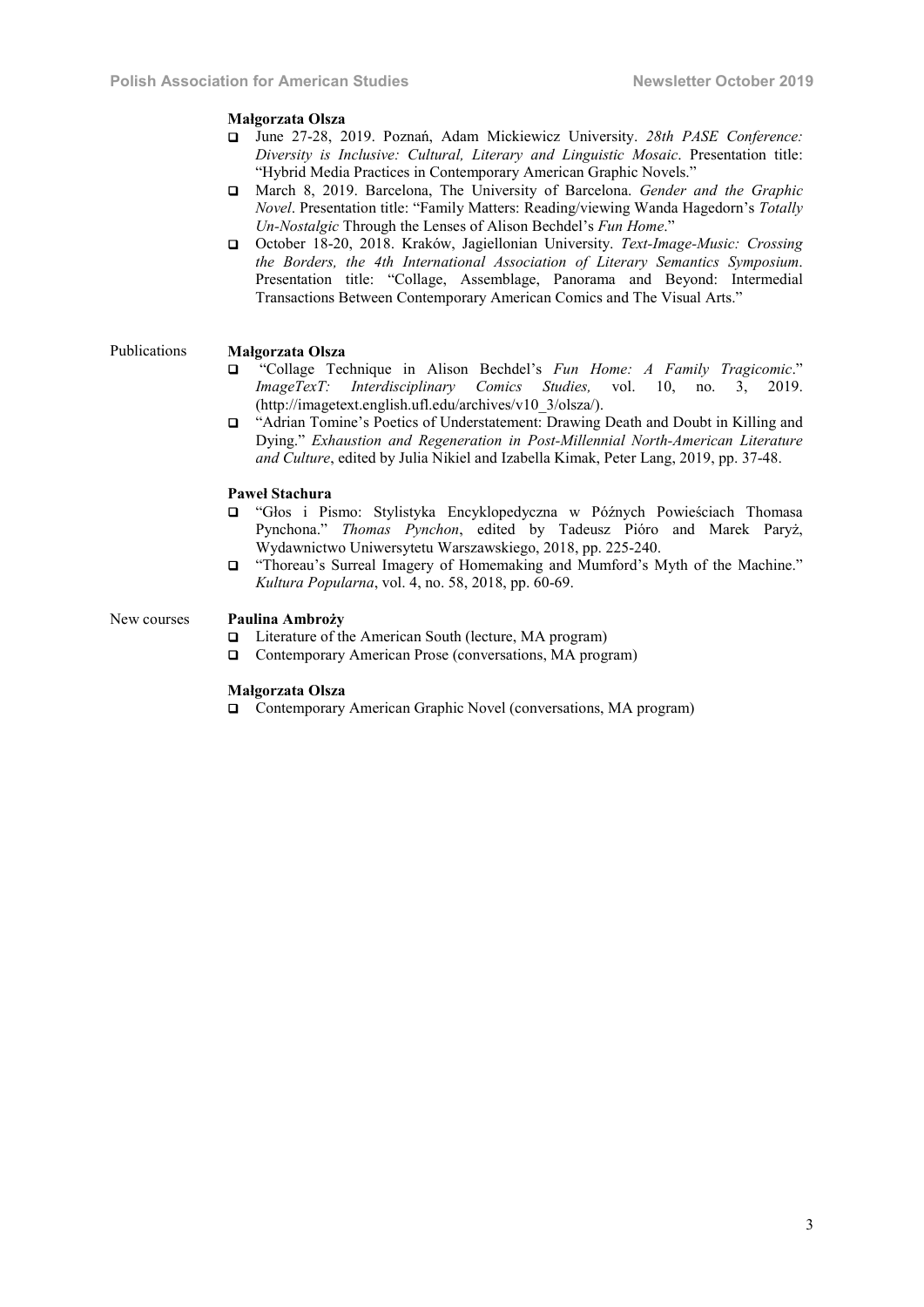# Institute of Modern Languages, University of Białystok

| Mailing address<br>of the department | Institute of Modern Languages, Department of Philology<br>University of Białystok<br>ul. Liniarskiego 3<br>15-420 Białystok<br>Tel./fax: (85)7457516<br>sekretar@uwb.edu.pl<br>http://neo.uwb.edu.pl/                                                                                                                                                                                                                                                                                                                                                                                                                                                                                                                                                                                                              |
|--------------------------------------|--------------------------------------------------------------------------------------------------------------------------------------------------------------------------------------------------------------------------------------------------------------------------------------------------------------------------------------------------------------------------------------------------------------------------------------------------------------------------------------------------------------------------------------------------------------------------------------------------------------------------------------------------------------------------------------------------------------------------------------------------------------------------------------------------------------------|
| Events/Activities                    | Institute of Modern Languages organized: Crossroads II Conference: City/Non-city.<br>Bialystok, University of Bialystok. November 29-30, 2018.                                                                                                                                                                                                                                                                                                                                                                                                                                                                                                                                                                                                                                                                     |
| Conferences                          | Sylwia Borowska-Szerszun<br>October 3-5, 2018. Brno, Czech Republic, Masaryk University. Fantasy and Myth in the<br>❏<br>Anthropocene. Presentation title: "Rethinking the Power of Myth: N.K. Jemisin's<br>Broken Earth Trilogy."<br>September 25-27, 2019. Łódź, University of Łódź. VIII Congress of Polish Association<br>$\Box$<br>for Canadian Studies, "Canadian (Re)Visions: Futures, Changes, Revolutions."<br>Presentation title: "Memory, medievalism and romance in Fantasy Fiction by Charles de<br>Lint and Guy Gavriel Kay."                                                                                                                                                                                                                                                                        |
|                                      | Ewelina Feldman-Kołodziejuk<br>September 25-27, 2019. Łódź, University of Łódź. VIII Congress of Polish Association<br>▫<br>for Canadian Studies, "Canadian (Re)Visions: Futures, Changes, Revolutions."<br>Presentation title: "Sweetland as an elegy on disappearing fishing communities of<br>Newfoundland."                                                                                                                                                                                                                                                                                                                                                                                                                                                                                                    |
|                                      | Weronika Łaszkiewicz<br>October 3-5, 2018. Brno, Czech Republic, Masaryk University. Fantasy and Myth in the<br>u<br>Anthropocene. Presentation title: "Native American Traditions as the Remedy for the<br>Postmodern World: Reading the Works of Charles de Lint."<br>April 24-27, 2019. Poznań, Adam Mickiewicz University. 40th American Indian<br>u.<br>Workshop: Indigenous Economies: Sustenance, Subsistence, Sovereignty. Presentation<br>title: "Indigenous Economies in Fantasy Fiction."<br>June 13-14, 2019. Bonn, Germany, the University of Bonn. "Understanding Imaginary<br>❏<br>Worlds": A Students' Conference on World-building in Fantasy, Science Fiction, and<br>Beyond. Keynote lecture: "The Pitfalls of World-building: Addressing Geography,<br>Race, and Religion in Fantasy Fiction." |
|                                      | <b>Tomasz Sawczuk</b><br>November 29-30, 2018. Bialystok, University of Bialystok. Crossroads II Conference:<br>□<br>City/Non-city. Presentation title: "Framing the Fantasized. The (Lacking) Urban Insides<br>and Outsides in Lars von Trier's Dogville and Paul Beatty's The Sellout."                                                                                                                                                                                                                                                                                                                                                                                                                                                                                                                          |
| Publications                         | Sylwia Borowska-Szerszun<br>"Representation of Rape in George R.R. Martin's A Song of Ice and Fire and Robin<br>□<br>Hobb's Liveship Traders." Extrapolation, 60.1 (2019): 1-22.                                                                                                                                                                                                                                                                                                                                                                                                                                                                                                                                                                                                                                   |
|                                      | Ewelina Feldman-Kołodziejuk<br>"Sweetland Michaela Crummey'a jako elegia na znikające osady rybackie." Białostockie<br>□<br>Studia Literaturoznawcze, 12/2018: 267-275.<br>"Dyktatura oczami kobiet - analiza porównawcza Opowieści podręcznej Margaret<br>$\Box$<br>Atwood i twórczości eseistycznej Herty Müller." Creatio Fantastica, 2(59) 2018: 95-<br>107.                                                                                                                                                                                                                                                                                                                                                                                                                                                   |
|                                      | Weronika Łaszkiewicz                                                                                                                                                                                                                                                                                                                                                                                                                                                                                                                                                                                                                                                                                                                                                                                               |

"The Quest for Female Empowerment in William Morris's Late Prose Romances."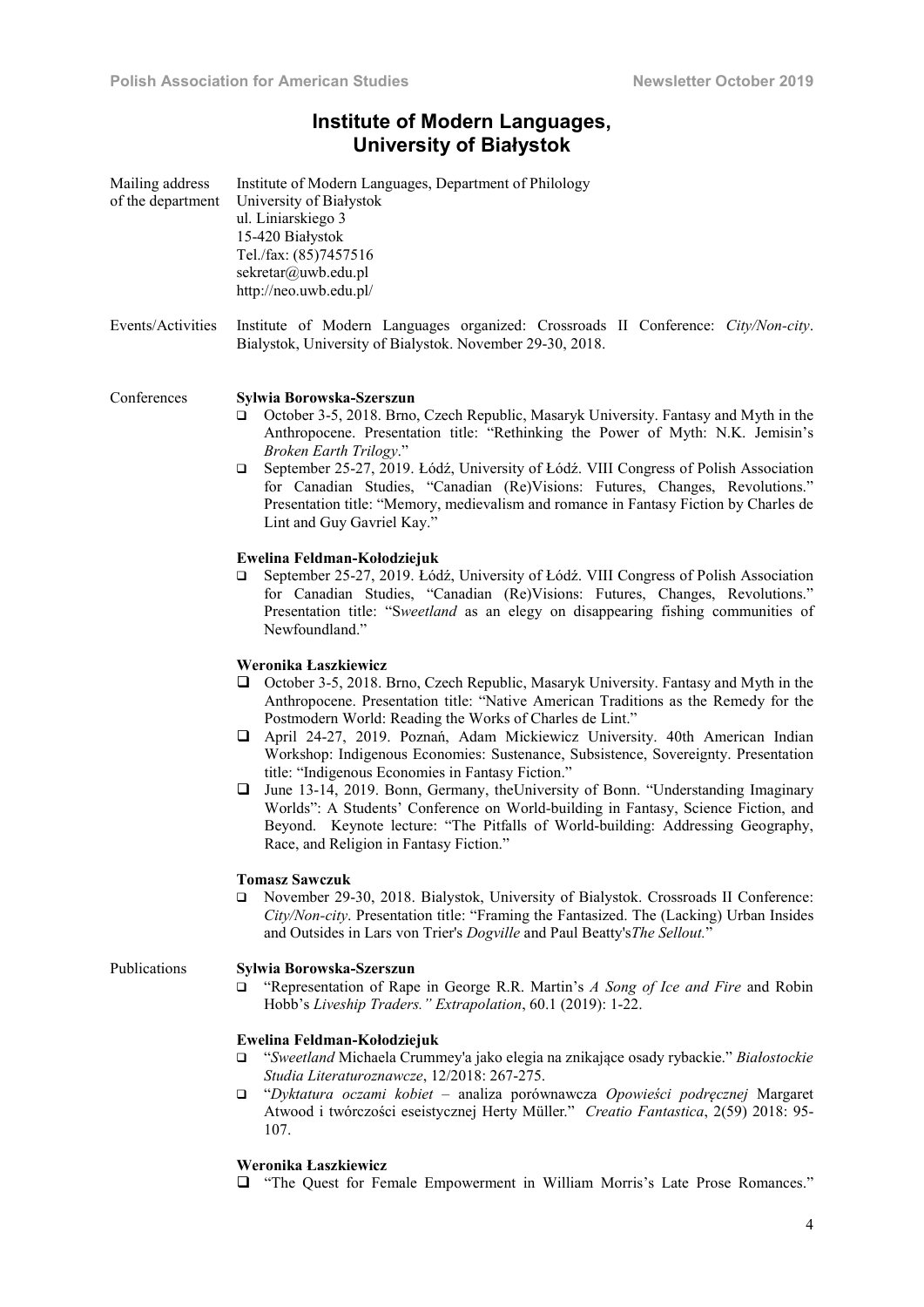*Studies in the Fantastic*, No. 5, Winter 2017/Spring 2018, eds. Daniel Dooghan and David Reamer. Tampa: University of Tampa Press, pp. 1-25.

- *Fantasy Literature and Christianity: A Study of the Mistborn, Coldfire, Fionavar Tapestry and Chronicles of Thomas Covenant Series*. Critical Explorations in Science Fiction and Fantasy, 63. Series Editors Donald E. Palumbo and C.W. Sullivan III. Jefferson: McFarland, 2018.
- "From Stereotypes to Sovereignty: Indigenous Peoples in the Works of Charles de Lint." *Studies in Canadian Literature*, 43.1, 2018, University of New Brunswick, 233- 249.
- *Exploring Fantasy Literature: Selected Topics*. Library of Tradition. No CLXII. Kraków/Białystok: Collegium Columbinum and Temida 2, 2019.

# Tomasz Sawczuk

- *On the Road to Lost Fathers: Jack Kerouac in a Lacanian Perspective.* Frankfurt am Main: Peter Lang, 2019.
- "How the World of TV Series Spins: Exhaustion and Regeneration in *Twin Peaks: The Return.*" *Exhaustion and Regeneration in Post-Millennial North-American Literature and Culture*, ed. Julia Nikiel and Izabella Kimak. Frankfurt am Main: Peter Lang, 2019.



We are honored to announce the 9th International Conference on Language, Literature & Culture and Crossroads III Conference: Risk/Safety organized jointly by the University of Białystok (Poland) and Çankaya University (Ankara, Turkey) on June 4-5, 2020. This International Conference is an annual, peerreviewed academic event and comprehensive venue for the free exchange and dissemination of ideas on language, translation, literary and cultural studies, and aims to bring together scholars and graduates researching the intersections of these fields in the welcoming atmosphere of the University of Białystok in Poland. Topics might include but are not limited to:

- $\Box$  representations of natural and anthropogenic catastrophes and ecological transformation in literature,
- $\Box$  'world risk theory' and postcolonial theory, trauma narratives,
- $\Box$  literary disaster discourses, environmental literature, apocalyptic scenarios, eco-thrillers and risk narratives,
- $\Box$  the aesthetic and ethical aspects of destruction,
- eye-witness narratives, *testimonio*
- $\Box$  anxiety, suffering, loss and displacement,
- $\Box$  atomic war, nuclear devastation and nature's revenge,
- $\Box$  narrative patterns and the semantics of disaster literature,
- $\Box$  climate change, the loss of biodiversity and the extinction of the human race,
- $\Box$  the motif of humankind beyond rescue,
- $\Box$  different modes of projecting the future,
- $\Box$  indigenous languages and cultures, an alternative, non-technocratic, non-anthropocentric attitude towards nature,
- $\Box$  retranslation of nature's language, fundamental transformation of societies,
- $\Box$  corpus-driven analysis of 'risk' and 'safety',
- $\Box$  'risk' and 'safety' in media reporting,
- $\Box$  diachronic studies of 'risk' and 'safety'

A 300-word abstract and 5 keywords should be submitted as an email attachment

to LLC2019conference@gmail.com by February 10, 2020.

In your email, please include your name, affiliation, email address, phone number, title of the paper, abstract, 5 keywords and a brief bio data.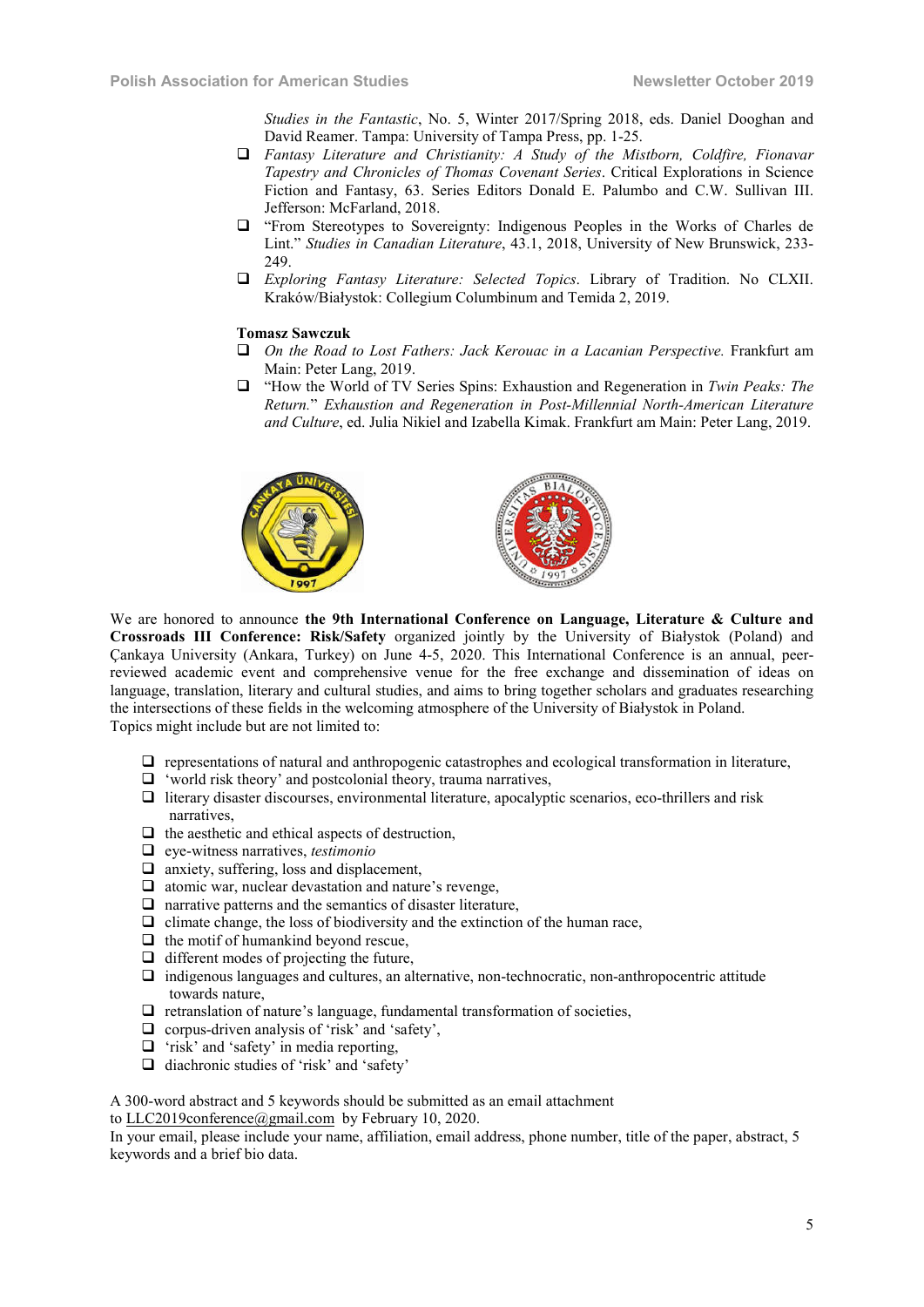# Institute of English and American Studies, University of Gdansk

| Mailing<br>department | Instytut Anglistyki i Amerykanistyki,<br>address of the Wydział Filologiczny, Uniwersytet Gdański;<br>Wita Stwosza 51, 80-308 Gdańsk<br>E-mail: sekretariatiaa@ug.edu.pl<br>http://www.ur.edu.pl/wydzialy/filologiczny/instytut-filologii-angielskiej |
|-----------------------|-------------------------------------------------------------------------------------------------------------------------------------------------------------------------------------------------------------------------------------------------------|
| Events/               |                                                                                                                                                                                                                                                       |

# Activities Barbara Miceli

 became member of the Scientific Committee of the Second International Scientific and Practical Conference "Language Philosophy and New Trends in Translation and Language Studies," National Pedagogical Dragomanov University, Kiev (Ukraine).

# Grzegorz Welizarowicz

- became founding member and director of *Border Studies/Pracownia badań and granicami*, at the English and American Studies Institute, Faculty of Languages, University of Gdańsk, July 02, 2019.
- organized *The Border Seminar* "Borderlands." Faculty of Languages, UG. May 23-24, 2019.
- directed a staged reading of *Endless Border*; one-act drama by Carlos Morton. Performed by students of the American Studies, UG at the *The Border Seminar* "Borderlands." Faculty of Languages, UG. May 23, 2019.
- organized professor Santiago Vaquera-Vasquez's (UNMA) Senior Fulbright Specialist visit at American Studies, UG. May 08-24, 2019
- organized professor Carlos Morton's (UCSB) special guest visit at *The Border Seminar*  "Borderlands." Faculty of Languages, UG. May 23-24, 2019.
- organized professor Gordon Henry's (MSU) lecture. "Storied Being Breaking Through Critical Discourse in American Indian Literature" at American Studies, UG. October 17, 2018.

# Conferences Marta Koval

 June 25-28, 2019. Madrid. Third Annual Conference of Memory Studies Association. Presentation title: "(Un)Willingness to Share: Untold and Unheard Women's Stories in Ukrainian American Emigre Fiction."

# Barbara Miceli

 May 23-24, 2019. University of Gdańsk. *The Border Seminar* "Borderlands." Presentation Title: "Liminal Identities in the Atlantic Crossing of Colum McCann's *TransAtlantic*".

# Justyna Stiepanow

 May 13-15, 2019. Genoa, the University of Genoa. *Researching Metaphor: Cognitive and Others.* Presentation title: "Place as a Metaphor: Conveying the Principles of Retributive Justice through the Social and Spatial Practice of Contemporary American Executions."

# Grzegorz Welizarowicz

- June 14-16, 2019. Gdańsk. International conference: Seventh World Congress on Polish Studies, Faculty of History, University of Gdansk, Presentation title: "Gold Rush as They Saw It: Feliks P. Wierzbicki and Aleksander Hołyński at the Dawn of Anglo California."
- May 23-24, 2019. Gdańsk. International conference: *The Border Seminar*  "Borderlands." Faculty of Languages, University of Gdańsk. Presentation title: "(Re)Envisioning Borderlands."
- May 13-19, 2019. Sopot/Gdańsk/Gdynia. International conference: *Festival Between/Pomiędzy*. Presentation title: "The Martinican Discourse: The Islandness of Édouard Glissant and Aimé Césaire."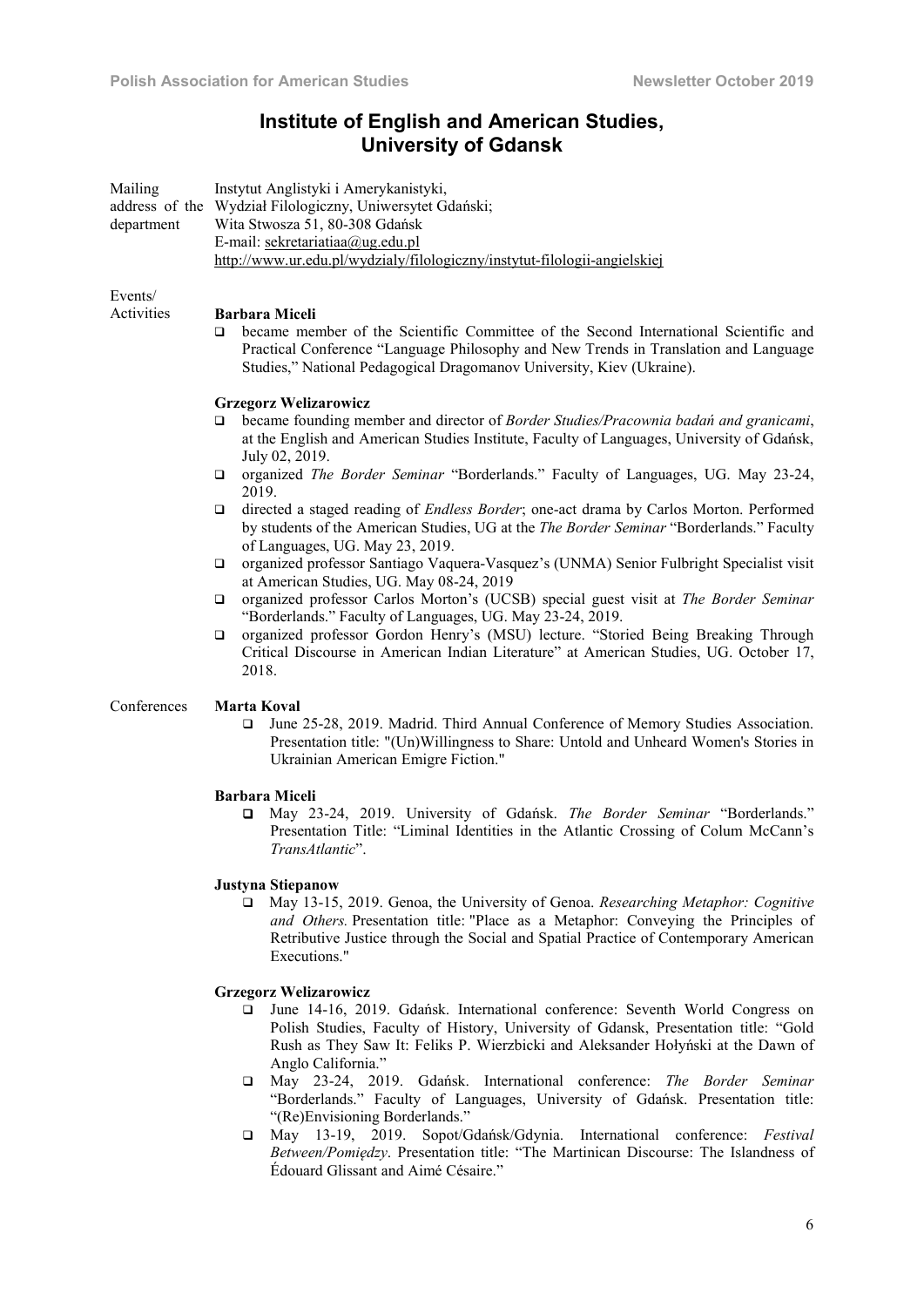- April 9-11, 2019. Universidad de Salamanca. International conference: Spanish Association for American Studies Conference. Presentation title: "The Road and the Map: American Indian Authors in relation to the Camino Real."
- November 7, 2018. Warsaw. "Latinix Day" International seminar. English Institute, University of Warsaw. Presentation title: "American People's Theater: The case of Teatro Chicano"

# Publications Ludmiła Gruszewska-Blaim

- "Academic Fiction and the Professorial Shadowlands: The (Dis)empowerment of the Eastern European Scholar." *The Campus Novel: Regional or Global?* edited by Dieter Fuchs and Wojciech Klepuszewski, Brill-Rodopi, 2019, pp. 49-63.
- "'Let the race die out': A Strange Case of Trans-/posthumans in Mary Bradley Lane's Feminist Utopia *Mizora: A Prophecy*." *Roczniki Humanistyczne* nr LXVI/2018, zeszyt 11, Anglica: *Brave New Human in (Trans/Post)Humanist Utopias,* pp. 29-43.
- "Professor Kate Fansler." *100 Greatest Literary Detectives*, edited by Eric Sandberg, Rowman & Littlefield, 2018, pp. 61-62.

#### Barbara Miceli

- "Religion, Gender Inequality, and Surrogate Motherhood in Margaret Atwood's *The Handmaid's Tale." CoSMo* (Comparative Studies in Modernism), vol. 12, 2018, pp. 95-108.
- "Pathological Narcissism in a (Neo)Gothic Setting: Joyce Carol Oates's 'Evil Eye.'" *Echinox Journal*, vol. 35, 2018, pp. 87-100.
- "A. M. Homes's *The Safety of Objects:* People and Feelings as Objects in the American Suburban Home." *Journal of History and Cultures*, vol. 9, February 2019, pp. 71-81.

# Justyna Stiepanow

 "The Strange Case of Francis Dolarhyde and the Dragon: Alternating Narrative Points of View and the Source of Knowledge in Thomas Harris' *Red Dragon*." *Beyond Philology*, vol. 15, no.4, 2018, pp. 47-98.

#### Arkadiusz Misztal

*Time and Vision Machines in Thomas Pynchon Novels,* Peter Lang, 2019

#### Grzegorz Welizarowicz

- "Junipero Serra's Canonization or Eurocentric Heteronomy." *Studia Anglica Posnaniensia*, vol. 53, issue s1, 2018, pp. 267-94.
- "American Indian epistemology in Deborah A. Miranda's *Bad Indians*." *Beyond Philology*, vol. 15, no. 4, 2018, pp. 117-56.
- "Feel like a Gringo: Transnational Consciousness in Los Angeles Punk Rock Songs." *Polish Journal for American Studies*, vol. 12, 2018, pp. 55-74.

#### New Courses

#### Barbara Miceli

- □ History of American Literature (BA and MA Studies)
- □ American Culture (BA Studies)
- American Economic Culture (BA Studies)
- American Politics and Media (BA Studies)
- □ Creative Writing Workshops

#### Grzegorz Welizarowicz

- □ California Mission's: History and Myth (ASC, UW)
- $\Box$  Introduction to Multicultural American Theater (ASC, UW)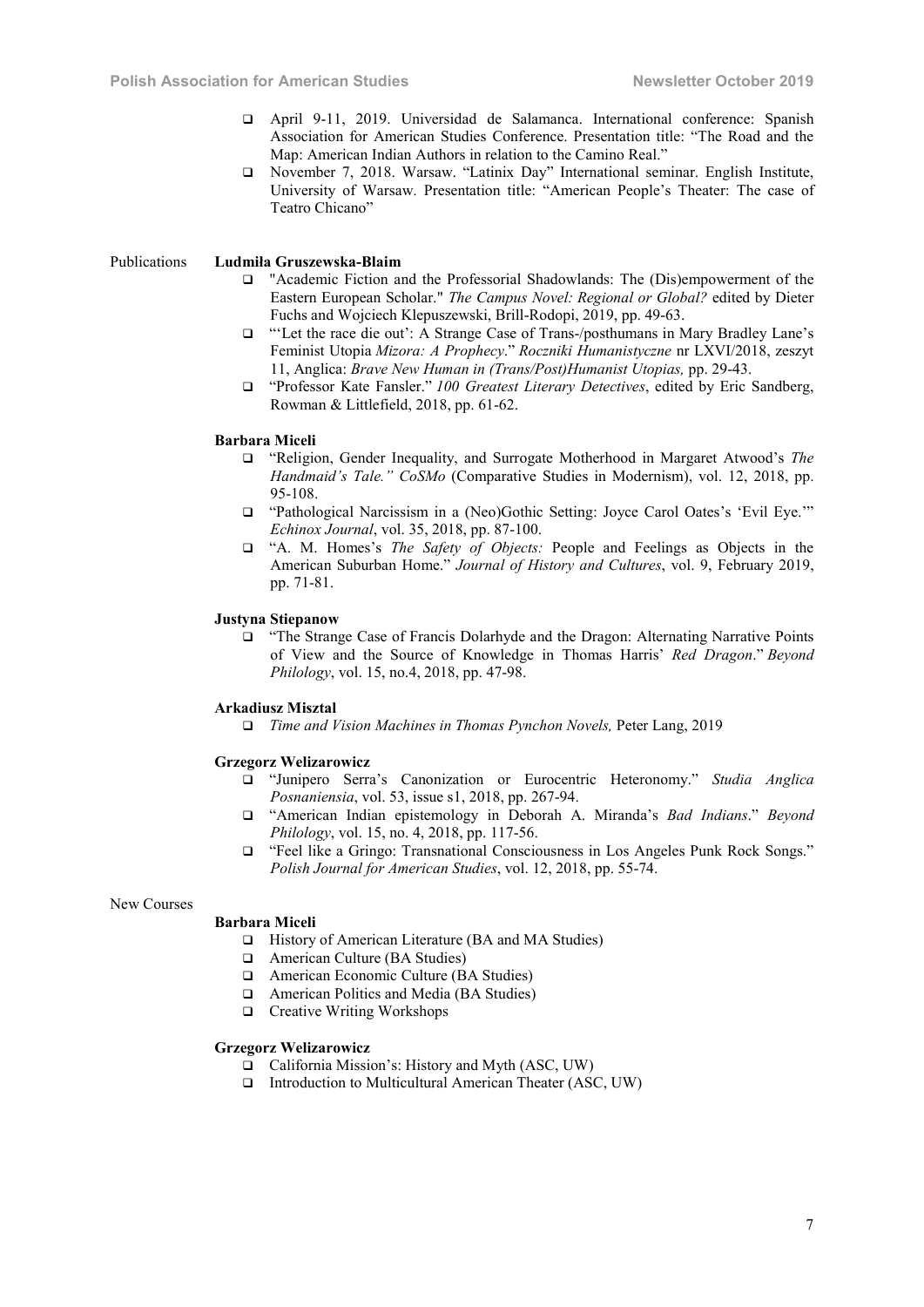# Department of American Literature, Institute of English Studies, University of Łódź

|            | Mailing address Department of American Literature, Institute of English Studies, University of Łódź |
|------------|-----------------------------------------------------------------------------------------------------|
| of the     | Pomorska 171/173, 90-236 Łódź                                                                       |
| department | tel.: 0-42 66-45-220                                                                                |
|            | fax: $0-42$ 66-45-220                                                                               |
|            | http://anglistyka.uni.lodz.pl/                                                                      |

#### Events/Activities Justyna Fruzińska

- Co-organized with Krzysztof Majer and Magdalena Marczuk-Karbownik the 8th congress of the Polish Association for Canadian Studies: *Canadian (Re)Visions: Futures, Changes, Revolutions / Les (Re)Visions canadiennes: Projections, Changements, Révolutions*. University of Łódź, September 25-27, 2019 (conference secretary).
- Co-organized with Krzysztof Majer and Jarosław Milewski the United Students Society conference *All Lives Matter? Tokenism, Universalization and Containment*. University of Łódź, June 1, 2019 (conference secretary).

#### Krzysztof Majer

- Headed the organizing committee for the 8th Congress of the Polish Association for Canadian Studies (*Canadian (Re)Visions: Futures, Changes, Revolutions / « Les (Re)Visions canadiennes: Projections, Changements, Révolutions »*), University of Łódź, September 25-27, 2019.
- Headed the organizing committee for the 8th United Students Society conference (*All Lives Matter? Tokenism, Universalization and Containment*), University of Łódź, June 1, 2019.
- Gave a guest lecture entitled "Takie coś: amerykańska potoczność w przekładzie" ["'A thing': American colloquial language in translation"] at the Department of English Philology, Adam Mickiewicz University, Kalisz, Poland, April 15, 2019.
- Was a member of the academic committee for the *5th International Conference on Translatology and Translations: Language – Translation – Identity*, University of Łódź, Poland, 7-9 December, 2018.
- Gave a guest lecture entitled "Tłumacz wychodzi z cienia. Kilka słów o przekładzie literackim" ["Emerging from the Shadows: a Few Words About Literary Translation"] at the University of the Third Age, Ostrzeszów, Poland, November 30, 2018.

#### Jarosław Milewski

- Secretary of a conference at the University of Łódź *All Lives Matter?Tokenism, Universalization and Containment.*
- □ Secretary of *InterAlia*, a journal of queer studies.

#### Małgorzata Myk

 Co-organized the conference *New / Old Materialisms. Languages of Poetry* [*Nowe / Stare Materializmy. Języki Poezji*.] (with Kacper Bartczak, and in cooperation with Jagiellonian University in Cracow and the University of Wroclaw), November 16-17, 2018.

# Mark Tardi

- Invited lecture at the Department of Art & Art History, University of Oklahoma, USA. "Lies that Cleave: On Truth in Creativity." 19 February 2019.
- Invited lecture at Nicolaus Copernicus University, Toruń. "Dive for Dreams": on E.E. Cummings, Michael Palmer, and Lisa Jarnot, Toruń, Poland, 10 December 2018.
- Invited plenary lecture at Minsk State Linguistic University, Minsk, Belarus. "When We Subtract Our Own Perceptions": on Literature, Mathematics, Don DeLillo and David Foster Wallace." 15–19 November 2018.
- Four additional visiting lectures at Minsk State Linguistic University: "Academic Writing: a frame"; "Things Which I Do, / Which Please No One But Myself": Some Thoughts on Creativity; "Contemporary American Women Writers: the Innovative Necessity"; and "Re/Tasked (The Translator's Role)".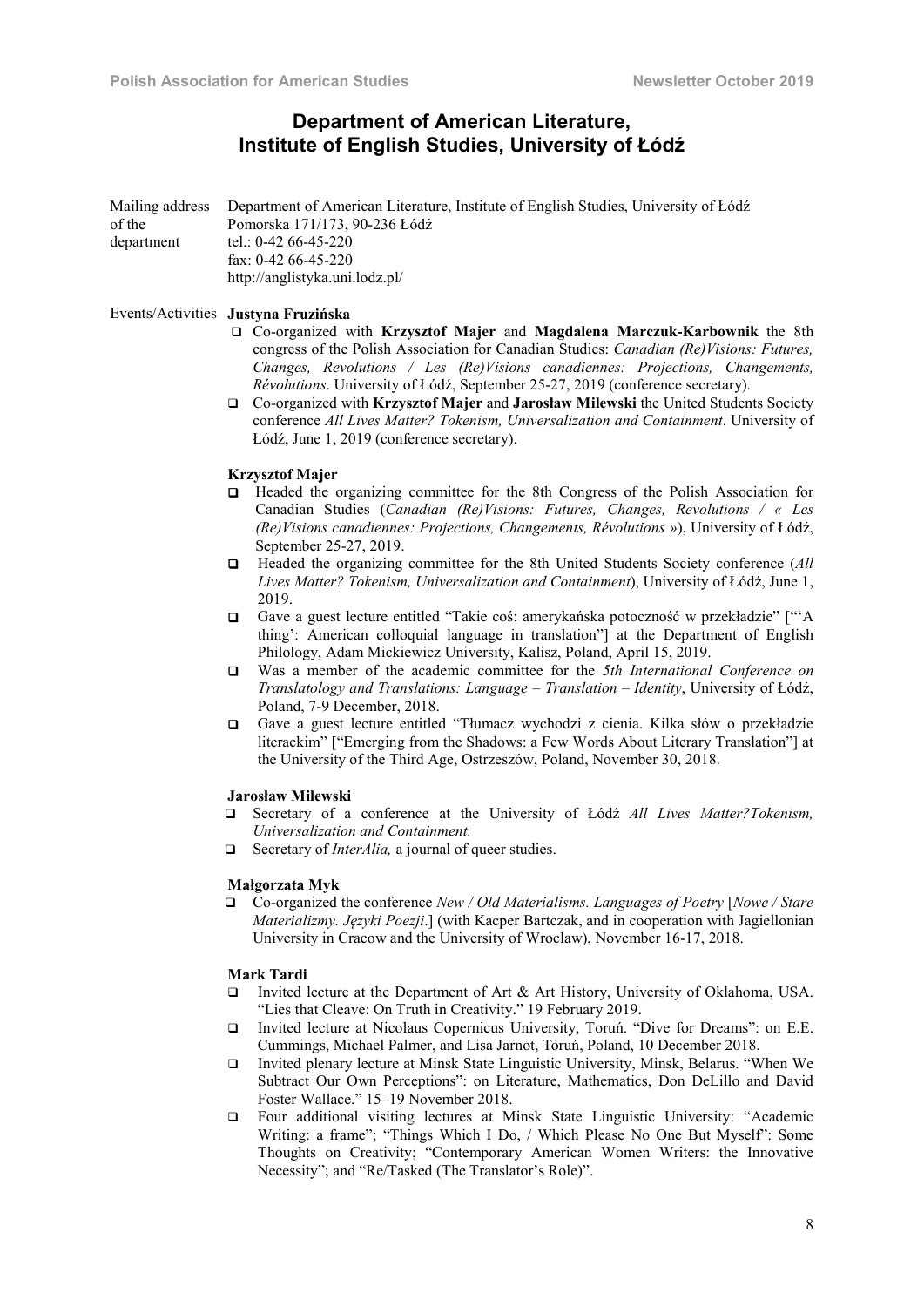*Prologue*, an award-winning film collaboration with Adam Mańkowski, has been officially selected and screened at numerous film festivals in Europe and the United States, including the *Great Lakes International Film Festival* (Erie, USA), *Musica Privata* (Łódź) & *On Art* (Bydgoszcz), *Bideodromo International Experimental Festival* (Bilbao, Spain), *Prisma Film Festival* (Rome, Italy), and *Short Film Factory* (Bucharest, Romania).

#### Conferences Kacper Bartczak

 May 28 – June 2, 2019. Klagenenfurt, Austria. The Association for Philosophy and Literature in. Presentation title: "Life in American Poetry: A Pragmatist Reciprocity of Life and Form"

# Justyna Fruzińska

 November 23-24, 2018. Sosnowiec, University of Silesia. Conference*: Emotions: The Englines of History*. Presentation title: "I grieve that grief can teach me nothing': Emerson, grief, and annihilation of history"

#### Krzysztof Majer

- April 24-26, 2019. Toruń, Nicolaus Copernicus University. *Comparing E/migrations: Tradition – (Post)memory – Translingualism.* Presentation title: "Musical Spaces of Resistance and Complicity in Madeleine Thien's *Do Not Say We Have Nothing* and Esi Edugyan's *Half Blood Blues*"
- April 1-3, 2019. Konin, State University of Applied Sciences. *Contacts & Contrasts: Cultural Conceptualizations in Language, Literature, and Translation*. Panel: Between the Orient and the Occident: Reading and Translating Rawi Hage. Presentation title: "Carnival City and Beyond: Towards Universalization?"

### Jarosław Milewski

- November 8-9, 2018. Tübingen, Eberhard Karls Universität Tübingen. *Strata of Kinship and Collective Action in Literature and Culture.* Presentation title: "Mourning Becomes Mundane; Limits of Kinship in Novels by Sarah Schulman."
- March 23, 2019. Cracow, Jagiellonian University. *Faces of Crisis in 20th- and 21st-Century Prose.* Presentation title: "Sarah Schulman's AIDS Writing as Melancholic Queer Literature."
- 17-18 May, 2019. Łódź, University of Łódź. *'Under His Eye?': Women in Feminist and Futuristic Literature, Film and Art*. Presentation title: "'So Long, Dave': Queerness and heterosexual scripts at the funerals of People With AIDS in Sarah Schulman's novels."
- June 1, 2019. Łódź, University of Łódź. *All Lives Matter?Tokenism, Universalization and Containment.* Presentation title: "What Gets Said, What Gets Skipped: Erasure of Queer Perspectives in Jonathan Larson's *RENT.*"

#### Małgorzata Myk

- May 17-18. Łódź, Department of British Literature and Culture, Institute of English Studies, Łódź University. Conference *Under His Eye? Women in Feminist and Futuristic Literature, Film, and Art*. Presentation title: "Transing Lines / Transing the *I*: Pangendered and Pan-linguistic Materialist Poetics of Stacy Szymaszek (*Hyperglossia*)."
- November 17-18, 2018. Łódź, Department of American Literature, Łódź University Conference *New / Old Materialisms. Languages of Poetry.* [*Nowe / Stare Materializmy. Języki Poezji*.].. Presentation title: "Spekulatywna Poetyka Leslie Scalapino."
- October 24-26, 2018. Łódź, University of Łódź. Annual PAAS conference *Challenging America, American Challenges. Culture, Society, Politics.* Presentation title: "Austerity Measures in Contemporary American Poetry."

#### Alicja Piechucka

- 17-18 May 2019, Łódź, University of Łódź. " 'What do I look like, James Bond?': Action Heroines, (Post)feminism and the Conventions of the Chick Lit Genre in Thomas Pynchon's *Bleeding Edge*." "*Under His Eye?": Women in Feminist and Futuristic Literature, Film and Art*. *International Conference*.
- 4-5 April 2019, Kraków, Jagiellonian University. "Vestiges of Edgar Allan Poe's Dark Romanticism in Hart Crane's Poetic *Oeuvre*." *Romantic Interactions.*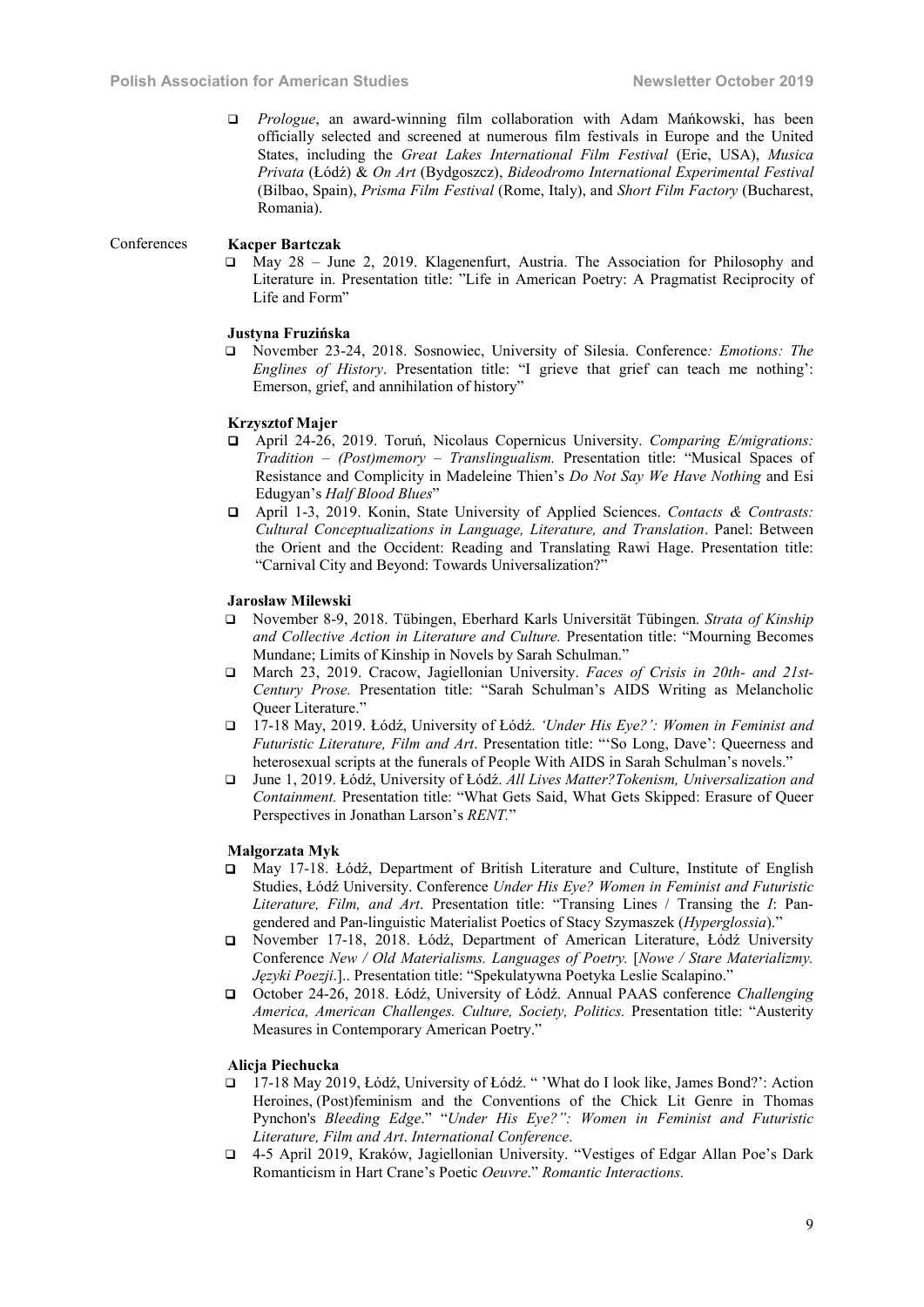#### Mark Tardi

- 29–30 November 2018. Białystok, University of Białystok. *Crossroads II: City/Non-city* conference. Presentation title: "Heliopolis: Lisa Jarnot's rewriting of a legendary city."
- October 24-26, 2018. Łódź, University of Łódź. Annual PAAS conference *Challenging America, American Challenges. Culture, Society, Politics.* Presentation title: "Dumb Duke Death: on the radical anti-nostalgia poetics of Lisa Jarnot."
- 5–7 October 2018. Notre Dame, Indiana, University of Notre Dame (USA). *&NOW 2018*  Festival. Presentation title: "Psychoacoustics."

#### Magdalena Szuster

- September 23, 2019. Białystok, University of Białystok. Conference: *Kultura w Polsce w XXI wieku. Konteksty społeczne, kulturowe i medialne*. Presentation title: "I po co znowu te warsztaty? Wdrażanie programu edukacji teatralnej w miejskiej instytucji kultury na przykładzie Teatru Muzycznego w Łodzi".
- October 26-27, 2018. London, UK, British Library's Eccles Centre. Conference: *Let the Sun Shine In: American Theatre, Protest and Censorship*. Presentation title: "Art Wars in the USA and Poland: The anti-obscenity policies and indirect censorship in theater".

#### Publications Justyna Fruzińska

- "'Within the four walls of my pain': The experience of illness in the poetry of Aleksander Wat and Eugeniusz Tkaczyszyn-Dycki". *Scientia poetica* 22.1. 111-127.
- Krzysztof Majer, Justyna Fruzińska, Józef Kwaterko and Norman Ravvin (eds.). *Kanade, di Goldene Medine? Perspectives on Canadian-Jewish Literature and Culture / Perspectives sur la littérature et la culture juives canadiennes*. Leiden, Boston: Brill Rodopi, 2019 (editing and co-authoring Introduction to the French part of the book)
- "Starożytni akademicy, czyli Trzej mędrcy Andrzeja Buszy". Marian Kisiel, Janusz (eds.) *Kontynenty. T. 1: Studia i szkice o twórczości Andrzeja Buszy*. Katowice: Wydawnictwo UŚ, 2019. 353-360.
- "American Slavery Through the Eyes of British Women Travelers in the First Half of the 19th Century." *Ad Americam. Journal of American Studies* 19 (2018): 113-121. https://doi.org/10.12797/AdAmericam.19.2018.19.08
- "The Inverted Discourse of Wonder in Frances Trollope's *Domestic Manners of the Americans*". *Kultura Popularna* 58 (2018): 11-20

### Krzysztof Majer

- "Poradnik autosabotażysty" ["A Guide to Self-Sabotage"]. Afterword to: Bill Gaston, *Bogowie pokazują klaty*. Wydawnictwo Marginesy, 2019: 331-342.
- Bill Gaston, *Bogowie pokazują klaty*. Wydawnictwo Marginesy, 2019 [selection of short stories and co-translation with Kaja Gucio]
- "Cho no tu, cukiereczku" (review of Łukasz Buchalski's Polish translation of Miranda July's *The First Bad Man*). *Literatura na Świecie*, 572-573 (3-4/2019): 377-382.
- "Other Voices, Other Routes". Review of *Confluences 2: Essays on the New Canadian Literature* by Nurjehan Aziz (Ed.) and *A Mariner's Guide to Self Sabotage* by Bill Gaston. *Canadian Literature*, 236 (Spring 2019): 113-114.
- "Disturbing 'the sleep of substance': Nabokov's and Millhauser's Infinite Museums". *Gothic Peregrinations: The Unexplored and Re-Explored Territories*, ed. Agnieszka Łowczanin and Katarzyna Małecka. New York & London: Routledge, 2019. 145-162.
- "Fuugamaisuus Vladimir Nabokovin novellissa 'Bachmann'" ["Fugality in Vladimir Nabokov's short story 'Bachmann'"]. *Kirjallisuuden ja musiikin leikkauspintoja* [*Literature and Music: Encounters and Intersections*], ed. Siru Kainulainen, Liisa Steinby, and Susanna Välimäki. Helsinki: Suomalaisen Kirjallisuuden Seura, 2018. 209- 234.
- Krzysztof Majer, Justyna Fruzińska, Józef Kwaterko and Norman Ravvin (Eds.) 2018. *Kanade, di Goldene Medine? Perspectives on Canadian-Jewish Literature and Culture / « Perspectives sur la littérature et la culture juives canadiennes »*. Amsterdam: Brill / Rodopi.
- "From Painter to Schlockmeister: The Evolution of the 'Doubtful Artist' in Mordecai Richler's Fiction". *Kanade, di Goldene Medine? Perspectives on Canadian-Jewish Literature and Culture / « Perspectives sur la littérature et la culture juives canadiennes*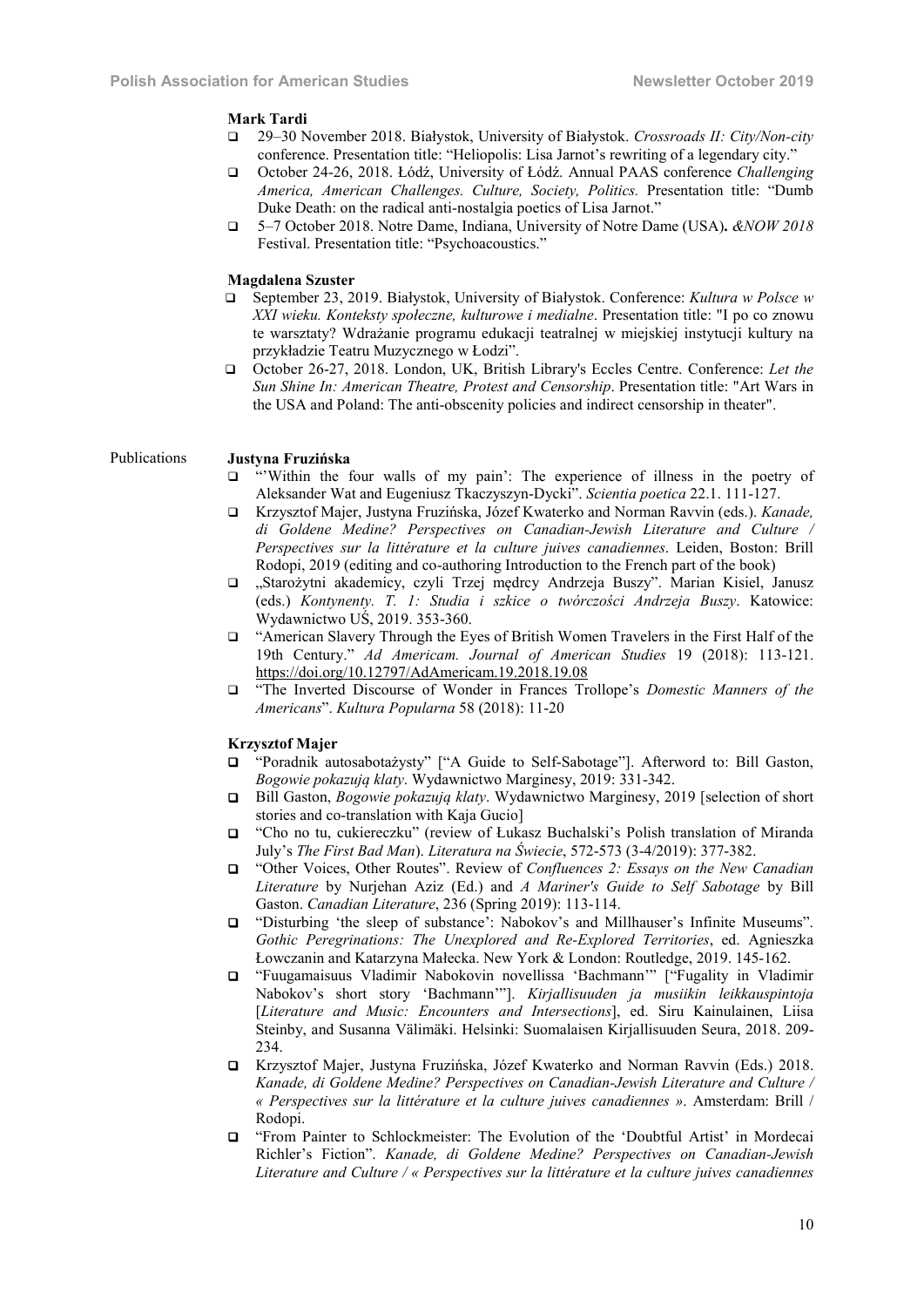*»*, ed. Krzysztof Majer, Justyna Fruzińska, et al. Amsterdam: Brill / Rodopi, 2018. 61-76.

 "Under Eastern and Western Eyes: New Views of Canadian Jewish Literature – Introduction" (with Norman Ravvin). *Kanade, di Goldene Medine? Perspectives on Canadian-Jewish Literature and Culture / " Perspectives sur la littérature et la culture juives canadiennes*, ed. Krzysztof Majer, Justyna Fruzińska, et al. Amsterdam: Brill / Rodopi, 2018. 1-8.

#### Jarosław Milewski

 "'The Symbol of My Condition': Dynamics of Alignment with Power in Sarah Schulman's *Rat Bohemia,*" *Analyses/Rereadings/Theories,* 5 (1) (2018): 21-31.

#### Małgorzata Myk

- "(Mis)crossing Threads." *Paideuma: Studies in American and British Modernism* 44/2017. 99-105.
- *Upping the Ante of the Real: Speculative Poetics of Leslie Scalapino*. Berlin: Peter Lang, 2019.
- "Thalia Field's Posthumanist Ecology of Questions in Bird Lovers, Backyard." *Animals and Their People: Connecting East and West in Cultural Animal Studies*. Eds. Anna Barcz and Dorota Łagodzka. Brill's Human-Animal Studies Series, 2018. 139-153.
- "Śmierć ramy." [Afterword to the translation of an excerpt from Leslie Scalapino's *New Time*. *Mały Format* 6/2019 (http://malyformat.com/2019/06/smierc-ramy/)
- Translation of an excerpt from Leslie Scalapino's *New Time*. *Mały Format* 6/2019 (http://malyformat.com/2019/06/nowy-czas/) Alicja Piechucka
- "Art (and) Criticism: Hart Crane and David Siqueiros." *Text Matters*, no. 8, 2018. 229- 243.
- Rev. of *Ostępy nocy* by Djuna Barnes. "Rzecz o kobiecie i kobietach." *Nowe Książki*, 9, 2019. Instytut Książki, Kraków. 50-51.
- Rev. of *Śladami Tamary Łempickiej: Tamara oczami Tatiany* by Tatiana de Rosnay. *Nowe Książki*, 9, 2019. Instytut Książki, Kraków. 42-43.
- Rev. Of *Serotonina* by Michel Houellebecq. "Signum temporis." *Nowe Książki*, 9, 2019. Instytut Książki, Kraków. 42-43.
- Rev. of *Dla ciebie mogę umrzeć* by Francis Scott Fitzgerald. "Cały ten jazz." *Nowe Książki*, 1, 2019. Instytut Książki, Kraków. 79-80.

#### Mark Tardi

- "'Dressed Like Stars in the Blades of Night': On Lisa Jarnot's Poetics of Non-Human Animals." *Re-Imagining the Limits of the Human*, eds. Patrycja Austin & Elżbieta Rokosz-Piejko. Berlin: Peter Lang, 2019. https://doi.org/10.3726/b15497
- "Prologue" (in collaboration with Adam Mańkowski). *The Continental Review,* Spring 2019 issue*.*

#### Magdalena Szuster

 "The Crucible in Salem, Poland," *The Arthur Miller Journal*, 1(14) 2019, Penn State University Press. 77-86.

# New courses Krzysztof Majer

- Adaptations of North American Literature (BA specialization seminar, 2019)
- □ Musicalized Fictions (BA seminar, 2018-19)

# Małgorzata Myk

 Body / Mind and the Social World in 20th and 21st-century American Poetry, Prose, and Inter-genre Writing

#### Mark Tardi

 Ways of Seeing: New Perspectives on the Body, Identity, and Time in Contemporary American Arts and Letters (MA course)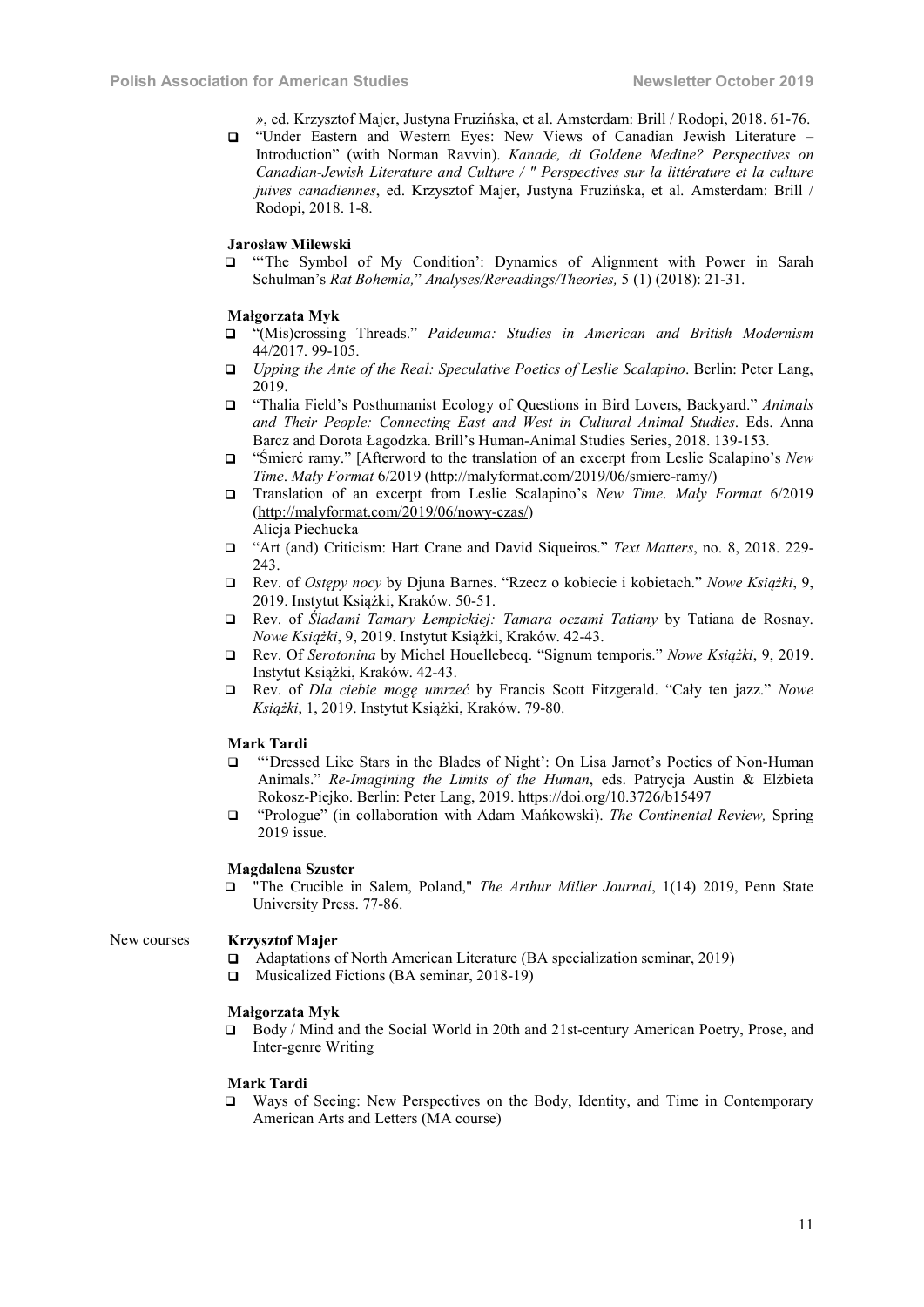# **Department of American Studies and Mass Media (ASM) Faculty of International and Political Studies** University of Łódź

| Mailing address | ul. Narutowicza 59a, 90-131 Łódź |
|-----------------|----------------------------------|
| of the          | Phone: (48 42) 635-42-54         |
| department.     | Fax: (48 42) 635-42-60           |
|                 | e-mail: specamer@uni.lodz.pl     |

#### Events/Activities

- October 24-26, 2018 ASM organized the Annual PAAS conference *Challenging America, American Challenges. Culture, Society, Politics.*
- September 25-27, 2019 ASM together with the Department of Literature and Culture, Faculty of Philology, the University of Łódź organized the  $8<sup>th</sup>$  Congress of Polish Canadianists *Canadian (Re)Visions: Future, Changes, Revolutions*.

# American Studies Student Circle

 The members of the American Studies Student Circle together with the students of American Studies B.A. Program visited  $25<sup>th</sup>$  Air Cavalry Brigade's base in Tomaszów Mazowiecki where they participated in the meeting with Minister of National Defence Mariusz Błaszczak and Ambassador of the United States to Poland Georgette Mosbacher within the celebration of 100 years of US-Polish relations and 100 years of Polish independence (December, 2019).

### Patrycja Chudzicka-Dudzik

 Conducted library research at the University of California in Berkeley, USA, August 1-25, 2019.

#### Paulina Matera

 In April 2019 gave lectures on US Policy toward Latin America at Universidade Nova de Lisboa, Portugal, within the Erasmus + Program.

#### Magdalena Marczuk-Karbownik

- Received a research grant at John F. Kennedy Institute Library, Freie Universität, Berlin (December 2018).
- Gave lectures at University of Bremen, Germany within the Erasmus+ Program (May 2019).

#### Aleksandra M. Różalska

- Was a member of the Board of Referees of the Journal of the Spanish Association of English Studies *Atlantis*.
- Organized a guest lecture by Dr. Heather Hadar Wright (Wittenberg University, USA), title: "Deconstructing Female Alcoholic in American Film" (26 October 2018).
- Organized a guest lecture by Dr. AG Arfini (University of Milan, Italy), title: "Re/production of (In)Equality in Italy" (30 November 2018).
- Supported International Conference *Under His Eye*?, University of Łódź, Łódź, (May 17-18, 2019).
- Conducted research on various dimensions of violence against women during a study visit at Associazione di Donna Orlando in Bologna, Italy (February 2019).
- Conducted research on racism and apartheid regime during a study visit in Johannesburg and Cape Town (May 2019).

### Marek Wojtaszek

- Delivered guest lecture at the American Studies Center, University of Warsaw, title: "Sensory Interface and American Society of Anticipation," (December 2018).
- Delivered guest lecture at the University of Aveiro, Portugal, Department of Languages and Cultures, title: "Algorithmic Desire in a Society of Anticipation.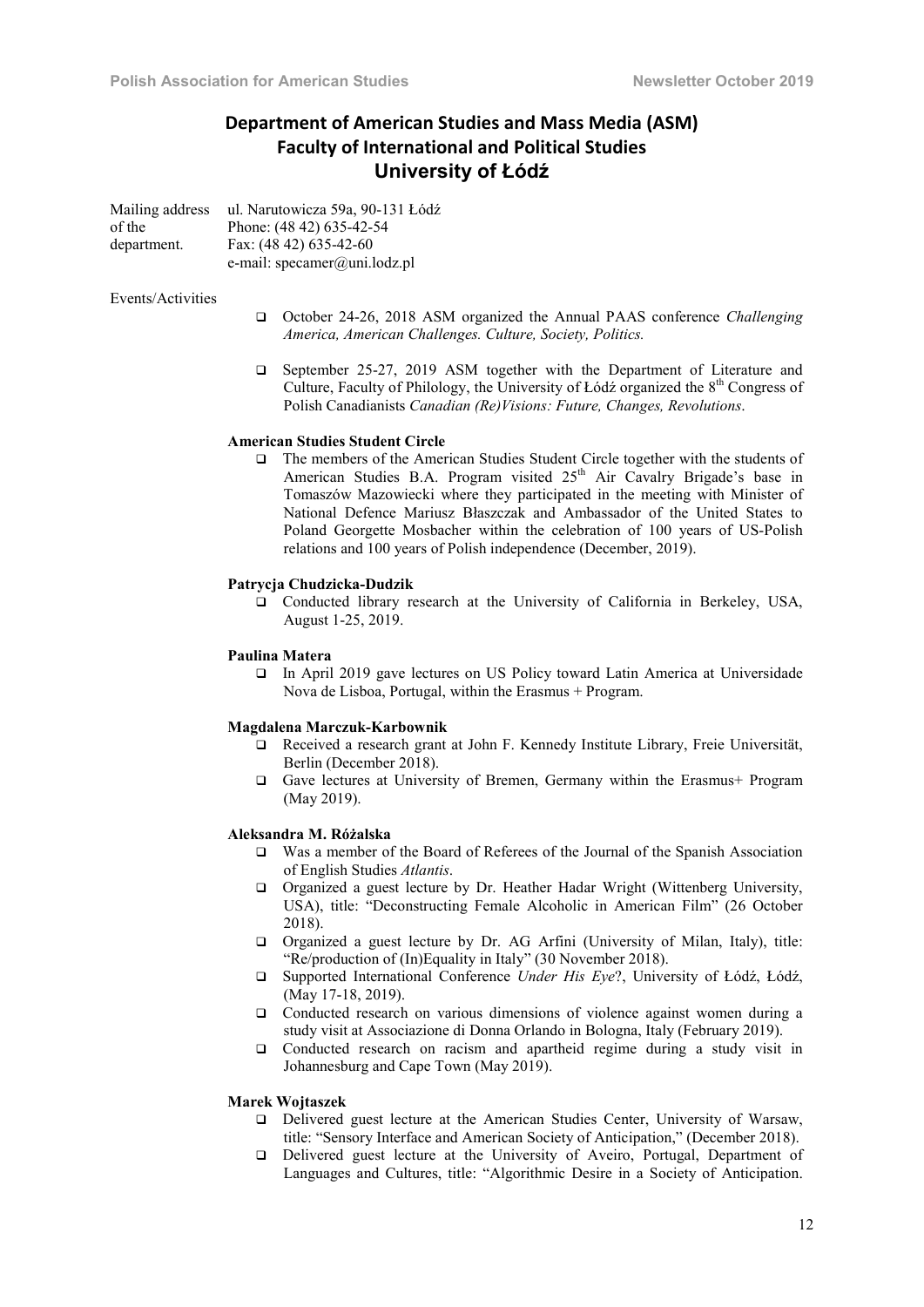Sideway Reflections on an Aesthetic of the Code," (May 2019).

□ Delivered guest lectures and seminars at Roosevelt University, USA, Department of Communication, titles: "The Spread of the Generic Style and the Limits of Multi-cultural Marketing," and "A Turn to Anticipation. Notes on a Post-secular Ethic of the Code," (September 2019).

#### Grażyna Zygadło

- Received her habilitation degree for *"Zmieniając siebie – zmieniam świat" – Gloria E. Anzaldúa i jej pisarstwo zaangażowanego rozwoju w ujęciu społecznokulturowym* in July/September 2019.
- Was a jury member evaluating submissions for "Polish Association for American Studies Annual Award for the Best American Studies Master's Thesis Written at a Polish University," (August 2019).
- Organized a guest lecture by Prof Santiago Vaquera-Vasquez (University of New Mexico, USA), title: "Spectres in the Borderlands: Reflections on Border Crossing" (20 May 2019 – together with the Faculty of Philology and with the support of Women's Studies Center).
- In May 2019 gave lectures and conducted a workshop on "Gloria Anzaldúa her life, work and philosophy of writing", and an MA seminar for GEMMA students at the University of Granada, Instituto de Estudios de la Mujer, Faculty of Humanities, Spain, within the Erasmus+ Program.
- Co-authored and served as an academic expert, evaluator and member of the Board of Directors of the National Literary Contest *Literatura i film w USA – Młodzież pisze eseje*. In the academic year 2018/2019 she co-organized the sixth edition of this competition entitled "Wielkie biografie – kobiety i mężczyźni zmieniają świat."

# Conferences Patrycja Chudzicka-Dudzik

 $\Box$  September 25-27, 2019, University of Łódź, Łódź. Conference: The 8<sup>th</sup> Congress of Polish Canadianists *Canadian (Re)Visions: Futures, Changes, Revolutions.* Presentation title: "ʻA Detective Who Happens to Be a Woman': The Nontraditional Representation of Femininity in Bellevue."

#### Magdalena Marczuk-Karbownik

 October 24-26, 2018. Łódź, University of Łódź. Annual PAAS conference *Challenging America, American Challenges. Culture, Society, Politics.* Presentation title: "NAFTA and Other Problems in Current US-Canada Relations."

#### Paulina Matera

 October 24-26, 2018. Łódź, University of Łódź. Annual PAAS conference *Challenging America, American Challenges. Culture, Society, Politics.* Presentation title: "EU-US Sanction Policy against Iran in the 21st Century: from Cooperation to Drift."

#### Aleksandra M. Różalska

- October 11-12, 2018. University of Łódź, Łódź, International Conference *Społeczeństwo a płeć – problemy, wyzwania, perspektywy badawcze*. Presentation title: "Violence Against Women as Reflected in the Selected Polish TV Series."
- $\Box$  October 17-18, 2018. University of Łódź, Łódź, The 4<sup>th</sup> International Symposium: *Politics and Society in the Islamic World*. Presentation title: "Representations of the 'Refugee Crisis' in Polish Weeklies (2015-2018)."
- October 24-26, 2018. Łódź, University of Łódź. Annual PAAS conference *Challenging America, American Challenges. Culture, Society, Politics.* Presentation title: "Race and Political Correctness in American Television: The (Post)racial Politics of Scandal and How to Get Away with Murder."
- April 17-20, 2019, Washington DC, USA, Popular Culture Association Annual Conference. Presentation title: "Depictions of Violence Against Women in Contemporary Polish TV Drama."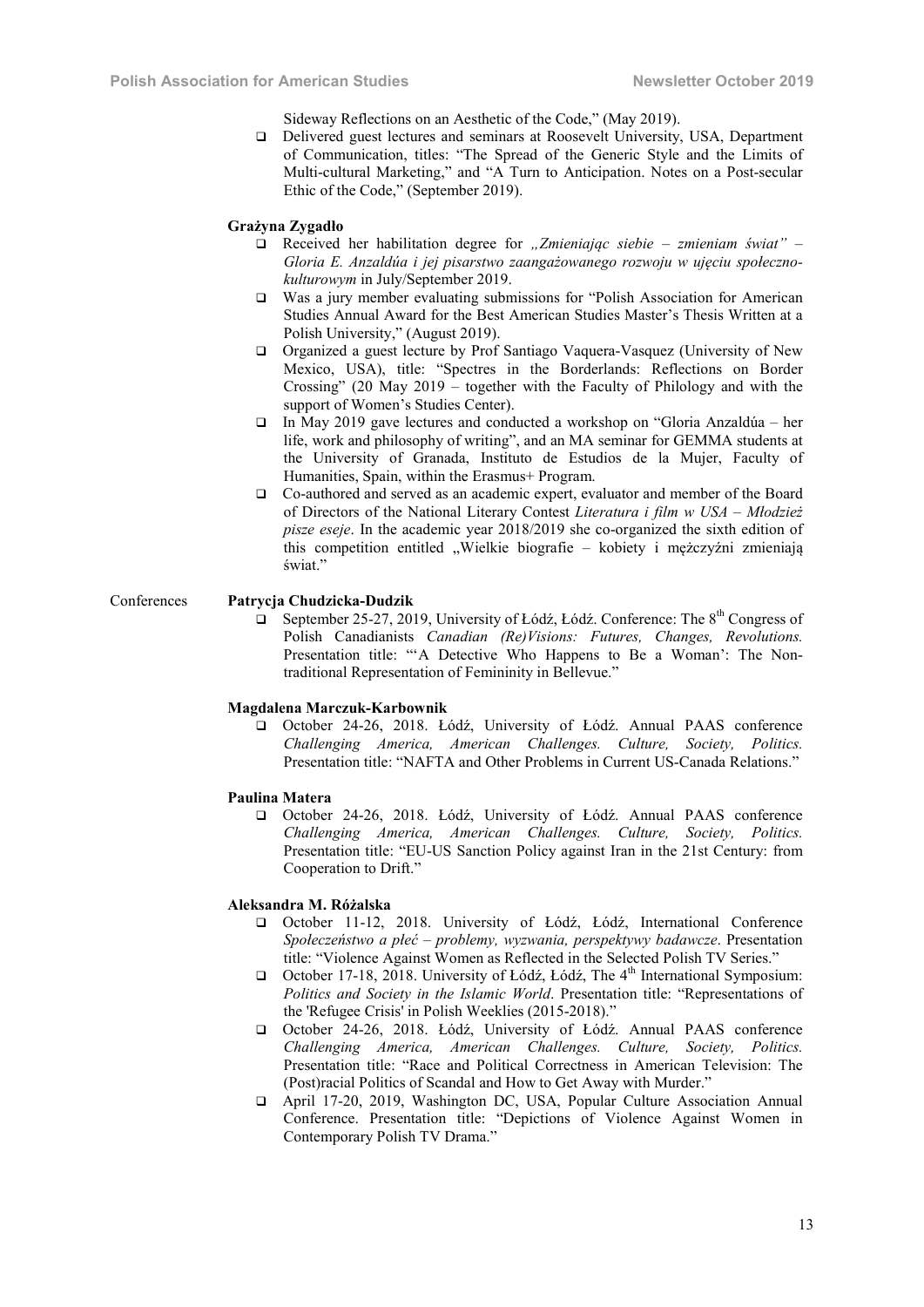# Marek Wojtaszek

- $\Box$  June 26 30, 2019, University of Toronto, Canada, Media Ecology Association Annual Conference *Media Ethics: Human Ecology in a Connected World*, Presentation title: "What You Touch is (Not) What You See. The Haptic. Unconscious and Digital In-Corporeality in the Airport Space."
- July 8 10, 2019, University of London, UK,  $12^{th}$  Annual Deleuze & Guattari Studies conference: *From Sense to Machinic Becoming; Royal Holloway*, Presentation title: "The Machinic Unconscious and Aesthetic Co(de)-Entanglement in the Airspace."

# Grażyna Zygadło

- October11–12, 2018, University of Łódź, Łódź, Conference: *Społeczeństwo a płeć – problemy, wyzwania, perspektywy badawcze*, Presentation title: "Kimże ja jestem, biedna Chicanita' – Problematyka feminizmu kobiet kolorowych w ujęciu Glorii Anzaldúy."
- October 24–26, 2018. Łódź. University of Łódź. Annual PAAS Conference *Challenging America, American Challenges. Culture, Society, Politics.* – conference organizer.
- November 7, 2018, Institute of English Studies, Warsaw University, Warsaw, Conference *Latinx Day,* Presentation title: "Gloria Anzaldúa – Life, Work and Philosophy of Writing."

#### Publications

# Magdalena Marczuk-Karbownik

- Gabryś Marcin, Marczuk-Karbownik Magdalena, Soroka Tomasz, *Międzynarodowa pozycja Kanady 2006-2018*. Łódź University Press: Łódź 2018.
- *International Studies: Interdisciplinary Political and Cultural Journal,* Thematic Volume: *International Responses to President Trump's Foreign Policy: The First Two Years*. Eds. Joanna Ciesielska-Klikowska, Magdalena Marczuk-Karbownik, Karol Żakowski, vol. 23, No. 1/2019. Łódź University Press: Łodź 2019. https://content.sciendo.com/view/journals/ipcj/23/1/ipcj.23.issue-1.xml

#### Paulina Matera

- (co-author D. Mierzejewski), "Introduction", *International Relations*, vol. 22 no.1/2018, Thematic volume: U.S.-China Relations. Towards Bipolarity?, eds. P. Matera, D. Mierzejewski, pp. 5-8.
- "China as the Strategic Competitor in the Debate on TPP in the United States," *International Relations*, vol. 22 no.1/2018, Thematic volume: U.S.-China Relations. Towards Bipolarity?, eds. P. Matera, D. Mierzejewski, pp. 85-102.
- (co-author Rafał Matera), "Uwarunkowania polityczne, ekonomiczne i społeczne wprowadzenia sankcji gospodarczych wobec Republiki Południowej Afryki przez Stany Zjednoczone w 1986 r." In: *Politycy, dyplomaci i żołnierze. Studia i szkice z dziejów stosunków międzynarodowych w XX i XXI wieku*, eds. Radosław Paweł Żurawski vel Grajewski, Dariusz Jeziorny, Sławomir M. Nowinowski, Wydawnictwo Uniwersytetu Łódzkiego, Łódź 2018, pp. 587-604.

# Aleksandra M. Różalska

 "Afroamerykanki wobec dyskryminacji ze względu na płeć i rasę na przykładzie bohaterek współczesnych seriali telewizyjnych." In: *Kobiety wobec dominacji i opresji. Perspektywa feministyczna*, Eds. Izabela Desperak, Inga Kuźma, Edyta Pietrzak. Łódź University Press, Łódź, 2019.

#### Marek Wojtaszek

 *Masculinities and Desire: A Deleuzian Encounter.* London & New York: Routledge, 2019.

#### Grażyna Zygadło

 *"Zmieniając siebie – zmieniam świat" – Gloria E. Anzaldúa i jej pisarstwo zaangażowanego rozwoju w ujęciu społeczno-kulturowym*. Łódź: Wydawnictwo Uniwersytetu Łódzkiego, 2019.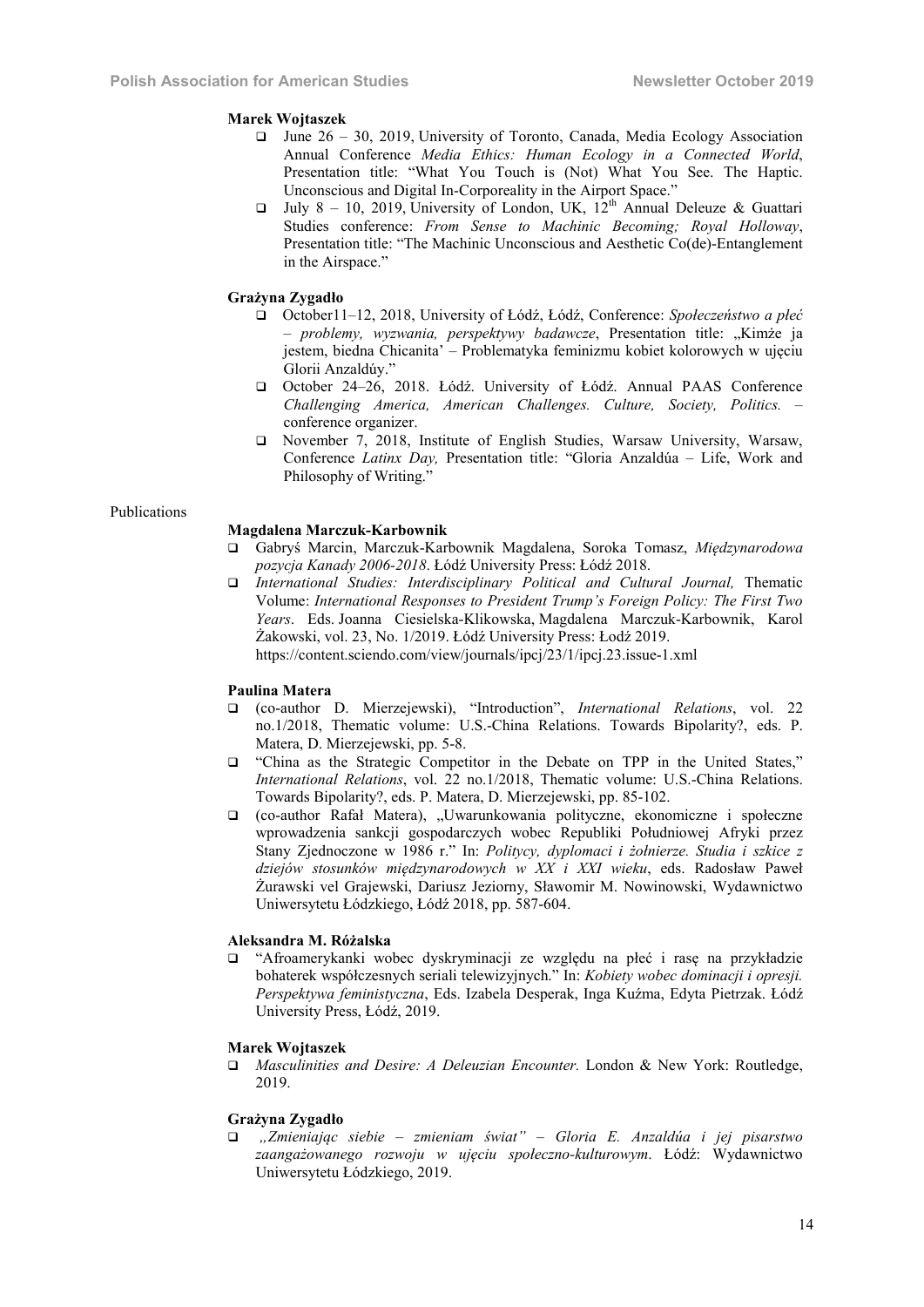"International Scholarship: Central European Contributions, 2015-2016." In: *American Literary Scholarship: An Annual 2016.* Ed. Nordloh David J., Durham and London: Duke University Press, 2018, 359-367 (co-authors Eniko Bollobas and Jaroslav Kusnir).

#### New courses Patrycja Chudzicka-Dudzik

- □ American Visual Culture
- $\Box$  American Business Culture<br> $\Box$  Introduction to American Ci
- Introduction to American Cinema (co-taught with Grażyna Zygadło)

# Magdalena Marczuk-Karbownik

- W Kraju Klonowego Liścia polityka, gospodarka, społeczenstwo współczesnej Kanady
- US Neighbors: Canada and Mexico (co-taught with Grażyna Zygadło)
- Polityka zagraniczna państw w XX I XXI wieku. Perspektywa zachodnia BA Seminar

# Aleksandra M. Różalska

- Media i przemysł kulturowy (co-taught with Marek Wojtaszek)
- □ Cultural Approaches to Television

# Marek Wojtaszek

- □ Cultural Industry and the Media
- **Q** Communication and the Media
- □ Media Ecology
- **Q** Posthumanism: Animals and Others

# Grażyna Zygadło

- Introduction to American Cinema (co-taught with Patrycja Chudzicka-Dudzik)
- US Neighbors: Canada and Mexico (co-taught with Magdalena Marczuk-Karbownik)
- Tożsamości amerykańskie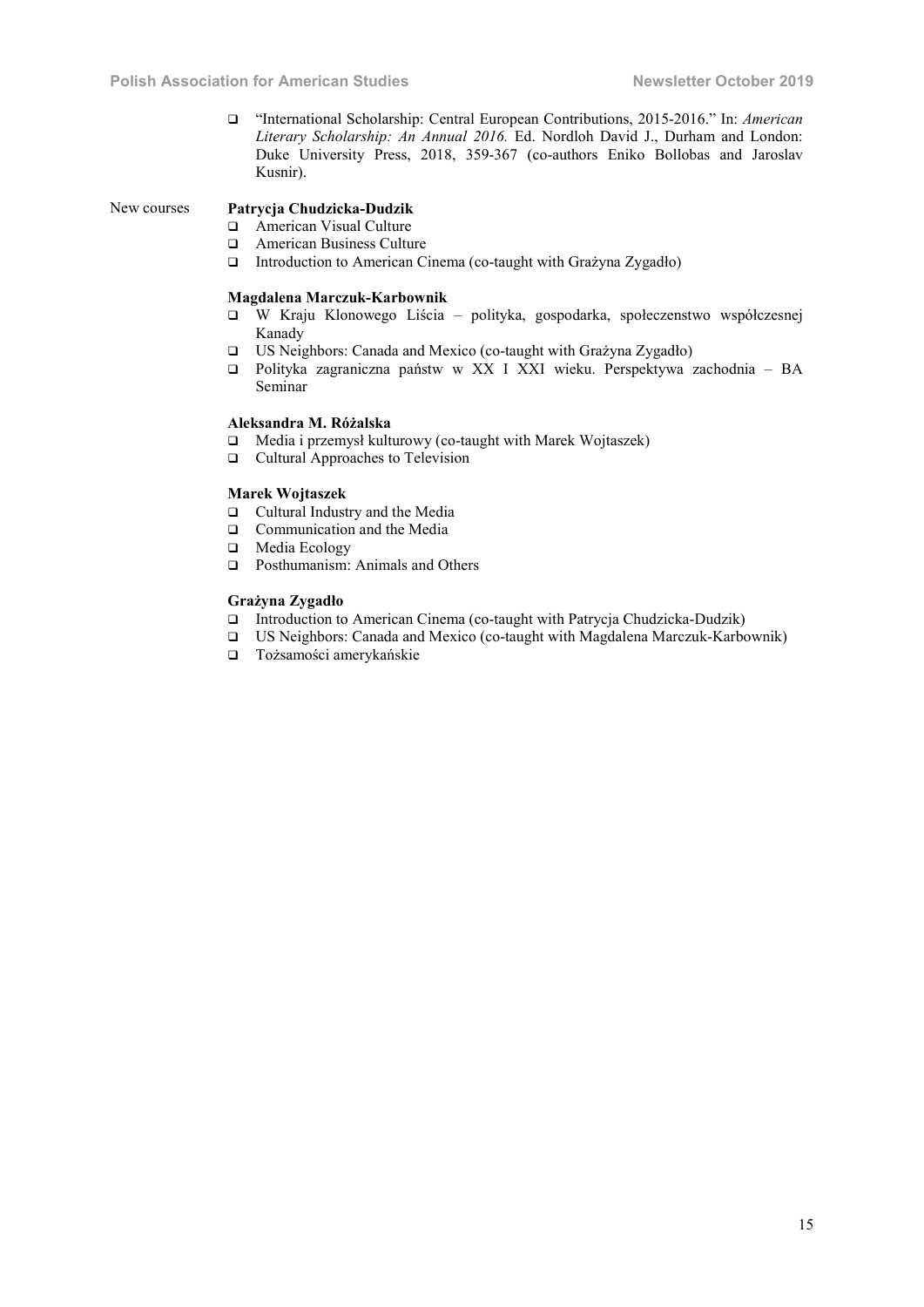# Department of American Literature and Culture The John Paul II Catholic University of Lublin

Mailing address of the Institute of English Studies department. Department of American Literature and Culture The John Paul II Catholic University of Lublin Al. Racławickie 14, 20-950 Lublin tel./fax. (081) 445-39-49 http://www.kul.pl/katedra-literatury-i-kultury-amerykanskiej,13085.html

# Events/Activit Krzysztof Antoniak

ies

 Received PROM scholarship and conducted academic research in Die Zentralbibliothek Zürich in Zürich, Switzerland, 2019.

#### Patrycja Antoszek

Research grant at the Library of Congress, Washington, DC, 5-25 August, 2019.

# Ewelina Bańka

 Organized a symposium *Narratives of the American South*. Institute of English Studies, The John Paul II Catholic University of Lublin, 15 May 2019.

#### Dominika Bugno-Narecka

- Co-organized the 5th *Early Stages: Student Symposium on Literary and Cultural Studies*, with Urszula Niewiadomska-Flis, 3 June 2019.
- Participated in *Biomedical humanities: 21st-century American perspectives on literature and culture,* 4th Methodologies in American Studies Workshop organized at the University of Warsaw, 22-23 October 2018.
- Organised lecture given by prof. Miriam Vieira from Federal University of São João del-Rei in Brazil, lecture title: "Architectural Ekphrasis: an Interpretative Model," Institute of English Studies, The John Paul II Catholic University of Lublin, 15 October 2018.
- Organised seminar given by prof. Miriam Vieira "Dimensions of Ekphrasis in Contemporary Literature", Institute of English Studies, The John Paul II Catholic University of Lublin, 16 October 2018.

#### Urszula Niewiadomska-Flis

- Gave a guest lecture at the Institute for Southern Studies, University of South Carolina. The title of the lecture: "The Dirty South and the poetics of healthy eating." Columbia, South Carolina, USA, 23 August 2019.
- Gave a guest lecture at the College of Charleston titled: "Southern eating establishments as sites of pollution." Charleston, South Carolina, USA. 19 August 2019.
- Research conducted at the College of Charleston and the Institute for Southern Studies, University of South Carolina, August 2019.
- Was a chairwoman of the committee evaluating submissions for Polish Association for American Studies Annual Award for the Best American Studies Master's Thesis Written at a Polish University, August 2019.
- Co-organized the 5th *Early Stages: Student Symposium on Literary and Cultural Studies*, with Dominika Bugno-Narecka, 3 June 2019.
- Invited and hosted Meg Anderson, a Visiting Lecturer at Salem State University, Salem, Massachusetts, USA, who gave a lecture on "Did you really say it like that to your grandmother? Use of rhetoric to achieve intention" in the Institute of English Studies, KUL, 24 May 2019.
- Competition coordinator of the 5th edition of *Student literary competition* (open to all undergraduate and graduate students of the Institute of English Studies KUL), jury with Magdalena Sawa, May 2019.
- Organized a conference *TEXTS 10: Literary and Cultural Studies*, 24 May 2019.
- Invited and hosted dr. Jacqueline Goldman (an assistant professor of psychology, Delta State University, Cleveland, Mississippi, USA) who gave a lecture on "American Gods: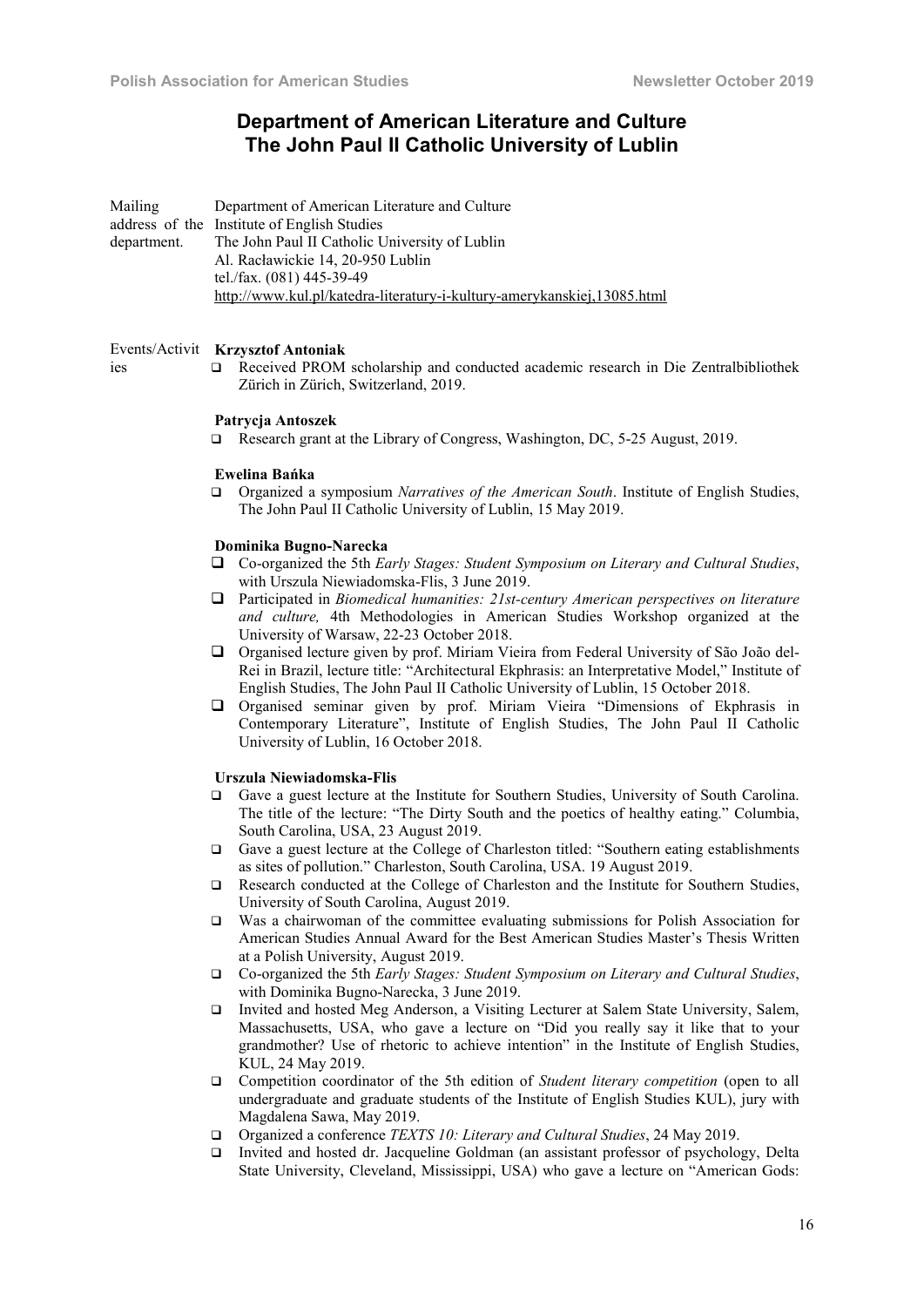The Social Media Empire" in the Institute of English Studies, KUL, 20 March 2019.

- Invited and hosted Kara Goldman (a research analyst at Delta State University, Cleveland, Mississippi, USA) who gave a lecture "American Culture Through Oklahoma History" in the Institute of English Studies, KUL, 20 March 2019.
- $\Box$  A member of the international consortium in Spain working on the grant-winning project "Raza y corporeidad: cuerpos blancos y negros en conflict en la literature y el cine de los EU."
- Erasmus+ exchange at Delta State University, Cleveland, Mississippi, USA. Apart from classes taught at the Division of Languages and Literature, three open lectures at DSU: "Soul rebels redux, or how hip hop artists challenge their culinary heritage," "Culinary History of Poland," and "The cultural transformations of soul food." 10-16 February 2019.
- Rector's award for outstanding post-doctoral monograph (*Live and Let Di(n)e: Food and Race in the Texts of the American South*), KUL, December 2018.
- Organized a conference: *TEXTS 9: Literary and Cultural Studies*, 7 December 2018.
- Was invited to give a guest lecture: "Appetite for life: the culinary landscape of Kate Chopin's *The Awakening*" at the Institute of English Studies, University of Warsaw, 22 October 2018.
- Taught a workshop titled "Aporkalypse: whatever happened to soul food" at *Biomedical humanities: 21st-century American perspectives on literature and culture,* 4th Methodologies in American Studies Workshop for doctoral candidates organized at the University of Warsaw. http://workshop.paas.org.pl 22-23 October 2018.

#### Ewa Ziomek

 Received PROM scholarship and conducted academic research in Die Zentralbibliothek Zürich in Zürich, Switzerland, 2019.

# Conferences Krzysztof Antoniak

- May 9-11, 2019. Uniwersytet Warmińsko-Mazurski, Olsztyn. Conference: *Postać w kulturze wizualnej. Światy – akcje – interakcje*. Presentation title: "The Figure of Femme Fatale and an 'Over-cooked' Detective in James Ellroy's *The Black Dahlia* and Its Film Adaptation."
- March 23-24, 2019. Fundacja TYGIEL. Conference: XI Interdyscyplinarna Konferencja Naukowa TYGIEL 2019 *Interdyscyplinarność kluczem do rozwoju*. Presentation title: "Nowe oblicze powieści hard-boiled na przykładzie dzieła Jamesa Ellroy'a *Tajemnice Los Angeles*."
- December 7, 2018. Lublin. John Paul II Catholic University of Lublin. Conference: *TEXTS 9: Literary and Cultural Studies*. Presentation title: "Re-Invention of the Classic Film Noir: The Case of *L.A. Confidential*."

#### Patrycja Antoszek

- July 30-August 2, 2019. Romeoville, Illinois. Lewis University and International Gothic Association. Conference: *Gothic Terror, Gothic Horror*. Presentation title: "Hill House Revisited: From Shirley Jackson's Private Terrors to a Netflix Horror Show."
- November 9, 2018. Lublin, UMCS. Conference: *(Re)presentations of America*. Presentation title: "Unspeakable Things Unspoken: Affect Theory and Female Gothic."
- October 24-26, 2018. Łódź, University of Łódź. Annual PAAS conference *Challenging America, American Challenges. Culture, Society, Politics.* Presentation title: "Postwar Psychiatry and Female Melancholia in Shirley Jackson's *The Bird's Nest."*

# Ewelina Bańka

- April 9-11, 2019. Universidad de Salamanca, Spain. Annual SAAS conference: *Image and Word: Interactions between American Literature, Media, Visual Arts, and Film.* Presentation title: "'Bundles are bundling' - The Ritual of Homecoming in the Language of Poetry: Esther Belin's *Of Cartography.*"
- March 7-10, 2019. Mystic Lake Hotel Conference Center, Minnesota, USA. Conference: Native American Literature Symposium: *We Are Still Here.* Presentation title: "Nurturing the Amá's Story: Giving and Sustaining Life in Esther Belin's Poetic Oeuvre."
- November 7, 2018. Institute of English Studies, University of Warsaw. Symposium: *Latinx*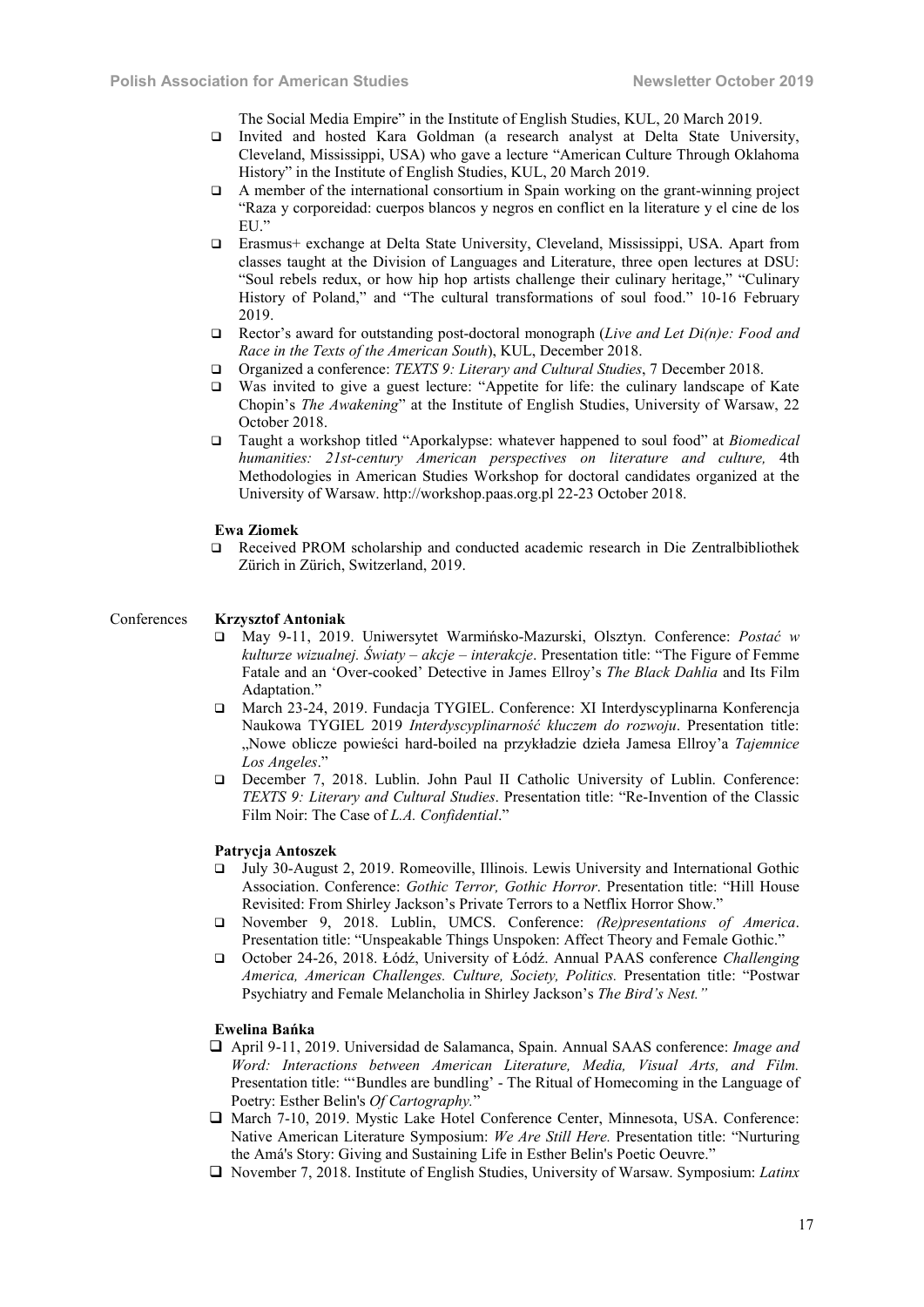*Day*. Presentation title: " Art and Social Justice at the US-Mexican Border: M. Jenea Sanchez and Gabriela Muñoz."

- October 12, 2018. Institute of English Studies, University of Warsaw. Conference: *Humor and Taboo*. Presentation title: "Trickster Humor in the Literature of Survivance."
- October1-3, 2018 Universidad de Valencia, Spain. Conference: *Teaching and Theorizing Native American Literature as World Literature.* Presentation title: "Life as a Sacred Journey: Simon Ortiz's Vision of Humanity."

# Dominika Bugno-Narecka

- June 11-14, 2019. Sapienza Universita di Roma, Rome. Conference: International Pynchon Week 2019, Presentation title: "'Messages From Beyond': On Verbal Representations of the Non-Verbal in the Works of Thomas Pynchon."
- May 24, 2019. Lublin. The John Paul Catholic University of Lublin, Conference: *TEXTS 10: Literary and Cultural Studies.* Presentation title: "Sherlock Holmes in the 21st century."
- December 7, 2018. Lublin. John Paul Catholic University of Lublin, Conference: *TEXTS 9: Literary and Cultural Studies.* Presentation title: "*Picture This*: On Painting(s), Literature and History."
- October 18-20, 2018. The Jagiellonian University, Kraków. Conference: IALS Symposium 2018 *Text-Image-Music: Crossing the Borders*. Presentation title: "Enfolding Word, Image and History – Ekphrastic Historiogaphic Metafiction."

#### Grzegorz Maziarczyk

 June 27-28, 2019. Adam Mickiewicz University, Poznań. 28th PASE Conference *Diversity is inclusive: Cultural, literary and linguistic mosaic*. Presentation title: "An Interactive Film between Narrative and Database."

# Urszula Niewiadomska-Flis

- September 20-24, 2019. Salzburg, Austria. *The Changing Role of the Media in American Life and Culture: Emerging Trends*, conference organized by the Salzburg Seminar American Studies Association (SSASA).
- May 15, 2019. Institute of English Studies KUL, Lublin. Conference: *Narratives of the South*. Presentation title: "'A picture can say a thousand words': pictorial narratives of African American women's smiling passivity."
- May 10, 2019. The Jagiellonian University, Kraków. Conference: *Southern Encounters*. Presentation title: "'A Stomach Full of Race Mixing, and a Lap Full of Little Mulatto Grandchildren': Anti-Integration Rhetoric of Southern Eating Places."
- April 03-05, 2019. Center for American Studies, Department for the Study of Culture, University of Southern Denmark, Odense. Conference: *Southern Studies Forum* - *Southern Disruptions*. Presentation title: "Vegan soul food: disruption of culinary tradition or homecoming with a twist?"
- November 09, 2018. UMCS, Lublin. Conference: *(Re)presentations of America 2*. Presentation title: "From Food Deserts to Food Forests: African Americans reclaiming land and food."
- October 24-26, 2018. Łódź, University of Łódź. Annual PAAS conference *Challenging America, American Challenges. Culture, Society, Politics.* Presentation title: "From gastronomic peepshows to food fatigue: the (ab)uses of food in the 21st century."

#### Ewa Ziomek

- May 9-11, 2019. Uniwersytet Warmińsko-Mazurski, Olsztyn. Conference: *Postać w kulturze wizualnej. Światy – akcje – interakcje*. Presentation title: "An Aestheticized Portrayal of Dr. Hannibal Lecter Presented in the Novels and Film Adaptations."
- March 23-24, 2019. Fundacja TYGIEL. Conference: XI Interdyscyplinarna Konferencja Naukowa TYGIEL 2019 *Interdyscyplinarność kluczem do rozwoju*. Presentation title: "Dwa oblicza seryjnego mordercy we współczesnej literaturze i filmie – przypadek Hannibala Lectera."

#### Publications

#### Krzysztof Antoniak

"L.A. Confidential as a Re-Creation of American Noir Tradition." *Annales Universitatis*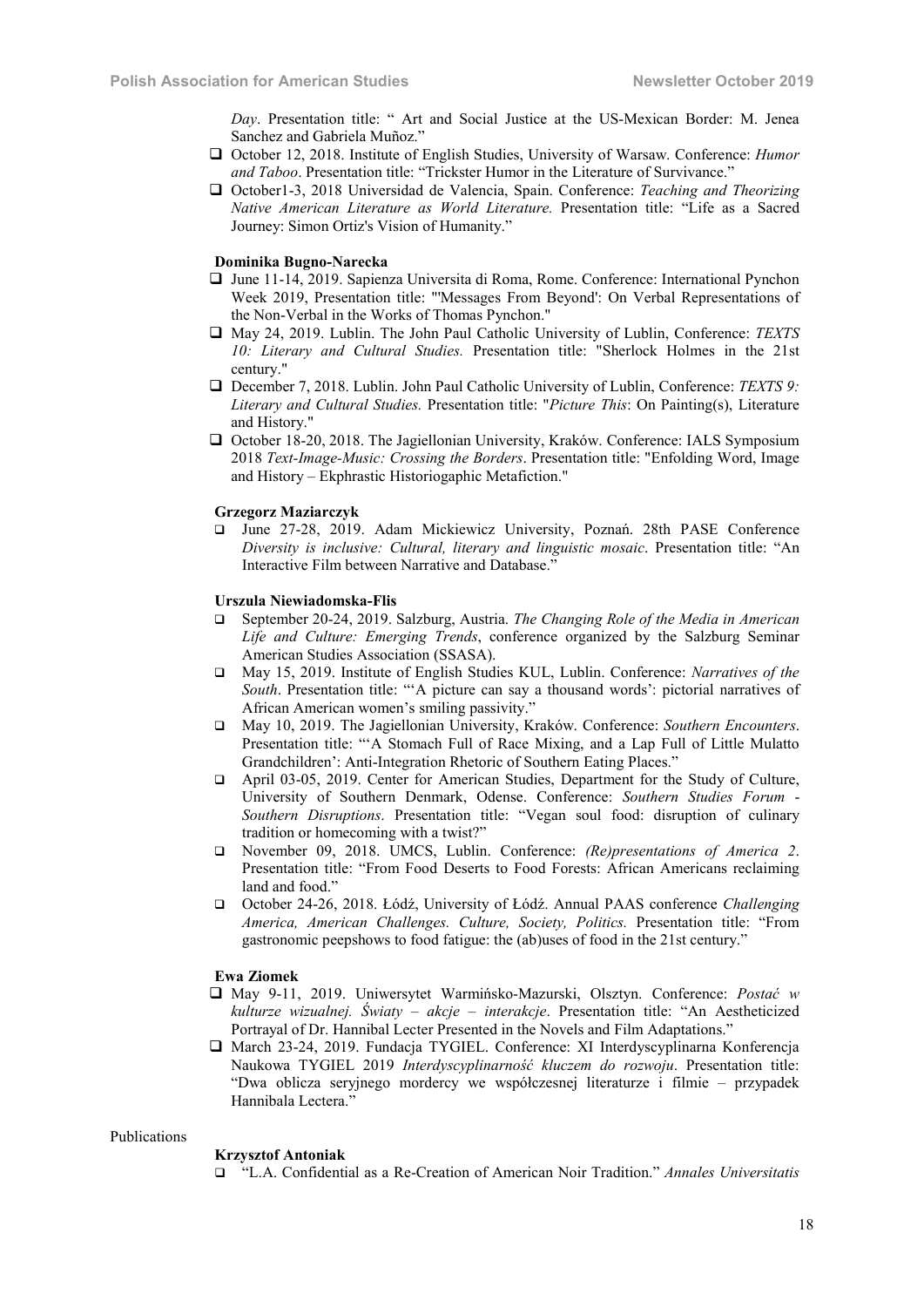*Mariae Curie-Skłodowska, sectio FF – Philologiae* 36.2 (2018): 131-146 (ISSN 0239- 426X).

# Patrycja Antoszek

- "The Uncanny Tapestry of Shirley Jackson's 'The Lovely House.'" *Kultura Popularna* 58.4 (2018): 80-89.
- "Shirley Jackson's Affective Gothicism: The Discourse of Melancholia in *The Bird's Nest.*" *Echinox Journal* 35 (2018): 69-86.

#### Ewelina Bańka

- *View from the Concrete Shore: Visions of Indian Country in the Works of Silko, Vizenor, and Alexie*. Lublin: Wydawnictwo KUL, 2018.
- "'Viva la Santa de Cabora': Dirt, Healing, and the New World Order in Luis Alberto Urrea's *The Hummingbird's Daughter*". *Exhaustion and Regeneration in Post-Millenial North-American Literature and Culture.* eds. Izabella Kimak, Julia Nikiel, Frankfurt am Main: Peter Lang, 2019. 153-162.

#### Grzegorz Maziarczyk

 "Singularity, Multimodality, Transmediality: Fragmentary Future(s) of the Novel?" *The Poetics of Fragmentation in Contemporary British and American Fiction*. eds. Vanessa Guignery, Wojciech Drąg. Wilmington: Vernon Press, 2019. 149-159.

# Urszula Niewiadomska-Flis

- Rev. of Ashli Quesinberry Stokes and Wendy Atkins-Sayre*, Consuming Identity: The Role of Food in Redefining the South. European Journal of American Studies* [Online], Reviews 2019-2, Online since 15 July 2019 https://journals.openedition.org/ejas/14779
- Rev. of Bryan L. McDonald, *Food Power: The Rise and Fall of the Postwar American Food System*. *European Journal of American Studies* [Online], Reviews 2018-1, Online since 18 May 2018,

# Ewa Ziomek

- "Hannibal Revived: an Aestheticized Portrayal of Hannibal Lecter in NBC's TV Series *Hannibal." CrossRoads: A Journal of English Studies* 23.4 (2018): 46-58.
- "Sinister Vision of the Future in the TV Series *Black Mirror.*" *Academic Journal of Modern Philology* 7(2018): 159-166.

# New courses Ewelina Bańka

- □ Media in Contemporary Anglo-American Culture (MA studies)
- Voices from the US-Mexican Border: Art, Literature, Culture (MA studies)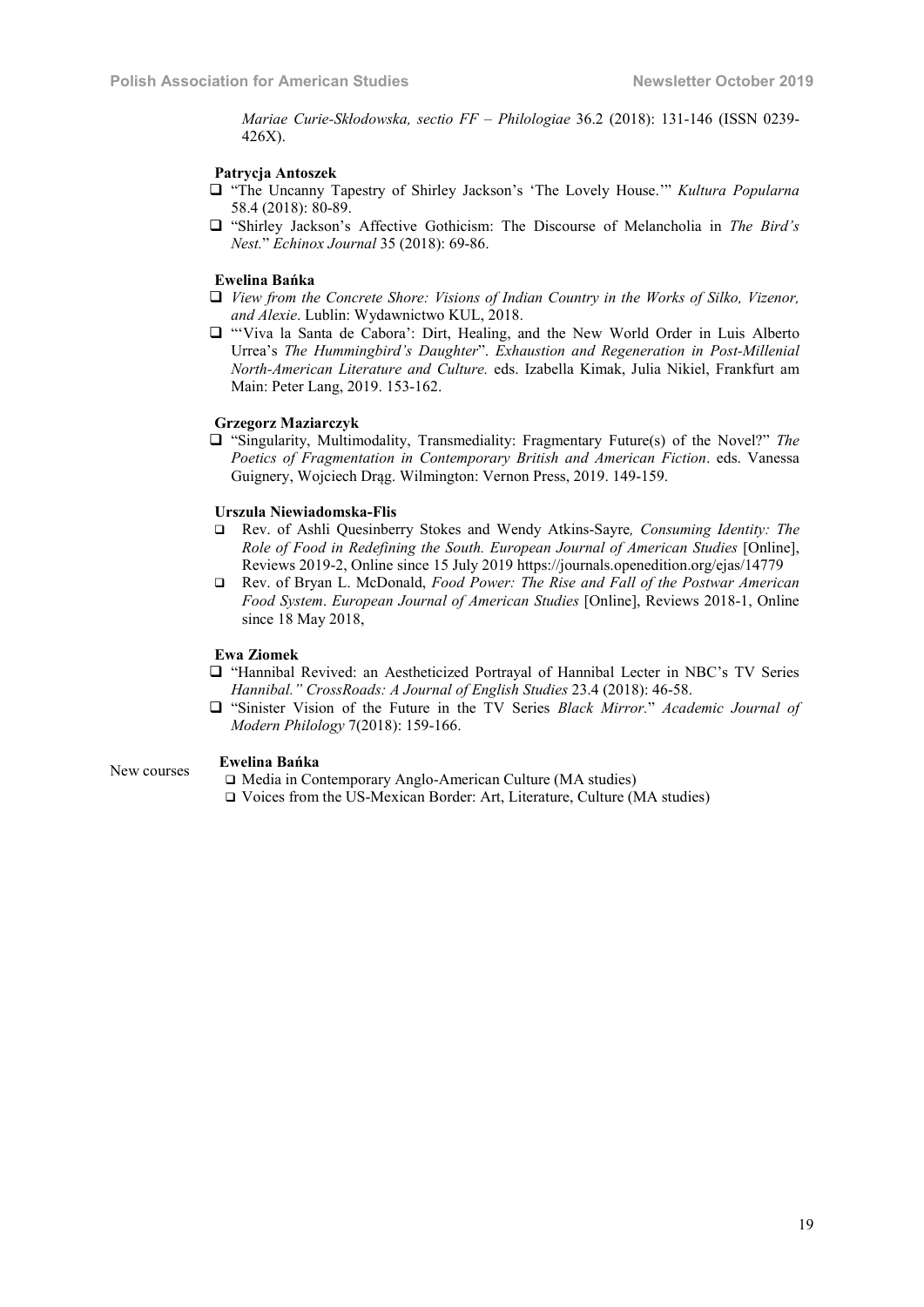# Department of American Literature and Culture, Maria Curie-Skłodowska University

Mailing address of the department Department of American Literature and Culture, Maria Curie-Skłodowska University pl. Marii Curie-Skłodowskiej 4a 20-031 Lublin tel.+48 81 537 27 60 http://amerykanistyka.umcs.eu/ https://www.facebook.com/AmericanStudiesUMCS/

#### Events/Activities Ewa Antoszek

- $\Box$  organized guest lectures: Jacqueline Goldman's "Is there an App for that?" & Kara Goldman's "Oklahoma then and Now" (Delta State University, Cleveland, Mississippi, USA) on March 20, 2019.
- □ organized *(Re)Presentations of America 2* conference on November 9, 2018.
- organized a guest lecture by Professor Andrea Herrera titled "An Intersectional Approach to Identity Formation" on November 9, 2018.
- gave a guest lecture at the Department of English, Warsaw University, Latinx Day, "Latinx Artists on La Frontera" on November 7, 2018

#### Anna Bendrat

- co-organized international conference *Media in America, America in Media* held on May 23-24, 2019 at the Department of American Literature and Culture, in cooperation with the Department of Social Communication at the Faculty of Political Science at Maria Curie-Sklodowska University (mediainamerica.umcs.pl).
- led an international methodological workshop for Ph.D. students on "Rhetorical Criticism as a Methodological Framework," organized by the Polish Rhetoric Society and held on May 22 at the Faculty of Humanities, UMCS. The guest speaker was Professor Kris Rutten form Ghent University in Belgium, the President of the Rhetoric Society of Europe.
- edited volume 4/2019 of *New Horizons in English Studies*  (http://journals.umcs.pl/nh) and volume 2/2019 of *Res Rhetorica*  (http://www.resrhetorica.com) on Rhetoric of Leadership. Both journals were included on the new ministerial list with 20 and 40 points, respectively; *Res Rhetorica* in 2019 was indexed in SCOPUS and **ESCI** (Web of Science™ Core Collection, Emerging Sources Citation Index).

#### Edyta Frelik

 as a contributor to the *Marsden Hartley Retrospective* catalogue, she was invited to the official opening of the exhibition at the Louisiana Museum of Modern Art, Denmark on September 18, 2019. The event, supported by the Augustinus Fonden and Terra Foundation for American Art, is one of the largest presentations of the artist's work to date and the first major exhibition of his work in Europe since 1960.

#### Izabella Kimak

 joined the Steering Committee of the European Association for American Studies Women's Network. The Committee organizes biannual symposia and publishes an online journal *WiN* (women.eaas.eu).

#### Lidia Kniaź

- co-hosted, with Dr. Karolina Majkowska, the visit of Fulbright English Teaching Assistant, Amanda Wolosz between September 2018 and June 2019.
- received the EAAS Transatlantic Postgraduate Travel Grant and conducted research at the University of California, Riverside (Eaton Collection of Science Fiction & Fantasy) in February and March 2019. While there, she interviewed African American speculative fiction writer, Nalo Hopkinson on Afrofuturism in literature and African American visual artist and illustrator, John Jennings on Afrofuturism in comics and music.
- participated in the workshop "Panther's Roar: Music Inspired by the Revolution"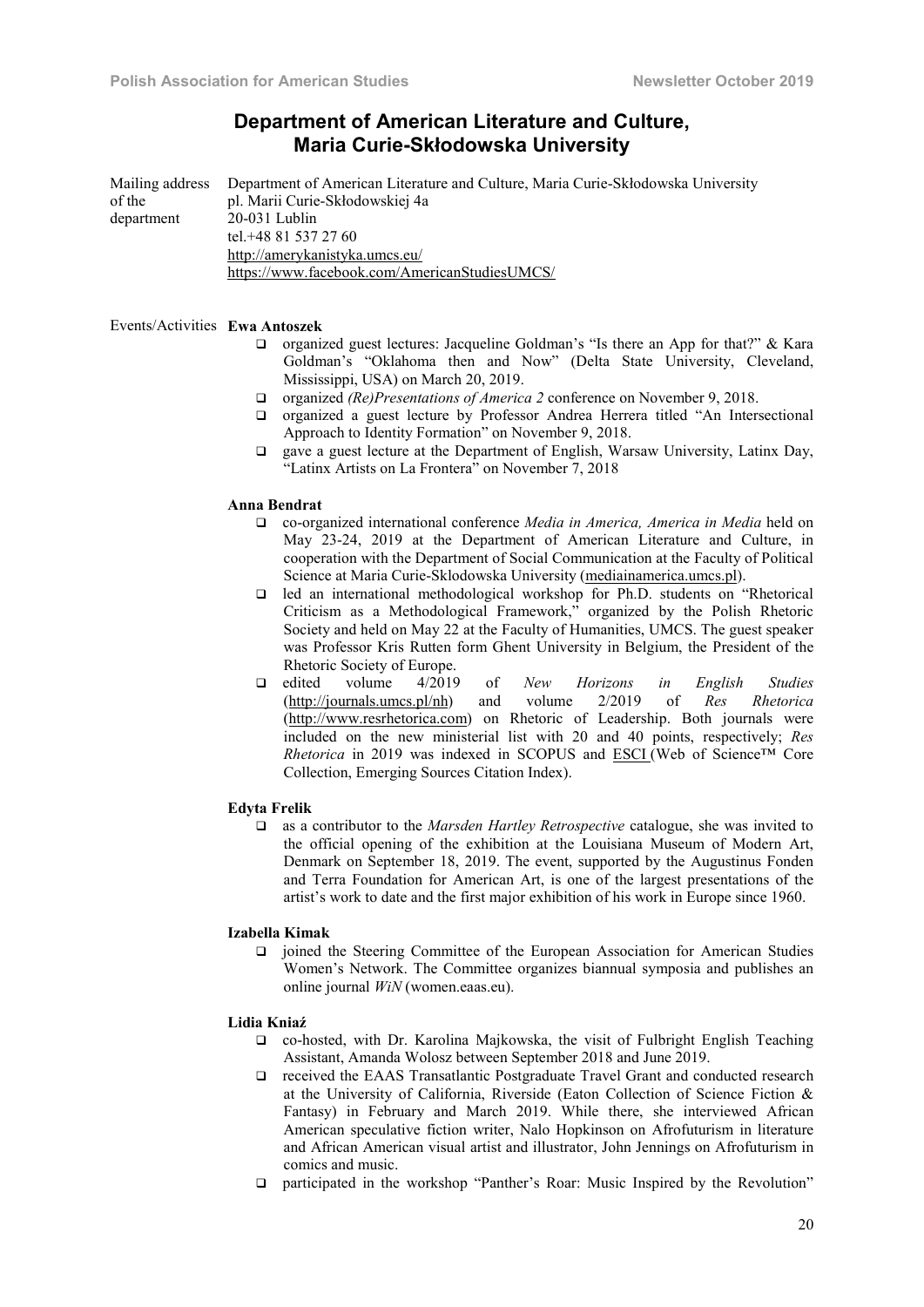organized by African Student Programs during Black History Month on February 11, 2019.

#### Anna Kurowicka

- was elected co-chair of the Asexuality Studies Interest Group in the National Women's Studies Association.
- was awarded a research grant entitled "The image of autism in science fiction" by the State Fund for the Rehabilitation of the Disabled.

Conferences Ewa Antoszek

- September 26-28, 2019. SDS of Foreign Languages and Literatures, Ragusa, Italy. 25th AISNA Biennial Conference: *Gate(d)Ways. Enclosures, Breaches and Mobilities Across U.S. Boundaries and Beyond*. Presentation title: "From the Exterior Border to the Interior Borders: Consuelo Jiménez Underwood's *LA Borderline*."
- May 29-31, 2019. Elche, Spain. *The 1st International Conference of the Spanish Association for Dialogue with the Hispanic Cultures of North America and Miguel Hernández University*. Presentation title: "Borrando los Muros: Border-wall Art at the U.S.-Mexico Border."
- May 24, 2019. Lublin. The John Paul Catholic University of Lublin, Conference: *TEXTS 10: Literary and Cultural Studies.* Presentation title: "The U.S.-Mexico Border in Documentary Film – selected examples."
- May 23-24, 2019. Maria Curie-Sklodowska University, Lublin. *Media in America, America in Media*. Presentation title: "Documenting Migration across the U.S.- Mexico Border: *Historias en la Camioneta* and *Tierra en Casa Ajena* (or *Home in a Foreign Land*)."
- November 23, 2018. Lublin. The John Paul II Catholic University of Lublin, Lublin. *TEXTS 9: Literary and Cultural Studies.* Presentation title: "Speaking of/from/about La Frontera: Consuelo Jiménez Underwood, the Artist of the Borderlands."
- October 24-26, 2018. Łódź, University of Łódź. Annual PAAS conference *Challenging America, American Challenges. Culture, Society, Politics.* Presentation title: "Challenging the Official History: The U.S.-Mexico Border-wall Art."

#### Anna Bendrat

- May 23-24, 2019. Maria Curie-Skłodowska University, Lublin. *Media in America, America in Media*. Presentation title: "Infinite Essence of Black Lives: Fluorescent Body as a Site of Magic in Photography."
- May 9-10, 2019. Maria Curie-Skłodowska University, Lublin. Conference organized by the Department of Journalism at the Faculty of Political Science: *Contemporary Media 11: Violence in Media*. Presentation title: "Przemoc ukryta w metaforze gniewu: amerykańska reklama w walce z dyskryminacją."
- $\Box$  November 22-23, 2018. Warsaw University of Life Sciences, Warsaw. 17<sup>th</sup> Rhetorical Conference organized by Polish Rhetoric Society: *Rhetoric and Money*. Presentation title: "Gig economy a retoryczne wartościowanie sukcesu."
- November 15, 2018. University of Silesia, Katowice. *Digital Worlds, Communities, Discourses*. Presentation title: "Wielokulturowość w cyfrowym świecie metafor."
- November 14, 2018. The John Paul II Catholic University of Lublin, Lublin. The Conference on the 10<sup>th</sup> Anniversary of the Department of Journalism and Social Communication: *Jakie media?* Presentation title: "Retoryka w komunikacji cyfrowej: tradycja a nowoczesność."
- October 24-26, 2018. Łódź, University of Łódź. Annual PAAS conference *Challenging America, American Challenges. Culture, Society, Politics.* Presentation title: "'Old Hunger': Metaphors of Embodiment and Identity in the New Generation of Asian American Voices."
- October 18-19, 2018. University of Wrocław, Wrocław. *Retoryka a komunikacja. Jak używamy i nadużywamy zasad ars rhetorica?* Presentation title: "Metafora a ciało – współczesne ramy klasycznych teorii."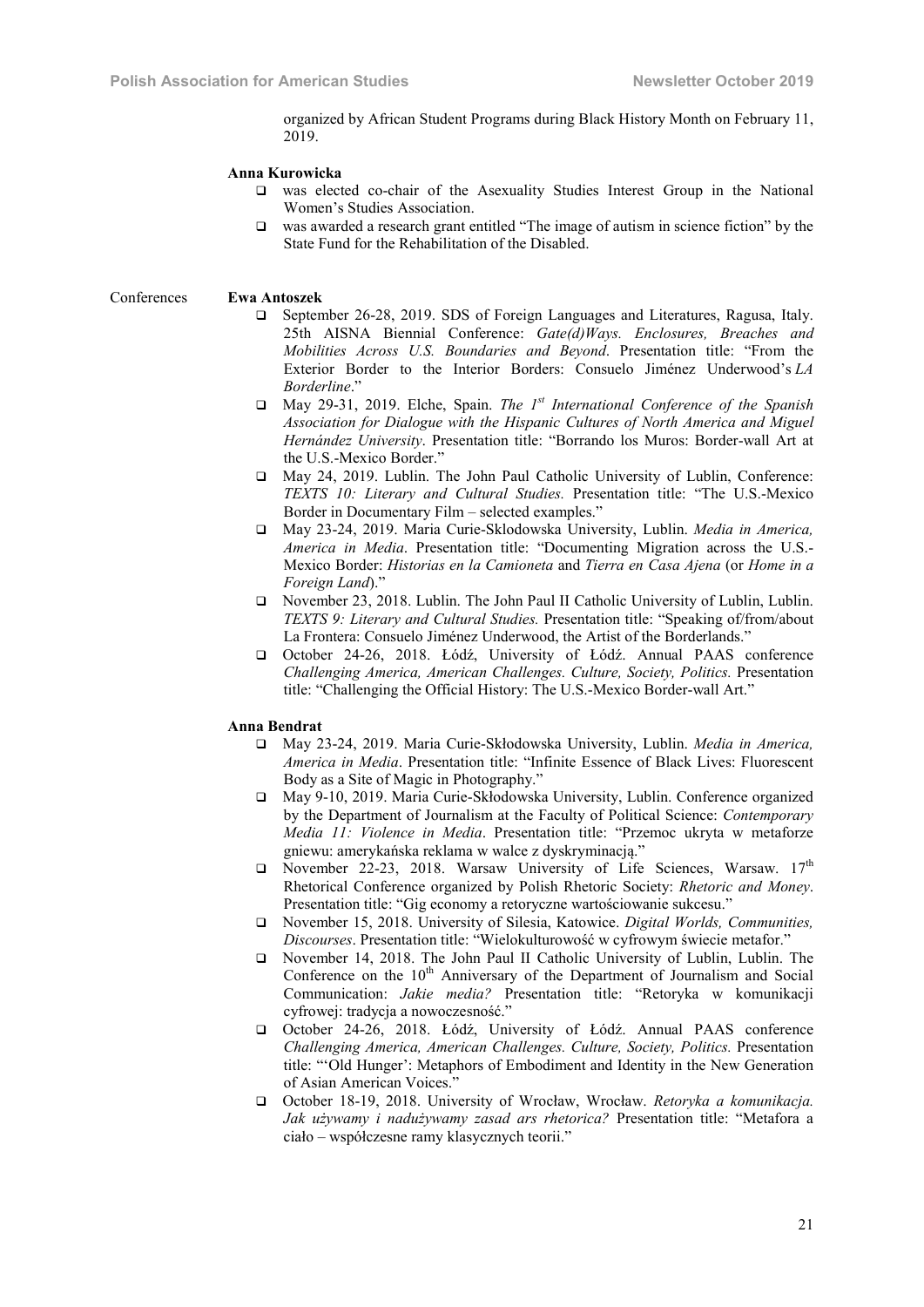#### Edyta Frelik

- June 17-18, 2019. Maria Curie-Sklodowska University, Lublin. *3xP. Polityczne konteksty awangardy (1918-1968). Państwo/Awangarda*. Presentation title: "Nie/anty-polityczne konteksty wczesnej amerykańskiej awangardy." (with Jerzy Kutnik)
- May 23-24, 2019. Maria Curie-Sklodowska University, Lublin. *Media in America, America in Media*. Presentation title: "'Is he the greatest living painter in the United States?': American Art and Media Stereotyping."
- December 7, 2018. Lublin. The John Paul II Catholic University of Lublin. *TEXTS 9: Literary and Cultural Studies. Literary and Cultural Studies Conference*. "'A feeling imbecile': The American Artist and the Question of Intellect."
- November 9, 2018. Maria Curie-Sklodowska University, Lublin. *[Re]Presentations of America 2*. "Georgia O'Keeffe: When an Artist Is Not a Man."
- October 24-26, 2018. Łódź, University of Łódź. Annual PAAS conference *Challenging America, American Challenges. Culture, Society, Politics.* Presentation title: "Minding the Gap: Intellect and Emotion in American Painting."

#### Izabella Kimak

- September 26-28, 2019. SDS of Foreign Languages and Literatures, Ragusa, Italy. 25th AISNA Biennial Conference: *Gate(d)Ways. Enclosures, Breaches and Mobilities Across U.S. Boundaries and Beyond*. Presentation title: "Native Sons (and Daughters) and their Land: Constructions of Black Urbanity in American Literature and Film." (with Zbigniew Mazur)
- July 3-5, 2019. University of Lisbon, Lisbon, Portugal. *Over\_Seas: Melville, Whitman and All the Intrepid Sailors*. Presentation title: "Over the Seas and Under the Ground: The Politics of Black (Im)Mobility in Colson Whitehead's *The Underground Railroad*."
- May 23-24, 2019. Maria Curie-Sklodowska University, Lublin. *Media in America, America in Media*. Presentation title: "Blackness and Aesthetic Illusion: Reading Spike Lee's *BlacKkKlansman* and Peter Farrelly's *Green Book*."
- May 15-17, 2019. Canakkale Onsekiz Mart University, Canakkale, Turkey. *Monuments, Museums, Murals: Preservation, Commemoration and American Identity*. Presentation title: "The City as a Museum in Jonathan Lethem's *The Fortress of Solitude*."
- November 29-30, 2018. University of Białystok. *Crossroads Conference II: City/Non-City*. Presentation title: "Places and Non-Places of a Late Capitalist Metropolis: Bangalore in Bharati Mukherjee's *Miss New India*."
- November 27, 2018. Maria Curie-Sklodowska University, Lublin. *Dzień gotycki*. Presentation title: "Gotyk australijski. Znikające dziewczęta w *Pikniku pod Wiszącą Skałą*."
- November 9, 2018. Maria Curie-Sklodowska University, Lublin. *(Re)Presentations of America 2*. Presentation title: "Linguistic Self-Representations: Mastering a New Language in Jhumpa Lahiri's *In Other Words* and Eva Hoffman's *Lost in Translation*."
- October 11-13, 2018. University of Agder, Kristiansand, Norway. *ASANOR 2018: The Past and Future of Cosmopolitanism*. Presentation title: "Cosmopolitanism Re-Thought: Bharati Mukherjee's *Miss New India*."

#### Lidia Kniaź

- June 13-15, 2019. Gdańsk. *The NECS 2019 Conference: Structures and Voices: Storytelling in Post-Digital Times.* Presentation title: "Afrofuturism as a Storytelling Mode in Selected American Music Videos."
- May 23-24, 2019. Maria Curie-Sklodowska University, Lublin. *Media in America, America in Media*. Presentation title: ""Underneath the Statue of Liberty's remains": Afro-post-apocalyptic Visions of America in Selected Music Videos."
- May 13-14, 2019. Maria Curie-Sklodowska University, Lublin. *V Ogólnopolska Konferencja Dni Fantastyki UMCS*. Presentation title: "Cyborgizacja czarnoskórych kobiet oczami Afrofuturystek."
- May 9-10, 2019. Maria Curie-Sklodowska University, Lublin. *Współczesne Media XI: Przemoc w mediac*h. Presentation title: "Hashtagiem w przemoc: aktywizm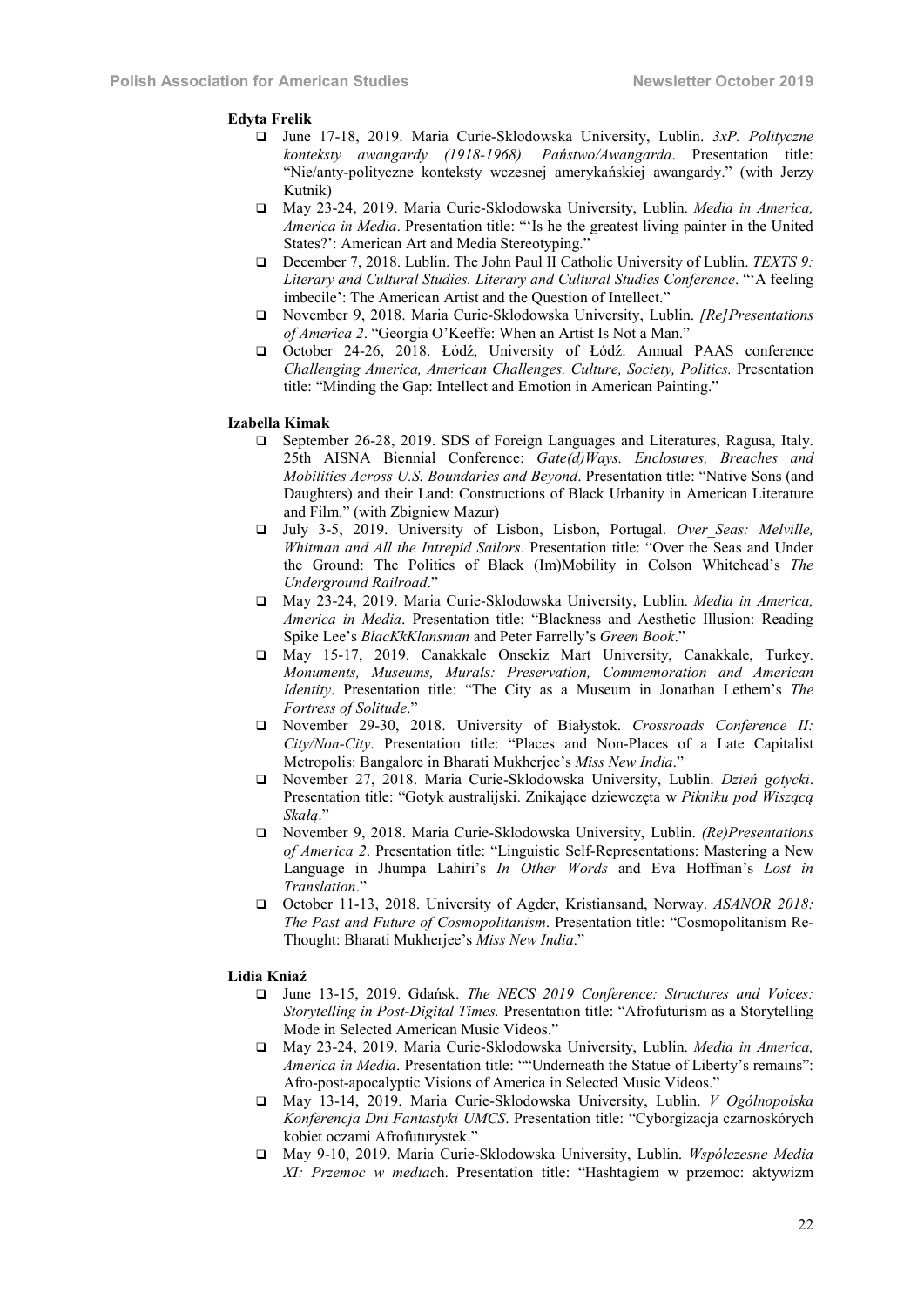hashtagów wobec problemu brutalności policji względem czarnoskórych mieszkańców USA."

- November 27, 2019. Maria Curie-Sklodowska University, Lublin. *Dzień Gotycki.* Presentation title: "W poszukiwaniu zaginionych przodków – afrykańska spirytualność jako podłoże dla afrofuturyzmu."
- November 9, 2019. Maria Curie-Sklodowska University, Lublin. *(Re)Presentations of America 2*. Presentation title: ""Armageddon been in effect": Racial Dystopia in American Music Videos."

#### Anna Kurowicka

- July 2019. Leipzig. Workshop "Gender/Queer Trouble in Poland" at the Gender Studies 1989–2019 Bilanzen und Perspektiven im transnationalen und transdisziplinären Vergleich summer school organized by the University of Leipzig.
- May 13-14, 2019. Maria Curie-Sklodowska University, Lublin. *V Ogólnopolska Konferencja Dni Fantastyki UMCS*. Opening lecture: "Ludzki koszt technologicznej reprodukcji: dystopijna wizja świata bez płci w *Księdze Joanny* Lidii Yuknavitch" [The Human Cost of Technological Reproduction: A Dystopian Vision of A World Without Gender in Lidia Yuknavitch's *The Book of Joan*].
- April 2019. Simon Fraser University, Vancouver, Canada. *Unthinking Sex, Imagining Asexuality*. Presentation title: "Imagining Asexual Futures."
- November 2018. Atlanta, Georgia, USA. National Women's Studies Association Annual Conference: *Just Imagine, Imagine Justice*. Presentation title: "Polish Asexualities: Catholic Religiosity and Asexual Online Activisms in Poland."

#### Julia Nikiel

- November 23, 2018. Lublin. The John Paul II Catholic University of Lublin. *TEXTS 9: Literary and Cultural Studies*. Presentation title: "(Day)Dreaming Rikki Ducornet's Ideal Architecture of Fulfilled Desire."
- November 9, 2018. Maria Curie-Sklodowska University, Lublin. *(Re)Presentations of America 2*. Presentation title: "Can't Help Being a Monophobe: Denarration in Douglas Coupland's *Generation A*, *Player One: What is To Become of Us*, and *Worst. Person. Ever.*"

#### Małgorzata Rutkowska

 May 23-24, 2019. Maria Curie-Skłodowska University, Lublin. *Media in America, America in Media*. Presentation title: "It is I, Poe": Edgar Allan Poe and His Works in Literary Vlogs by Shipwrecked Comedy."

#### Agata Waszkiewicz

- September 26-28, 2019. Jagiellonian University, Cracow. Central Eastern European Game Studies Conference. Presentation title: "'I Am Not Lying, I am Embellishing': The Ludic and Narrative Unreliability in Video Games."
- May 23-24, 2019. Maria Curie-Skłodowska University, Lublin. *Media in America, America in Media*. Presentation title: "What Image, Whose Sound: How K-Pop Music Videos Recycle America."
- May 17-18, 2019. The University of Łódź, Łódź. "Under His Eye?" Women in Feminist and Futuristic Literature, Film, And Art. Presentation title: "The Pronoun Game: The Inclusive Design in *2064: Read Only Memories* (2015)."
- May 13-14, 2019. Maria Curie-Sklodowska University, Lublin. *V Ogólnopolska Konferencja Dni Fantastyki UMCS*. Presentation title: "Grając w niebinarność: tożsamość w grach wideo."
- April 10-13, 2019. University of Chester, Chester, UK. *Talking Bodies*. Presentation title: "Body Modifications in the Transmedial Universe of Mass Effect: Defining and Breaking Boundaries of Identity."
- April 8-9, 2019. Maria Curie-Sklodowska University, Lublin. Students' Corner 2019. Presentation title: "Born to Survive: Alternative Femininities in Video Games."
- April 4-5, 2019. Maria Curie-Sklodowska University, Lublin. *Wspólne Drogi "Człowiek w Obliczu Przemian."* Presentation title: "Reading Tattoos: Body Modifications and Their Role in Identity Construction as Illustrated by the Selected SF Works."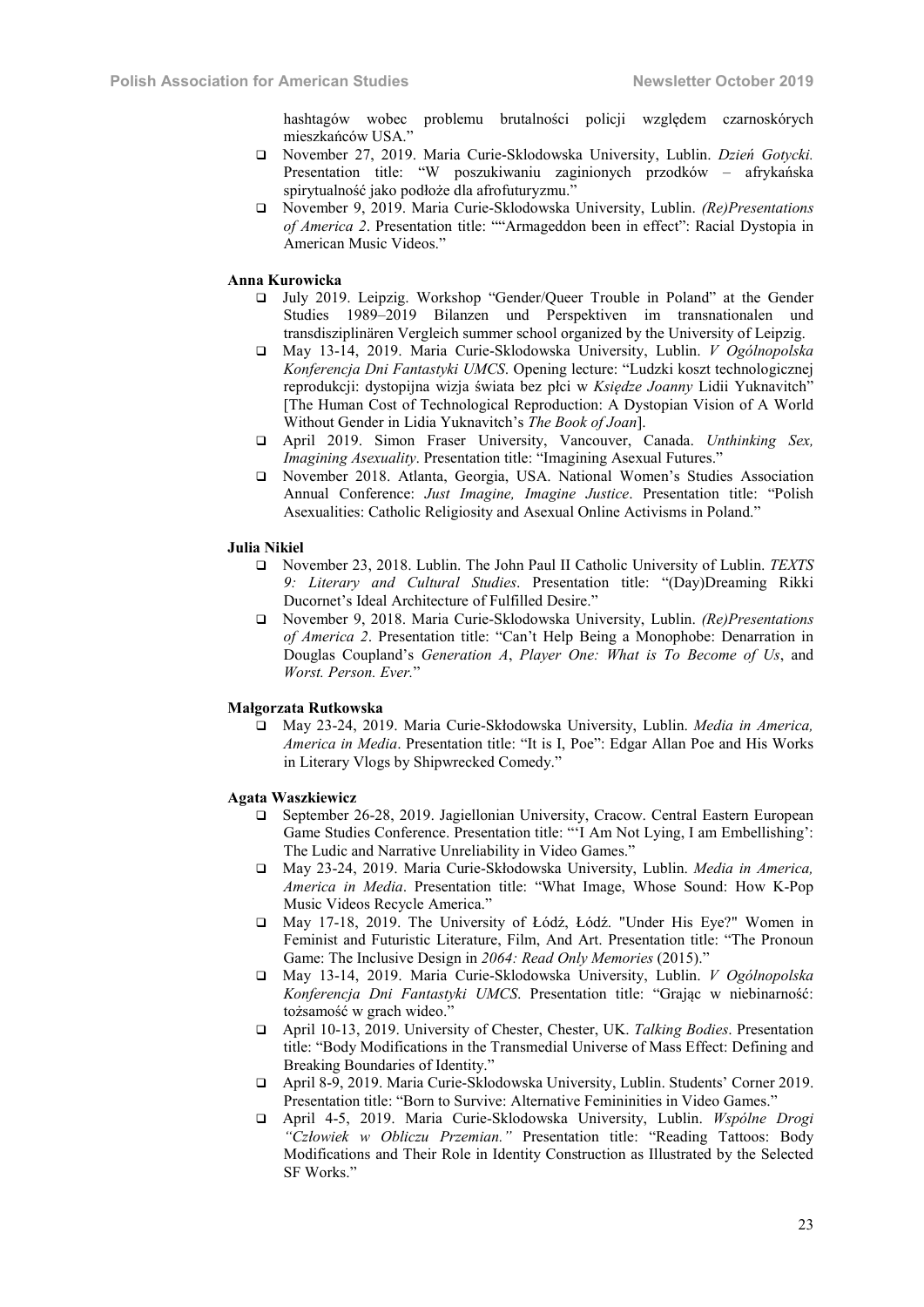- February 8-9, 2019. London South Bank University, London. *Beyond the Console: Gender and Narrative Games*. Presentation title: "Inked, Angry, and Dangerous: The Rhetorics of a Tattooed and Gendered Body."
- November 9, 2018. Maria Curie-Sklodowska University, Lublin. *(Re)Presentations of America 2*. Presentation title: "'You're in a Computer Game, Max': Metafictional Strategies in Video Games."
- October 11-13, 2018. Film and Television Faculty of the Academy of Performing Arts, Prague, the Czech Republic. *Central Eastern European Game Conference*. Presentation title: "Beyond the Fourth Wall: Analysing *Nier: Automata* (2017) and *Glitched* (2018)."
- October 3-5, 2018. Masaryk University, Brno, the Czech Republic. *Fantasy and Myth in the Anthropocene.* Presentation title: "Salvation and Hero Myth in Video Games."

Publications *Exhaustion and Regeneration in Post-Millennial North American Literature and Culture*, edited by Julia Nikiel and Izabella Kimak, Peter Lang, 2019.

#### Ewa Antoszek

 "Borderlands Tales: Representations of the U.S.-Mexico Border in *The Bridge* (2013-2014)." *Res Rhetorica*, vol. 5, no. 2 (2018).

#### Anna Bendrat

 "Wartość wielokulturowości w dialogu społecznym a kreacja etosu w sieci." *Retoryka i wartości,* University of Warsaw Publishing House, 2019, pp. 126-144.

#### Edyta Frelik

- "On the Necessity to Poetize Sensations in Order to Comprehend Them: Marsden Hartley as a Writer." *Marsden Hartley: The Earth Is All I Know of Wonder*, edited by Lærke Rydal Jørgensen and Mathias Ussing Seeberg, Narayana Press and Louisiana Museum of Modern Art, 2019, pp. 76-89. The catalogue appeared in two versions: English and Danish.
- "American Anti-intellectualism and Artistic Creativity: Some Observations on the 'Dumbing' of America at the Onset of the New Millennium." *Exhaustion and Regeneration in Post-Millennial North-American Literature and Culture*, edited by Julia Nikiel and Izabella Kimak, Peter Lang, 2019, pp. 163-172.
- "Warto spojrzeć przez inne okno. Po lekturze antologii Piotra Sommera," *Akcent*, vol. 156, 2019, pp. 184-190. (with Jerzy Kutnik)
- "Gender (według) Georgii O'Keeffe: (cudzy) obraz a (własne) słowo artystki," *Zagadnienia Rodzajów Literackich* - *The Problems of Literary Genres* vol. 61, no. 2, 2018, pp. 51-62.

#### Izabella Kimak

 "Corporeality and Searching for Home in Bharati Mukherjee's Fiction." *Beyond Trishanku: Diaspora Poetics and Homing in South Asian Women's Writing*, edited by Shilpa Bhat Daithota. Lexington Books, 2018, pp. 145-154.

#### Lidia Kniaź

 "Bleak Futures in Two East African Films." *Vector*: *British Science Fiction Association's Magazine*. Special Issue: "African and Afrodiasporic SF," edited by Polina Levontin and Michelle Clarke, vol. 289, August 2019.

#### Anna Kurowicka

- "Fat Girl's Wet Dream: Girl Sexuality, Fatness, and Mental Disability in My Mad Fat Diary." *Fat Studies*, 2019. https://doi.org/10.1080/21604851.2019.1644062. (with Marta Usiekniewicz)
- "Sherlocka Holmesa droga do "normalności." *Studia de cultura*, vol. 10, no. 1, 2018, pp. 125-136.

#### Małgorzata Rutkowska

"Pleasure and Instruction: Generic Conventions in Emma Hart Willard's *Journal and*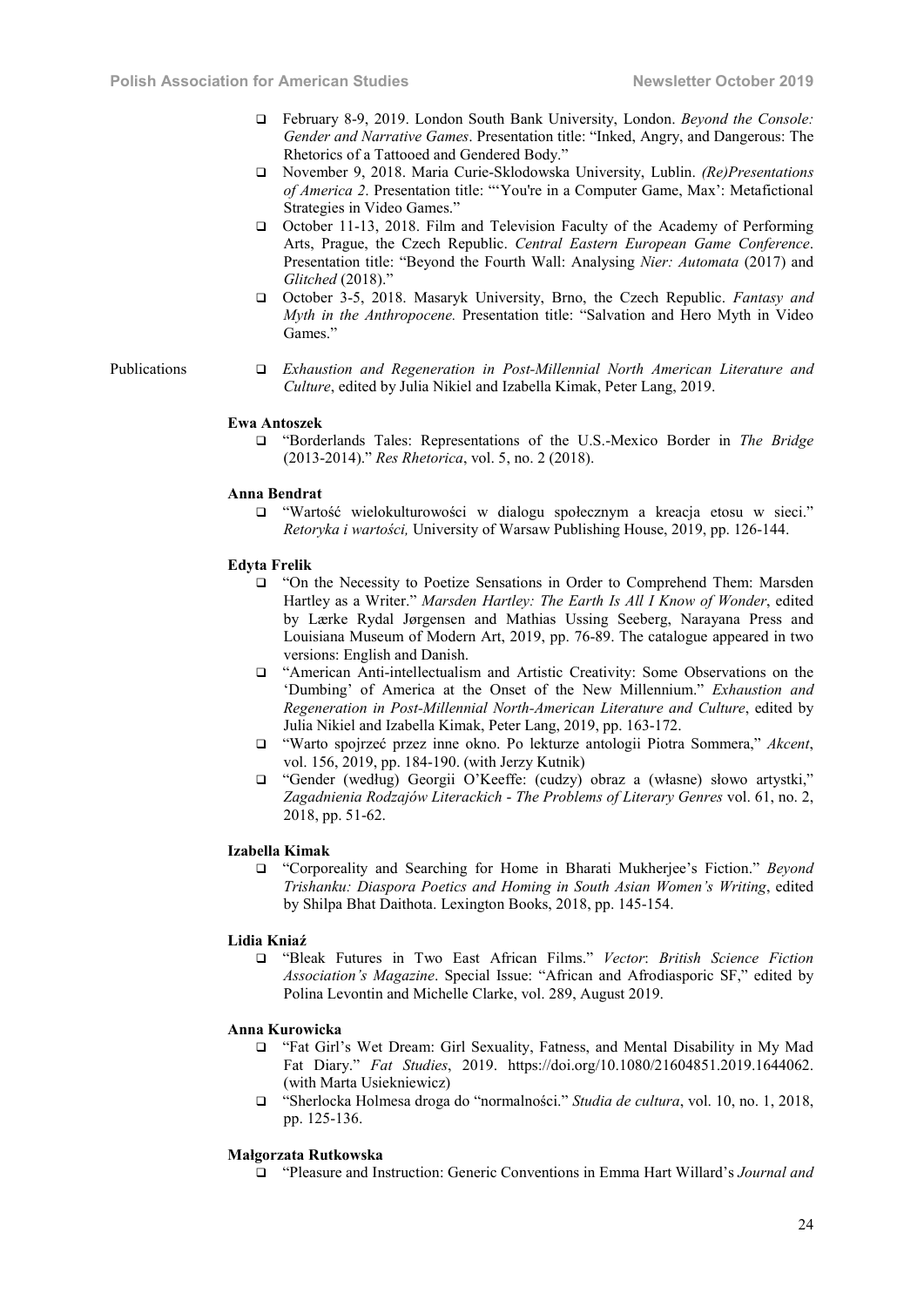*Letters, From France and Great Britain*." *Anglica: An International Journal of English Studies*, vol. 28, no. 1, 2019, pp. 49-61.

- "'Niewypowiedziana strata'. Śmierć zwierząt towarzyszących we współczesnej amerykańskiej memuarystyce." *Zwierzę, język, emocje. Dyskursy i narracje,* edited by Marzena Kubisz and Justyna Tymieniecka-Suchanek, Wydawnictwo Uniwersystetu Śląskiego, 2018, pp. 143-150.
- "We Stretch Our Limits and Change Our Lives: Interspecies Communication in Contemporary American Pet Memoirs." *Animals and Their People: Connecting East and West in Cultural Animal Studies,* edited by Anna Barcz and Dorota Łagodzka, Brill, 2018, pp. 105-121.

#### Agata Waszkiewicz

- "Body Rhetorics and Kinesthetic Empathy in the Video Game Bound (2016)." *Res Rhetorica*, vol. 6, no. 1, 2019. doi:10.29107/rr2019.1.2.
- "(Trans)humanism and the Postmodern Identities: the Player in Detroit: Become Human (2018)." *Acta Humana*, vol. 9, no. 1, 2019, pp. 196-212.
- "Angry in Pink: Representation of Women in Video Games in the Infamous Franchise (2009-2014)." *New Horizons in English Studies*, no. 4, 2019, pp. 173-184.

# New courses Edyta Frelik

American Genre Film in Theory and Practice (BA Seminar)

#### Anna Kurowicka

Non-normative Sexualities in American Popular Culture

### Małgorzata Rutkowska

 Explorers, Rebels and Seekers: American Travelers and Their Journeys on Fiction and Non-Fiction. (MA Seminar)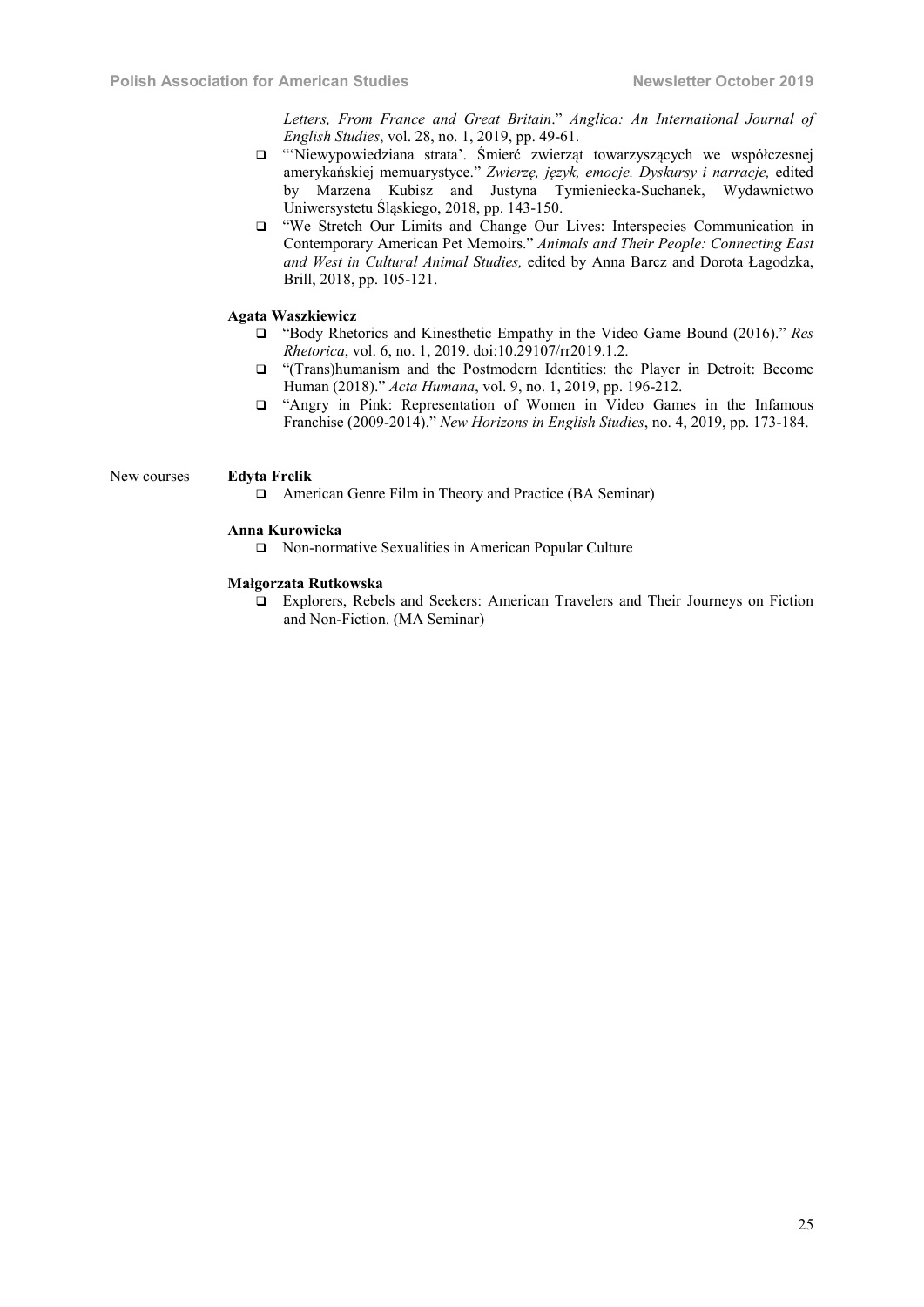# Call for papers ExRe(y) 2020 ExtReme 21: Going Beyond in Post-Millennial North-American Literature and Culture

Maria Curie-Sklodowska University Lublin, Poland June 4-6, 2020

Department of American Literature and Culture at Maria Curie-Sklodowska University is pleased to announce the third ExRe(y) conference. A three-day international conference "ExtReme 21: Going Beyond in Post-Millennial North-American Literature and Culture" will be held on June 4-6, 2020 in Lublin, Poland.

We invite proposals for papers and panels that focus on the topic of the (broadly understood) extreme in American and Canadian literature and culture of the last two decades.

Topics may include, but are not limited to the following:

- Golden Oscar Raspberry bestsellers, blockbusters, flops
- TL;DR new forms of cultural/literary expression, short beats long, readership, language change/corruption/development
- wow vs. meh scandal, controversy, normcore, can Sims die of boredom?
- extreme -isms (e.g. radicalism, extremism, fundamentalism, conservatism, liberalism)
- $\bullet$  (post-)9/11 terror, war, suspicion, discrimination, conspiracy, surveillance, safety, Enduring Freedom?
- human dominion vs. bio gaze the Anthropocene, are we too many?, extreme nature, disaster scenarios, elitist issue?
- $\bullet$  time shift human time vs. deep time, real time, 24/7, transience, no time
- post/transhumanist aesthetics/ethics
- millennial fatigue and the mechanics of overexposure
- hyper-/hypo- (e.g. aesthesia, criticism, kinesia, media(tion), reality, sexuality)
- architectural (non-)extremes slums vs. gated communities, eco-/sustainable architecture, smart growth, Extreme Architecture
- money, money crisis, bankruptcy, economic stagnation, vampiric capitalism, Crazy Rich Asians
- Everything Is Awesome?
- aesthetics of excess
- love-hate with globalization
- $\bullet$  the Internet brain stupidity vs. infobesity
- the game of thrones Yes We Can, when I search "idiot," The Breakfast Club rooftop dance
- $\bullet$  4<sup>th</sup> wave HeForShe, #MeToo, #HimToo, backlash
- alone together me-centrism vs. The (Social) Network, digital divide

# Confirmed plenary speakers:

Prof. Andrea O'Reilly Herrera (University of Colorado, Colorado Springs, CO, USA) Prof. Aneta Dybska (University of Warsaw, Warsaw, Poland)

Selected papers will be published in a special issue of the *Polish Journal for American Studies*  (http://www.paas.org.pl/pjas/) in 2021.

Titled abstracts of up to 250 words should be sent to  $exreyconference(\mathcal{Qgmail.com}$  by 1 January 2020. All submissions must include a 100-word biographical statement.

The conference fee of 350PLN/80€ covers conference materials, coffee breaks, and a wine reception.

The last day of the conference will coincide with Lublin's XIV Night of Culture (Noc Kultury), an annual citywide cultural event attended by thousands of visitors. More information about the event may be found at https://nockultury.pl/. As part of the conference, all participants will be invited to join a special evening tour of the city center.

Further information is available on the conference website at www.exrey.umcs.lublin.pl.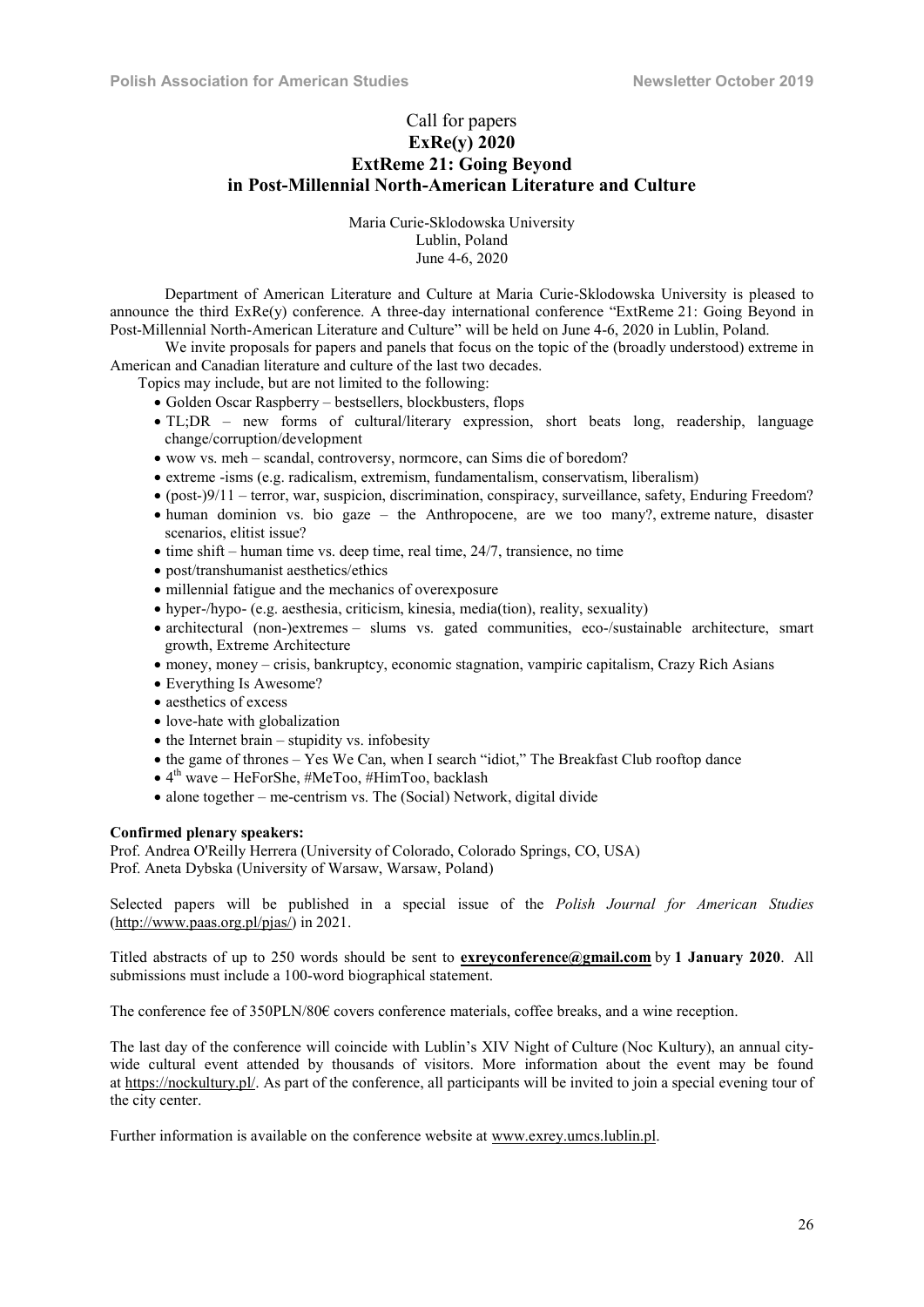# English Philology Department, University of Warmia and Mazury in Olsztyn

Mailing address of the department. English Philology Department, University of Warmia and Mazury in Olsztyn ul. Kurta Obitza 1, 10-725 Olsztyn; http://www.uwm.edu.pl/anglistyka/ tel. + 48 89 524 63 27  $\text{fax} + 48895352012$ 

### Events/Activities Anna Krawczyk-Łaskarzewska

- Co-organized Conference: *Postać w kulturze wizualnej: Światy – akcje – interakcje.* May 9-11, 2019. Olsztyn, University of Warmia and Mazury.
- Co-organized Conference: *Między Słowami – Między Światami. Komunikacja międzykulturowa w świetle współczesnej translatologii VI*. May 20-21, 2019. Olsztyn, University of Warmia and Mazury.

Conferences Mateusz Bogdanowicz

 June 28-30, 2019. Białystok, University in Białystok. *16th Professor A. Bartnicki Forum for Advanced Studies of the United States*. Presentation title: "'As I Saw It': The United States-Polish Relations, September 1938 – September 1939 in the Light of *The Memoirs of Cordell Hull*."

### Tomasz Jacheć

- May 9-11, 2019. Olsztyn, University of Warmia and Mazury. *Postać w kulturze wizualnej: Światy – akcje – interakcje*. Presentation title: "Buszujący w dziczy: Motywy mesjańskie w filmie Seana Penna *Into The Wild* (*Wszystko za życie*, 2007)."
- October 24-26, 2018. Łódź, University of Łódź. Annual PAAS conference *Challenging America, American Challenges. Culture, Society, Politics.* Presentation title: "The Challenge of 'Knowing Your Place': Protests by African-American Athletes 2014-2018."

#### Anna Krawczyk-Łaskarzewska

- June 17-19, 2019. Łódź, University of Łódź. *III Zjazd Filmoznawców i Medioznawców: Przestrzenie – Praktyki – Artykulacje.* Presentation title: "Nic nie zostaje w rodzinie. Nauka, natura i przemoc w filmie *Morgan* (2016)."
- May 20-21, 2019. Olsztyn, University of Warmia and Mazury. *Między Słowami – Między Światami. Komunikacja międzykulturowa w świetle współczesnej translatologii VI*. Presentation title: "W zwierciadle nieco ciemnym – dwa przekłady *Carmilli* Josepha Sheridana Le Fanu."
- May 9-11, 2019. Olsztyn, University of Warmia and Mazury. *Postać w kulturze wizualnej: Światy – akcje – interakcje*. Presentation title: "'Co kryje się pod twoim welonem?' Supergwiazdy i retroawatary w kinie bollywoodzkim: pamięć, aura, moc reprodukcji."
- April 11-12, 2019. Olsztyn, University of Warmia and Mazury. *Intermediality in New Narratological Research*. Presentation title: "Time and Atemporality: Intermedial Intrusions and the Mise-en-scène in Abhishek Chaubey's *Dedh Ishqiya*."
- November 29-30, 2018. Białystok, University in Białystok. *Crossroads II: City/Non-City*. Presentation title: "Privilege and Prejudice, and Beyond: Cities of the Near Future in *Incorporated*."
- November 15, 2018. Warsaw, University of Warsaw. *9th Warsaw Literary Meeting: Experiencing the City: Urban Spaces and Places in the 18th and 19th Centuries*. Presentation title: "City as a Nightmare: The Treatment of Urban Space in *The Strange Case of Dr Jekyll and Mr Hyde* and Its Selected Visual Adaptations."

# Publications

# Anna Krawczyk-Łaskarzewska

- "*Person of Interest* or Crime and Surveillance on Post-9/11 Network TV." *Crime, Deviance and Popular Culture. International and Multidisciplinary Perspectives*. Ed. Dimitris Akrivos, Alexandros K. Antoniou. Cham: Palgrave Macmillan, 2019, 73-88.
- *Postać w kulturze wizualnej. Tom 2: Obrazy i słowa*. Ed. Anna Krawczyk-Łaskarzewska,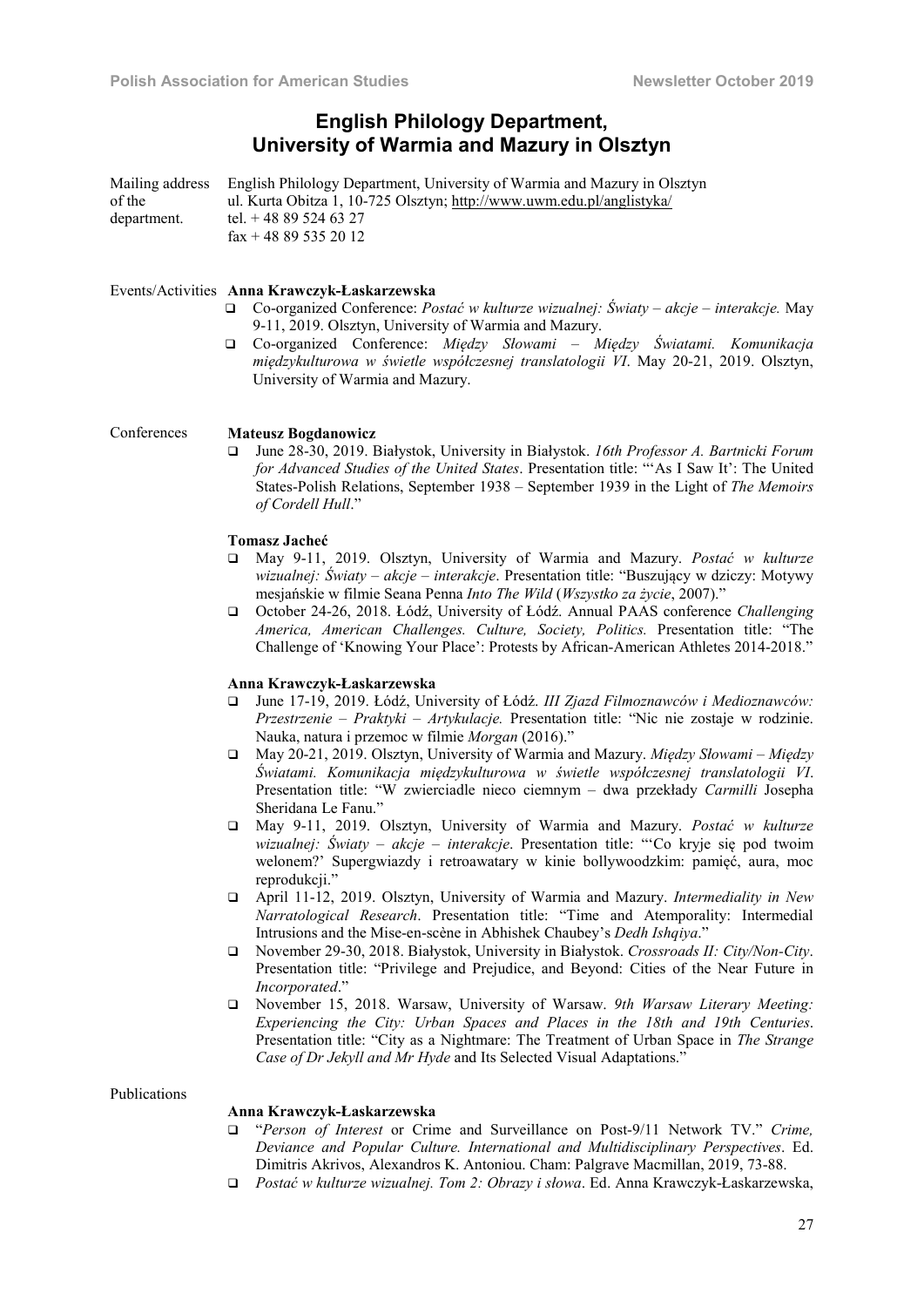Alina Naruszewicz-Duchlińska, Monika Cichmińska. Olsztyn: Katedra Filologii Angielskiej UWM, 2018.

- "Przedmowa: Postać w kulturze wizualnej opcje w teorii i praktyce." *Postać w kulturze wizualnej. Tom 1: Ujęcia literackie*. Ed. Anna Krawczyk-Łaskarzewska, Daria Bruszewska-Przytuła, Piotr Przytuła, Olsztyn: Katedra Filologii Angielskiej UWM, 2018, 5-17.
- "Pamięć, wola, wizualizacja 'maszyny' i ludzie w serialu *Wybrani* (2011-2016)." *Postać w kulturze wizualnej. Tom 2: Obrazy i słowa*. Ed. Anna Krawczyk-Łaskarzewska, Alina Naruszewicz-Duchlińska, Monika Cichmińska. Olsztyn: Katedra Filologii Angielskiej UWM, 2018, 97-107.
- *Polish Journal for American Studies. Special Issue: (Re)Examining William Gibson*. Ed. Paweł Frelik, Anna Krawczyk-Łaskarzewska, vol. 12 (Autumn 2018): 271-368.
- "Plus ça change? Translating William Gibson into Polish: 'The Gernsback Continuum' and *The Peripheral*." *Polish Journal for American Studies. Special Issue: (Re)Examining William Gibson*, vol. 12 (Autumn 2018): 351-366.
- "The Smiling Daughters of Darkness: Visual Reimaginings of Joseph Le Fanu's *Carmilla*." *From Queen Anne to Queen Victoria. Readings in 18th and 19th Century British Literature and Culture. Vol. 6.* Ed. Grażyna Bystydzieńska, Emma Harris. Warsaw: Wydawnictwa Uniwersytetu Warszawskiego, 2018, 179-188.
- "Between the Supernatural and the Superficial: Reimagining *Dorian Gray*." *Gothic, Detection, Sensation*. Ed. Grażyna Bystydzieńska. Warsaw: Pracownia "Ośrodek Studiów Brytyjskich", Instytut Anglistyki UW, 2017, 115-130.
- "Depicting a Sleuth Less Extraordinaire Martin Hewitt's Investigations." *Gothic, Detection, Sensation*. Ed. Grażyna Bystydzieńska. Warsaw: Pracownia "Ośrodek Studiów Brytyjskich", Instytut Anglistyki UW, 2017, 195-212.
- *Postać w kulturze wizualnej. Tom 1: Ujęcia literackie*. Ed. Anna Krawczyk-Łaskarzewska, Daria Bruszewska-Przytuła, Piotr Przytuła. Olsztyn: Katedra Filologii Angielskiej UWM, 2018.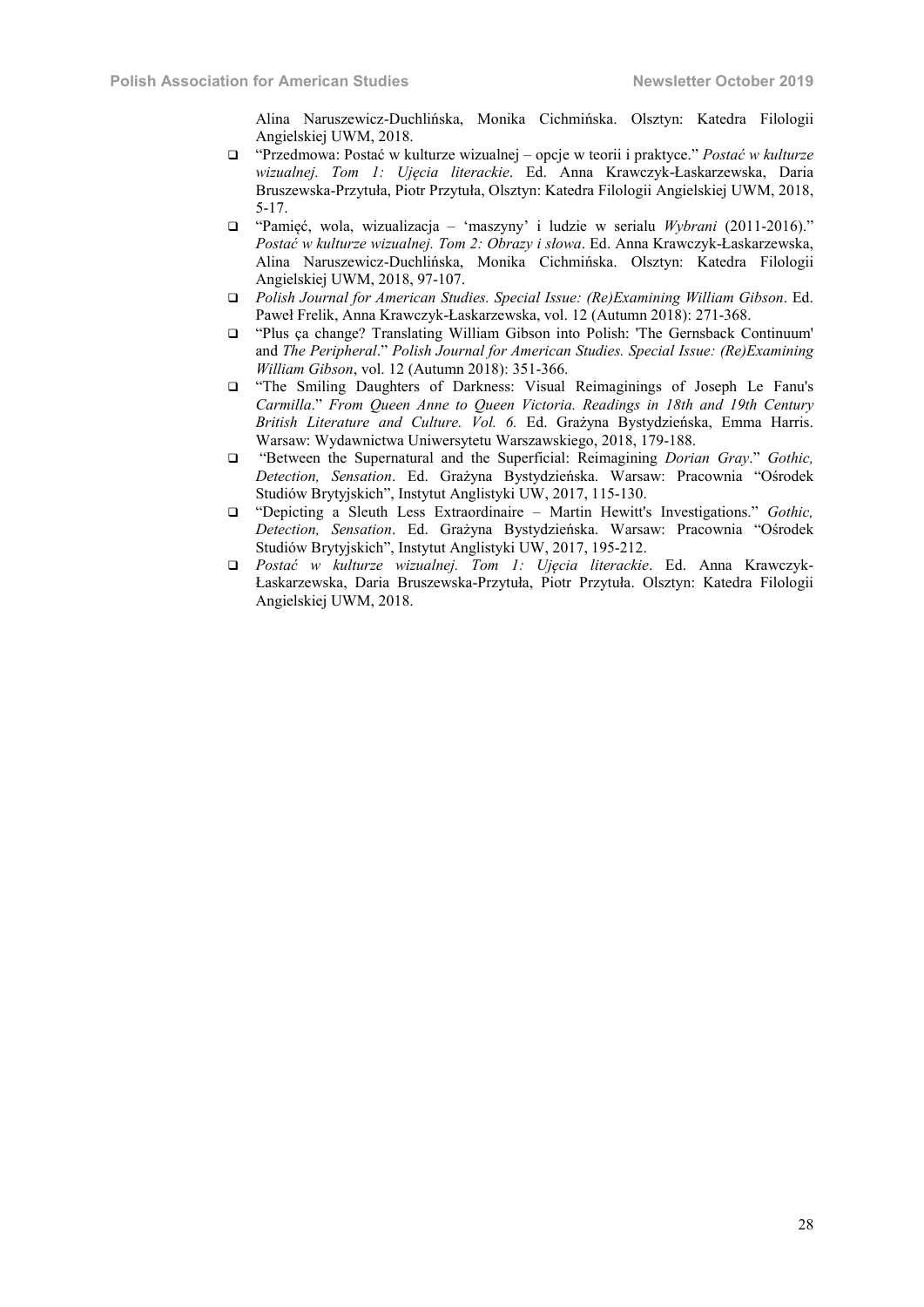# Institute of English Studies, University of Rzeszów

|             | Mailing address Institute of English Studies, University of Rzeszów       |
|-------------|---------------------------------------------------------------------------|
| of the      | Al. mjr. W. Kopisto 2B, 35-315 Rzeszów                                    |
| department. | tel. +48 17 872 12 14                                                     |
|             | tel/fax $+48$ 17 872 12 88                                                |
|             | http://www.ur.edu.pl/wydzialy/filologiczny/instytut-filologii-angielskiej |

Conferences Małgorzata Martynuska

- June 27-29, 2019. Košice, Slovakia, Pavol Šafárik University. *Postmillennial Sensibility in Anglophone Literatures, Cultures and Media 2*. Presentation title: "Nostalgic Landscape of Miami in Susanna Daniel's *Stiltsville*"
- May 24, 2019. Lublin. The John Paul Catholic University of Lublin, Conference: *TEXTS 10: Literary and Cultural Studies.* Presentation title: "The Cityscape of Miami in Susanna Daniel's *Stiltsville*"
- November 7, 2018. Warsaw, Warsaw University. *Latinx Day*. Presentation title: "American Colonialism in Puerto. Rico: President Trump's response to Hurricane Maria"
- October 24-26, 2018. Łódź, University of Łódź. Annual PAAS conference *Challenging America, American Challenges. Culture, Society, Politics.* Presentation title: "Mexican Challenge: Cultural Hybridity Presented in the Celebration of Day of the Dead in the USA"

# Damian S. Pyrkosz

- June 20-23, Bucharest, Romania, National University of Political Studies and Public Administration. 6<sup>th</sup> Academos International Conference *Political and Economic Unrest in Contemporary Era*. Presentation title: "Changing Values, Changing Systems – Tracing the Cultural Roots of Political and Economic Crises"
- December 5, 2018. Kiev, Ukraine, National Academy of Statistics, Accounting and Audit. *Statistics in the Ukraine and the World: State, Trends and Development Prospects.* Presentation title: "Culture, Creativity and Economy – Culture as a Determinant of Economic Development"

# Publications Damian S. Pyrkosz

- "Culture, Creativity and Economy Culture as a Determinant of Economic Development" in *Political and Economic Unrest in Contemporary Era* ed. Andrei Taranu. Bolognia: Filodiritto Editore, 2019. 309-318.
- "Culture, Creativity and Economy Culture as a Determinant of Economic Development". *Statistics in the Ukraine and the World: State, Trends and Development Prospects. Proceedings of the XVI International Scientific and Practical Conference on the Occasion of the Day of Statistics.* Kyiv: Information and Analytical Agency, 2018. 229-237.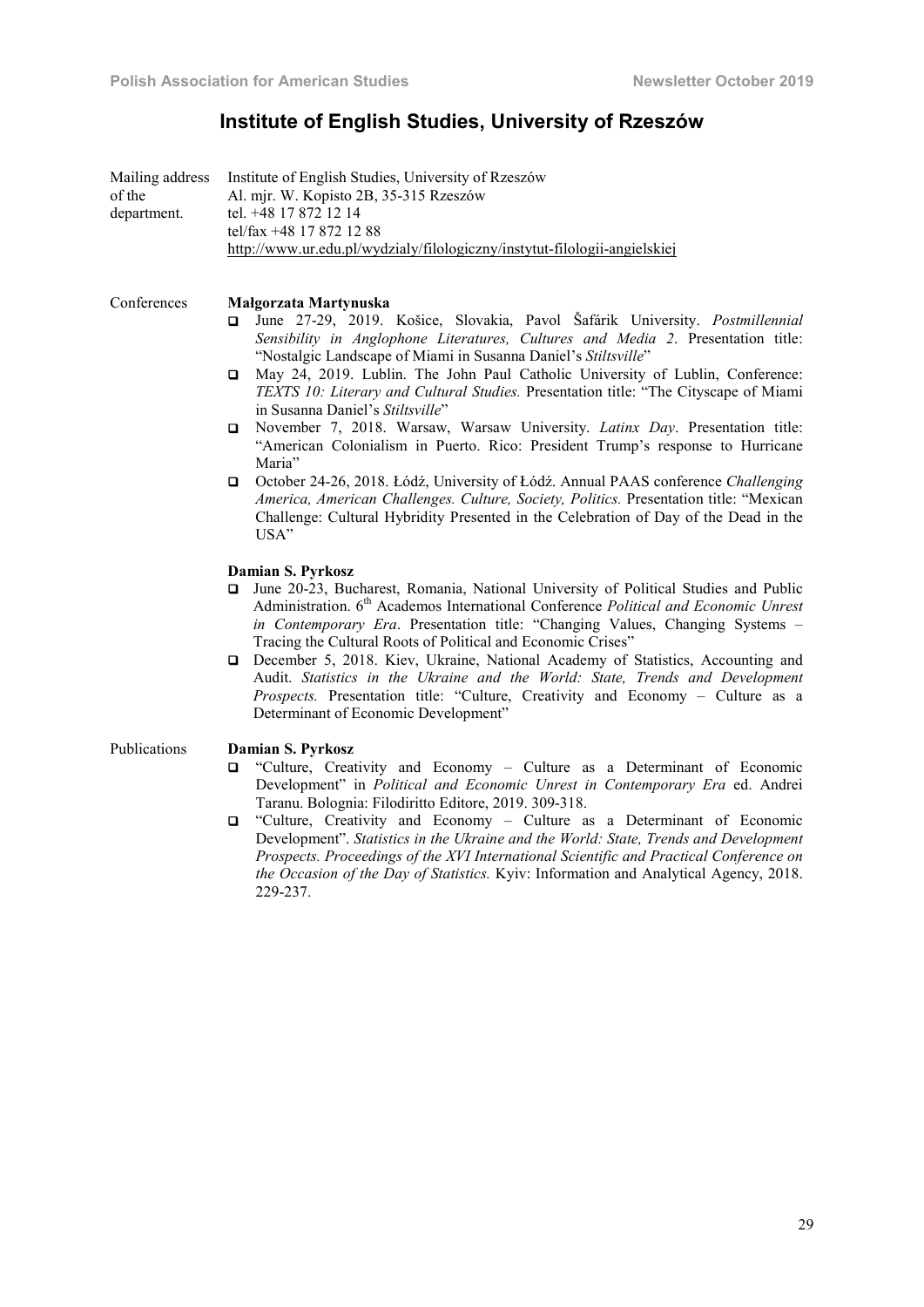# Institute of English Cultures and Literatures, University of Silesia Department of American and Canadian Studies

| Mailing address | Department of American and Canadian Studies   |
|-----------------|-----------------------------------------------|
| of the          | Institute of English Cultures and Literatures |
| department.     | University of Silesia in Katowice             |
|                 | Ul. Gen. Stefana Grota-Roweckiego 5           |
|                 | 41-205 Sosnowiec, Poland                      |
|                 | Tel.: $+48.32.3640872$                        |
|                 | e-mail: americas@us.edu.pl                    |
|                 | www.americas.us.edu.pl                        |

#### Events/Activities

#### Tomasz Jerzy Brenet

- Co-organized the second stage of the national competition "Discover Canada". The event took place on February 26, 2019 at the University of Silesia.
- Was delegated as an observer during the matriculation examination in English as a foreign language on May 5, 2019 by the Regional Examination Commission (OKE) in Jaworzno.

#### Sonia Caputa

- Co-organized the second stage of the national competition "Discover Canada". The event took place on February 26, 2019 at the University of Silesia.
- October 22-23, 2018. Participated in: Biomedical Humanities: 21st-century American perspectives on literature and culture 4th Methodologies in American Studies Workshop. University of Warsaw.

#### Małgorzata Poks

- Received a grant of the International Thomas Merton Society to organize an event celebrating the  $50<sup>th</sup>$  anniversary of Thomas Merton's death.
- Co-organized an open symposium "Thomas Merton życie z mądrością" in Górki Wielkie (December 8, 2018).
- Was invited by the Thomas Merton Society of Germany to the Abbey of Muensterschwarzach, Germany, to deliver a lecture at the European Symposium "To Be Human in This Most Inhuman of Ages" (January 11-13, 2019). Title of lecture: "Lamb Admits Ties to Cain": The Human, the Less-Than-Human, and the Kin(g)dom in Thomas Merton's *The Geography of Lograire.*

#### Mariola Świerkot

 Organized: Humor Research Project Conference, University of Silesia, Sosnowiec, 4-5 April 2019.

#### Sabina Sweta Sen-Podstawska

 Co-organized the second stage of the national competition "Discover Canada". The event took place on February 26, 2019 at the University of Silesia.

# Conferences Tomasz Jerzy Brenet

- June 1, 2019. Łódź, Department of American Literature, Institute of English Philology, University of Łódź. Conference: *All Lives Matter? Tokenism, Universalization and Containment*. Presentation title: "In the margin: The cultural standing of Mexican Americans."
- March 23-24, 2019. Lublin. Lublin University of Technology. Conference: *XI Interdyscyplinarna Konferencja Naukowa TYGIEL 2019*. Presentation title: "Meksykano-Amerykanie w historycznym procesie zmian."

#### Sonia Caputa

 June 14-16, 2019. Gdańsk. Polish Institute of Arts and Sciences of America and University of Gdańsk. The Seventh World Congress on Polish Studies at the University of Gdańsk. Presentation title: "Polish American Foodways and Ethnic Cross Dressing in Karolina Wacławiak's California Novel 'How to Get into the Twin Palms'."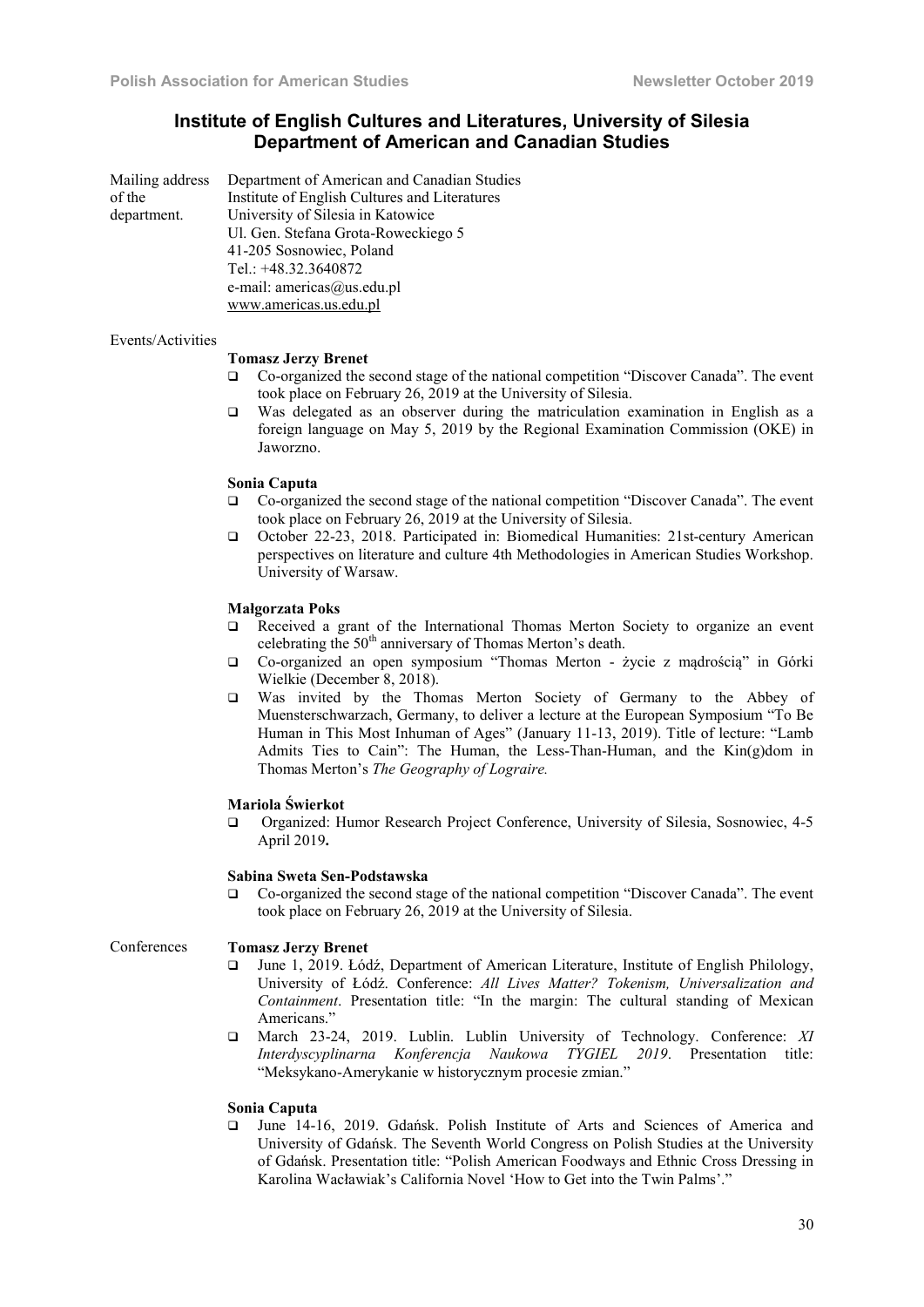#### Małgorzata Poks

- September 26-27, 2019. Laboratory Animal Studies—Third Culture at the Faculty of Letters of the University of Silesia, Institute of Eastern Slavic Studies of the University of Silesia, and Institute of nterdisciplinary and Cultural Studies of the University of Silesia, Katowice. 4th International Interdisciplinary Conference in the "Human and His / Her Others" series "The Human in Relation to Animals: Myths – Stereotypes – Prejudices." Title of presentation: "Pumas: Carnivorous Pests or Our Non-Human Relatives?"
- July 01-04, 2019. Australasian Association for the Study of Animals. Christchurch, New Zealand. Title of presentation: "Animal Sovereignty in Linda Hogan's Novels."
- December 8, 2018. International Thomas Merton Society, University of Silesia, Katowice and University of Bielsko-Biała. Górki Wielkie. Thomas Merton - życie z mądrością. Sympozjum w 50. rocznice śmierci. Presentation title: "Ku chwale zwatpienia. Późna poezja Thomasa Mertona."

# Mariola Świerkot

 April 4-5, 2019. Sosnowiec, University of Silesia. Humor Research Project Conference. Presentation title: "Survival of the funniest – the role of humor in American true crime podcasts."

#### Publications Tomasz Jerzy Brenet

- "Utracone dzieciństwo, naznaczona dorosłość przemoc w rodzinie w powieściach Elizabeth Flock: *Krzyk ciszy* oraz *Emma i ja*." In: *Język. Tożsamość. Wychowanie,* eds. Krzysztof Feruga, Agata Ostrowska-Knapik (Praha: Verbum, 2018), pp. 115-128.
- "Abraham Heschel i Thomas Merton prorocze osobistości, prorocza przyjaźń." *Świat i Słowo*. *Filozofia, nauki społeczne, filologia, teologia*. No. 2 (31) 2018, pp. 165-177. [Translation of the article by Edward K. Kaplan].

# Sonia Caputa

- "(Post)communist homelessness? Identity and belonging in Dagmara Dominczyk's The Lullaby of Polish Girls." *Studia Migracyjne–Przegląd Polonijny / Migration Studies – Review of Polish Diaspora*, 2018 (4 (170)), pp. 45-58.
- "Immigrant Bodies and the Politics of Eugenics in Selected Literary Works Written by Contemporary Polish American Authors." *Świat i Słowo*. *Filozofia, nauki społeczne, filologia, teologia*. No. 1 (32) / 2019, pp. 73-85.

#### Małgorzata Poks

- Małgorzata Poks and Tomasz Markiewka (eds.), *Świat i Słowo. Filozofia, nauki społeczne, filologia, teologia*, vol. 31, *Thomas Merton – życie z mądrością*. Akademia Techniczno-Humanistyczna w Bielsku-Białej, 2018.
- Thomas Merton życie z mądrością" in: *Świat i Słowo. Filozofia, nauki społeczne, filologia, teologia*, vol. 31. Thomas Merton – życie z mądrością, eds. Małgorzata Poks i Tomasz Markiewka, Akademia Techniczno-Humanistyczna w Bielsku-Białej, 2018, s. 11-17.
- "Poezja ustawicznej inskrypcji Thomasa Mertona rzecz o wolności i rozszerzających się horyzontach" *Świat i Słowo*, vol. 31,eds. Małgorzata Poks and Tomasz Markiewka, Akademia Techniczno-Humanistyczna w Bielsku-Białej, 2018, s. 59-110.
- "Powrót do raju poezja Roberta Laxa". Review of In the Beginning Was Love: Contemplative Words of Robert Lax, ed. S. T. Georgiou, Templegate Publishers, 2015, 144 s., *Świat i Słowo*, vol. 31, eds. Małgorzata Poks and Tomasz Markiewka, Akademia Techniczno-Humanistyczna w Bielsku-Białej, 2018, s. 237-243.
- $\Box$ , Dismantling the Rule of the Father: Towards the Kingdom of the Im/Possible in The Geography of Lograire" *The Merton Annual: Studies in Culture, Spirituality, and Social Concerns*, vol. 31, 2018, s. 96-112.
- "'Lamb Admits Ties to Cain': The Human, the Less-Than-Human, and the Kin(g)dom in Thomas Merton's The Geography of Lograire" *Guard the Human Image for It is the Image of God: Essays on Thomas Merton*, eds. Gary Hall and Detlev Cuntz, Vier-Tuerme Verlag, 2019, s.116-131.
- "'Lamb bestaetigt Verbindung zu Kain': Das Menschliche, das Weniger-als-Menschliche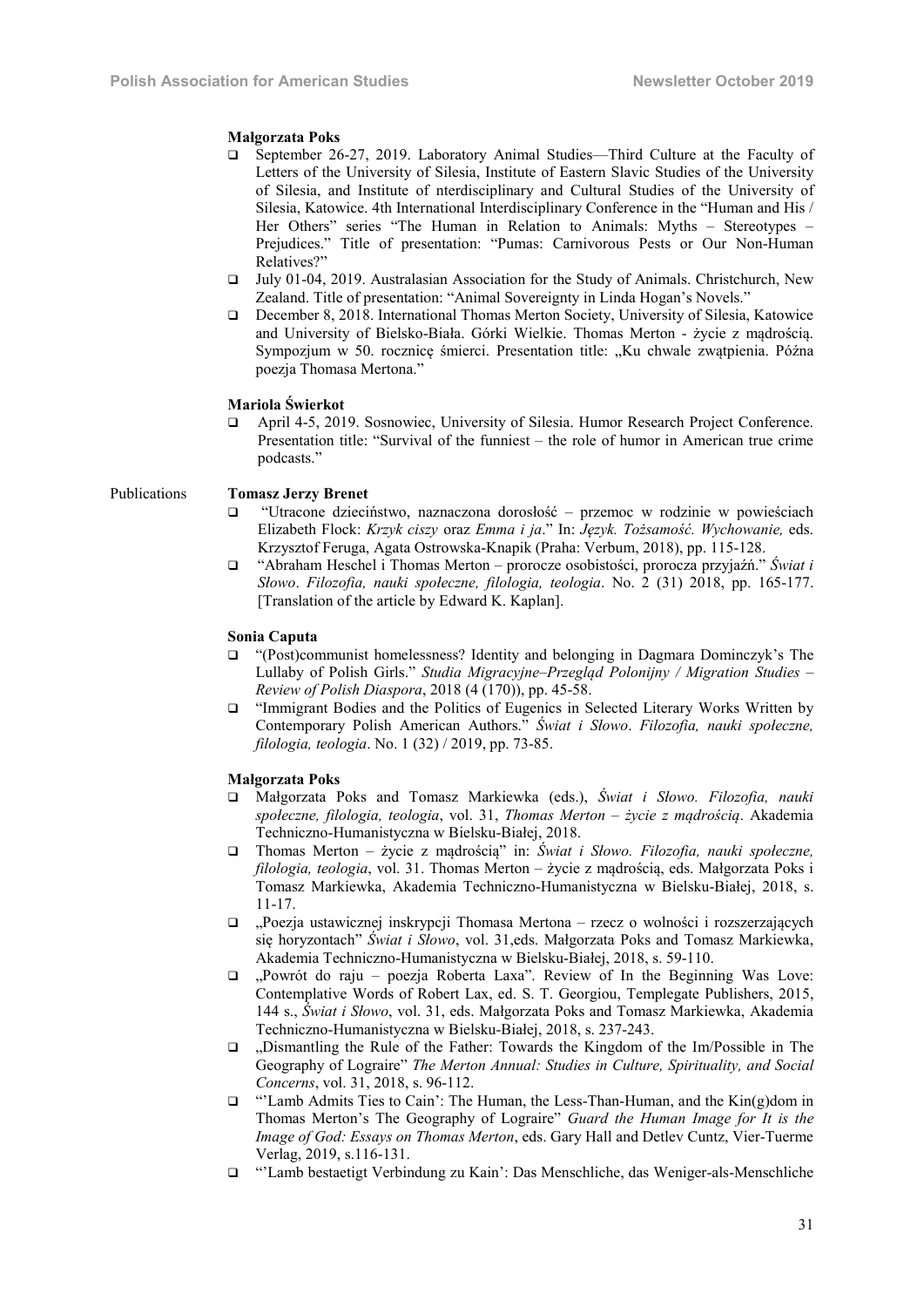und das Kin(g)dom in Thomas Mertons The Geography of Lograire," trans. Detlev Cunz, *Das Menschenbild als Abbild Gottes bewahren: Betraege zu Thomas Merton*, tłum. Detlev Cuntz, eds. Gary Hall and Detlev Cuntz, Vier-Tuerme Verlag, 2019, s. 127-144.

- "Radykalny weganizm osób kolorowych" in: *Er(r)go. Teoria–Literatura–Kultura*, no 38  $(1/2019)$ —Dyskursy weg(etari)anizmu/ Dicourses of Veg(etari)anism, Katowice: "Śląsk" Wydawnictwo Naukowe, str. 47-58.
- □ Translation: James G. R. Cronin, "Sąd nad narodem. Thomas Merton, Frank Kowalski i *Modlitwa o pokój* w Kongresie Stanów Zjednoczonych" *Świat i Słowo*, vol. 31, eds. Małgorzata Poks and Tomasz Markiewka, Akademia Techniczno-Humanistyczna w Bielsku-Białej, 2018, s. 197-209.
- □ Translation: Thomas Merton, "Modlitwa o pokój, Wielki Tydzień 1962 roku" Świat i *Słowo*, vol. 31, eds. Małgorzata Poks and Tomasz Markiewka, Akademia Techniczno-Humanistyczna w Bielsku-Białej, 2018, s. s. 211-214.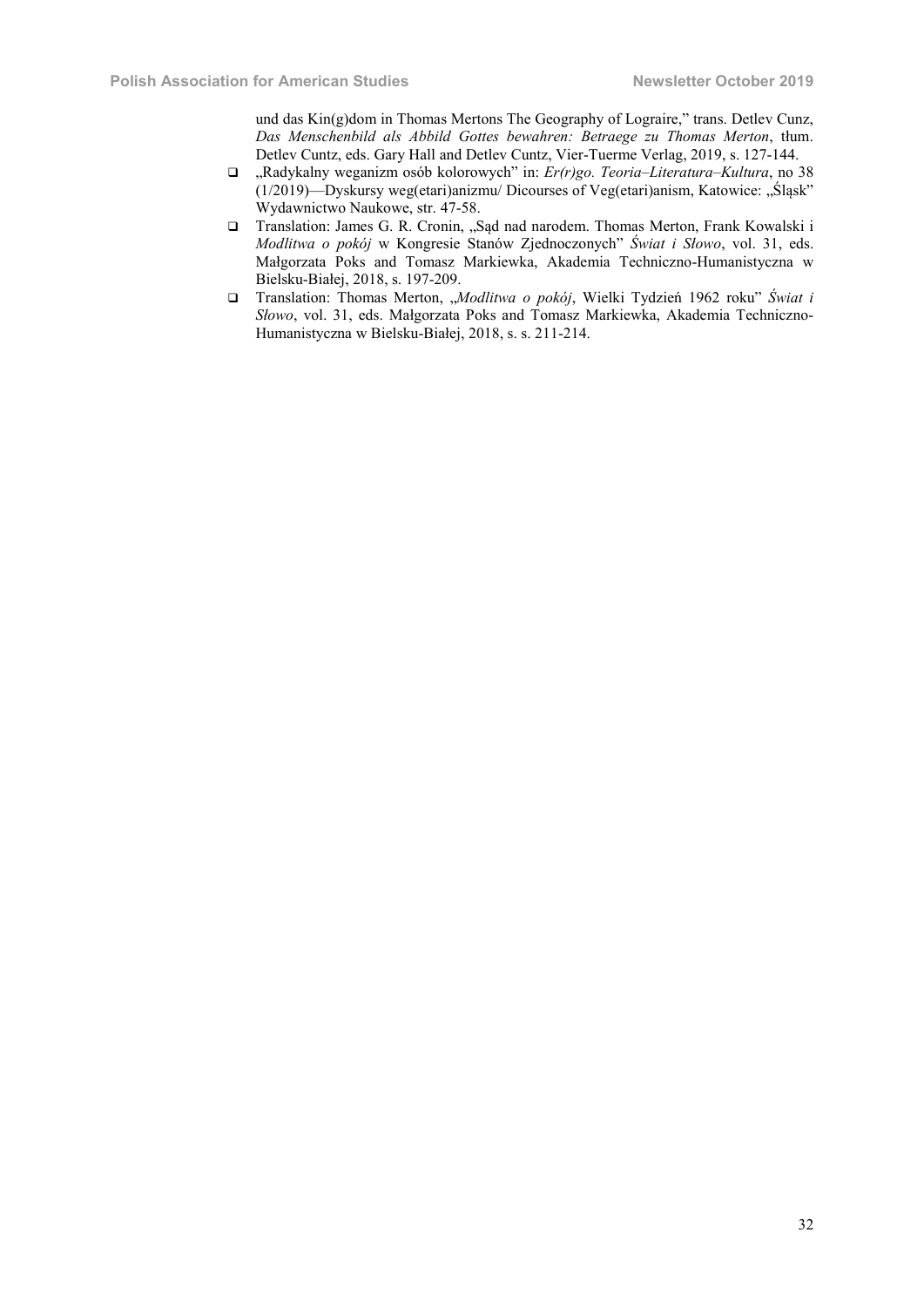# Institute of Literature and New Media University of Szczecin

| Mailing address<br>of the<br>department | Institute of Literature and New Media<br>Faculty of Humanities<br>University of Szczecin<br>Al. Piastów 40B<br>71-065 Szczecin<br>tel/fax +48 91 444 27 08<br>http://wf.usz.edu.pl                                                                                                                                                                                                                                                                                                                                                                    |
|-----------------------------------------|-------------------------------------------------------------------------------------------------------------------------------------------------------------------------------------------------------------------------------------------------------------------------------------------------------------------------------------------------------------------------------------------------------------------------------------------------------------------------------------------------------------------------------------------------------|
| Events/Activities                       | <b>Beata Zawadka</b><br>received her habilitation degree for <i>Dis/Reputed Region: Transcoding the U.S. South</i><br>❏<br>in June 2019.<br>was elected as a member of the Scientific Board in the newly established Institute of<br>$\Box$<br>Literature and New Media of US.                                                                                                                                                                                                                                                                        |
|                                         | <b>Barbara Braid</b><br>Co-organised Students' Conference LingLit 2019 for the 20 <sup>th</sup> anniversary of the<br>Q<br>Institute of English in Szczecin University (May 8-9, 2019, Pobierowo)                                                                                                                                                                                                                                                                                                                                                     |
|                                         | Beata Zawadka and Barbara Braid<br>co-organized, with Dr Justyna Stepień, the 2018 edition of "Szczecin Culture Hub",<br>$\Box$<br>a cycle of open lectures on literature and culture. This particular cycle was planned<br>as part of the celebration of the 20th anniversary of the Institute of English Studies<br>in Szczecin. The invited guests gave the following lectures:<br>March 2019: Gothic Adaptations:<br>Prof. David Punter (University of Bristol, UK) "Recent Versions of Frankenstein"<br>$\bullet$<br>April 2019: Trans/cultures: |
|                                         | dr hab. Zofia Kolbuszewska, prof. UWr (Uniwersytet Wrocławski) "Between the<br>$\bullet$<br>Gothic Double and the Neobaroque 'Imago': the Uses of Hybrid Gothic Identity in<br>W. J. Has's Film Adaptations The Saragossa Manuscript (1965) and Memoirs of a<br>Sinner (1986)"<br>dr Megen de Bruin-Molé (University of Southhampton, UK) "Frankenfictions and<br>$\bullet$<br>'Monstrous' Genres"<br>Prof. Ann Heilman (University of Cardiff, Wales) "Neo-Victorian Games with<br>$\bullet$                                                         |
|                                         | In/Authenticity: Representing Victorian Trans/gender"<br>May 2019: Digital Humanities<br>dr hab. Paweł Frelik, prof. UW (Universytet Warszawski, Poland) "Come Hell or<br>$\bullet$<br>High Water: Climate Crisis in Digital Visualities"<br>dr Sonia Fizek (Universität Stuttgart, Germany) "Videogames and the Aesthetics of<br>Ambience"                                                                                                                                                                                                           |
|                                         | June 2019: Gothic Fashions<br>Prof. Catherine Spooner (Lancaster University, UK) "White Dress: A Gothic<br>$\bullet$<br>Cultural History"                                                                                                                                                                                                                                                                                                                                                                                                             |
| Conferences                             | <b>Barbara Braid</b><br>□ September 25-27, 2019. Warsaw University. Warsaw. VII Biannual Conference                                                                                                                                                                                                                                                                                                                                                                                                                                                   |

- ❑ September 25-27, 2019. Warsaw University. Warsaw. *VII Biannual Conference From Queen Anne to Queen Victoria*. Presentation title: "Charlotte Brontë's biofiction and neo-Victorian sens/sexation"
- ❑ August 28-30, 2019. University of Dundee. Dunde. *The BAVS Annual Conference: Victorian Renewals*. Presentation title: "The Victorian lady killer resurrected: neo-Victorian palimpsestic adaptations of Lizzie Borden's case."
- ❑ June 27-28, 2019. Adam Mickiewicz University. Poznań. *The PASE 2019 Annual Conference: Diversity is inclusive: Cultural, Literary and Linguistic Mosaic*. Presentation title: "Neo-Victorian biofiction: appropriation of the past."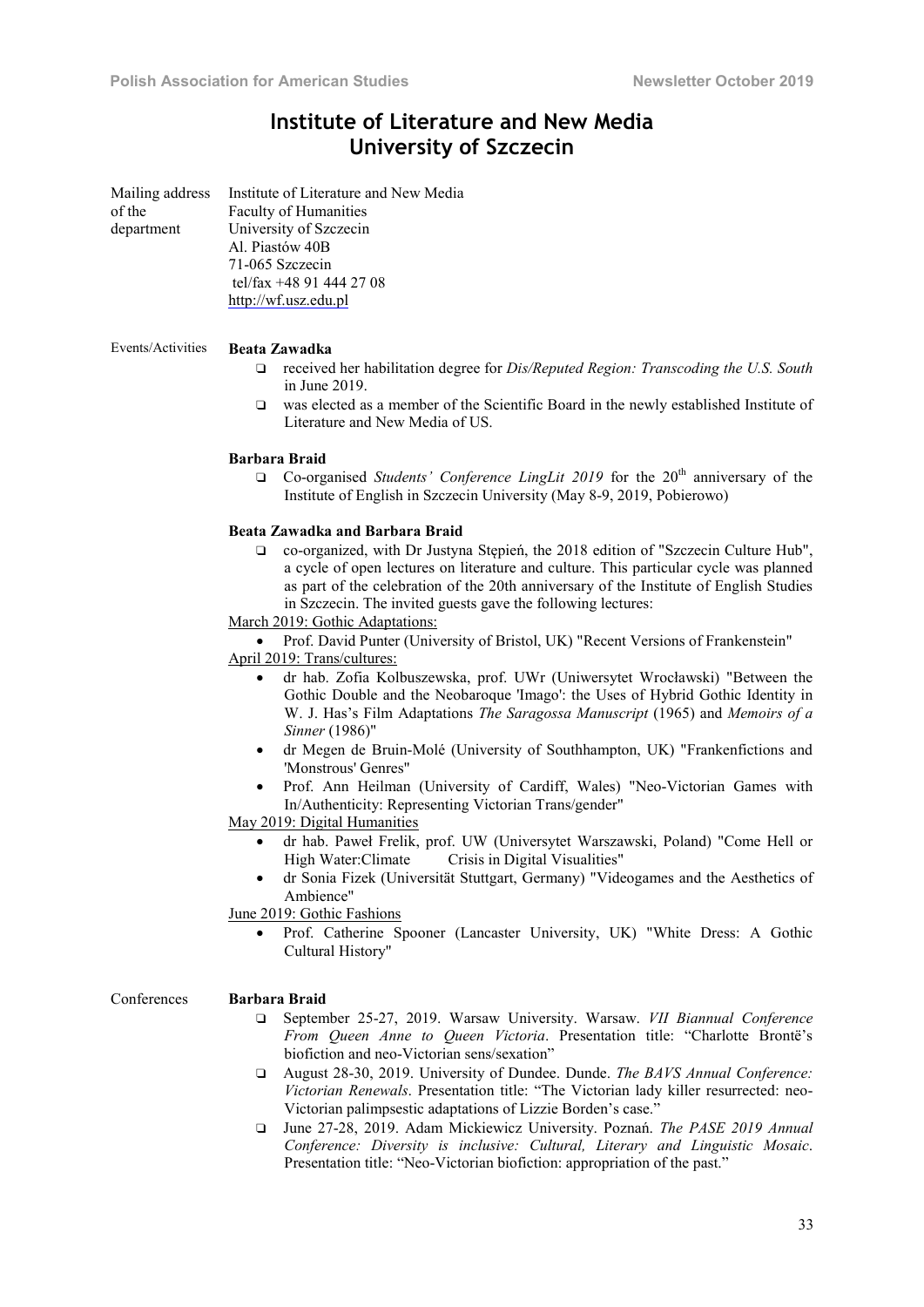- ❑ June 13-15, 2019. Gdańsk University. Gdańsk. *The NECS Annual Conference: Structures and Voices: Storytelling in Post-Digital Times.* Presentation title: "Queering the madwoman: the subversive potential of the Victorian madwoman in *Penny Dreadful* and *Alias Grace* tv series."
- ❑ May 15-17, 2019. Malaga University. Malaga. *(Neo-)Victorian 'Orientations' in the Twenty-First Century*. Presentation title: "Whitechapel as the Crypt: Orientations of trauma in time and space in *Whitechapel* and *From Hell*."
- ❑ May 8-9, 2019. Szczecin University. Pobierowo. *Students' Conference LingLit 2019*. Presentation title: "'Here he is again, in flesh': a hauntological reading of the tv series *Whitechapel*, season one."
- ❑ April 4-5, 2019. Jagiellonian University. Kraków. *Romantic Afterlives.* Presentation title: "Romantic afterlives: adaptation and biofiction in *The Frankenstein Chronicles*."

# Beata Zawadka

❑ April 3-5, 2019. Odense, University of Southern Denmark. SSF biennial meeting "Southern Disruptions". Presentation title: "Things Have Moved on in the South,' Or the Art of Forgiveness as in *Three Billboards Outside Ebbing, Missouri* by Martin McDonagh (2017)."

### Publications Barbara Braid

- ❑ Muzaffar, Hanan and Barbara Braid, eds. *Bodies in Flux*: *Embodiments at the End of Anthropocentrism*. Amsterdam: Brill, 2019.
- ❑ "Body Going Gaga: Lady Gaga, Disability and the Gothic Body." Hanan Muzaffar and Barbara Braid, eds. *Bodies in Flux*: *Embodiments at the End of Anthropocentrism*. Amsterdam: Brill, 2019.
- ❑ Review "Historicising the Gothic Other. Book review: Marie Mulvey-Roberts Dangerous Bodies: Historicising the Gothic Corporeal (Manchester: Manchester University Press, 2016), pp. 258*.*" *Świat i Słowo* 1 (39)/2019, 153-158.

#### Beata Zawadka

❑ *Dis/Reputed Region: Transcoding the U.S. South*, Wydawnictwo Naukowe Uniwersytetu Szczecińskiego 2018, ISBN 978-83-7972-178-8, pp. 194.

#### New courses Barbara Braid:

- ❑ Contemporary women's fiction (MA studies, English Philology)
- ❑ Neo-Victorian gothic adaptations (MA studies, English Philology)
- ❑ Gender Studies: a lecture (MA studies, English Philology)

#### Beata Zawadka:

- ❑ The World Goes Pop (BA Studies, Literature and New Media Program)
- ❑ MA Seminar ("Film Culture/s")
- ❑ BA Seminar ("Anatomy of Film")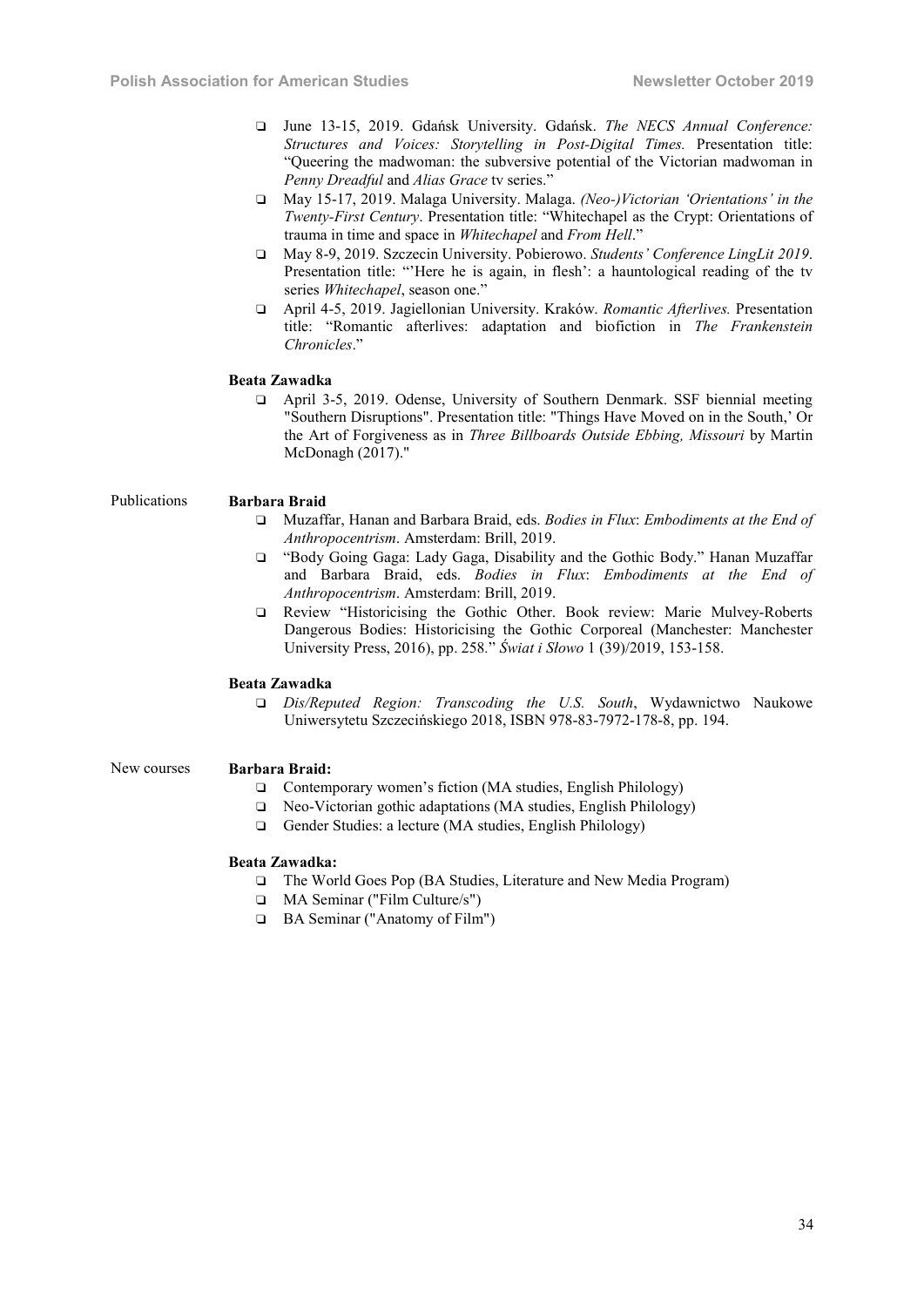# American Studies Center, University of Warsaw

Mailing address American Studies Center, University of Warsaw of the department al. Niepodległości 22, 02-653 Warszawa tel: +48 22 55-333-21 fax +48 22 55-333-22 asc@uw.edu.pl www.asc.uw.edu.pl www.facebook.com/ascuw www.youtube.com/c/osauw

#### Events/Activities

#### American Studies Colloquium Series:

- May 16, 2019 @ 4:00 pm: "*Haunted by Hill House: Shirley Jackson, Housewife Horrors and the Politics of Fame*" - Patrycja Antoszek (Catholic University of Lublin); ASC, Al. Niepodległości 22, room 317
- April 25, 2019 @ 4:00 pm: "*Ghosts and Anchors: Translingualism in Contemporary US Poetry*" - Piotr Gwiazda (University of Pittsburgh); ASC, Al. Niepodległości 22, room 317
- March 28, 2019 @ 4:00 pm: "*Crime Narratives in the Age of Trump: A Manifesto*" David Schmid (University at Buffalo); ASC, Al. Niepodległości 22, room 317
- March 14, 2019 @ 4:00 pm: "*Defining State-Private Network. American Freedom Committees During the Cold War*" - Anna Mazurkiewicz (University of Gdańsk); ASC, Al. Niepodległości 22, room 317
- March 7, 2019 @ 4:00 pm: "*Transnational Identities and Behaviors among Solidarity Refugees in the US*" - Mary Erdmans (Case Western Reserve University); ASC, Al. Niepodległości 22, room 317
- February 28, 2019 @ 4:00 pm: "*The Diva Project: Analyzing Stardom in American Pop Culture*" - Jaap Kooijman (University of Amsterdam); ASC, Al. Niepodległości 22, room 317
- January 17, 2019 @ 4:00 pm: "*Nuclear Afterlives: Toxicity and Nonhuman Embodiments in the Anthropocene*" - Alison Sperling (ICI Berlin); ASC, Al. Niepodległości 22, room 317
- December 13, 2018 @ 4:00 pm: "*The Humanities after BLACKFISH*" Gerry Canavan (Marquette University); ASC, Al. Niepodległości 22, room 317
- December 6, 2018 @ 4:00 pm: "*Sensory Interface and Algorithmic Desire in a Society of Anticipation*" - Marek Wojtaszek (University of Łódź); ASC, Al. Niepodległości 22, room 317
- November 22, 2018 @ 4:00 pm: "*Ethnography of New Culinary Elites: Gastronomic Heritage, Gender and Neoliberal Multiculturalism in Oaxaca (Southern Mexico)*" - Renata Hryciuk (University of Warsaw); ASC, Al. Niepodległości 22, room 317
- November 8, 2018 @ 4:00 pm: "*The Rise and Fall of Atlantic Capitalism*" Kacper Pobłocki (University of Warsaw); ASC, Al. Niepodległości 22, room 317

#### Other events and lectures:

- June 21-22, 2019: Failed Leadership International Conference; SWPS University, Campus in Warsaw, at Chodakowska 19/31, Conference Halls S305 and S306, 3rd floor
- $\Box$  June 6, 2019 @ 4:00 pm: "Crisis in Venezuela Why it matters?" Western Hemisphere Lecture - Jacek Hinz (Polish Ministry of Foreign Affairs); ASC, al. Niepodległości 22, room 317
- May 30, 2019 @ 4:00 pm: "From Africa to America: A Visual Artist Aesthetic Reaction to the Banjo." - Najjar Abdul Musawwir (Southern Illinois University Carbondale); ASC, al. Niepodległości 22, room 317
- May 24, 2019 @ 1:00 pm Krzysztof Michałek Memorial Lecture: Kurt Vonnegut and 'Quality of Place' in America's Midwest / Prof. Edward Commentale; Krakowskie Przedmieście 26/28, Institute of History, Sala Kolumnowa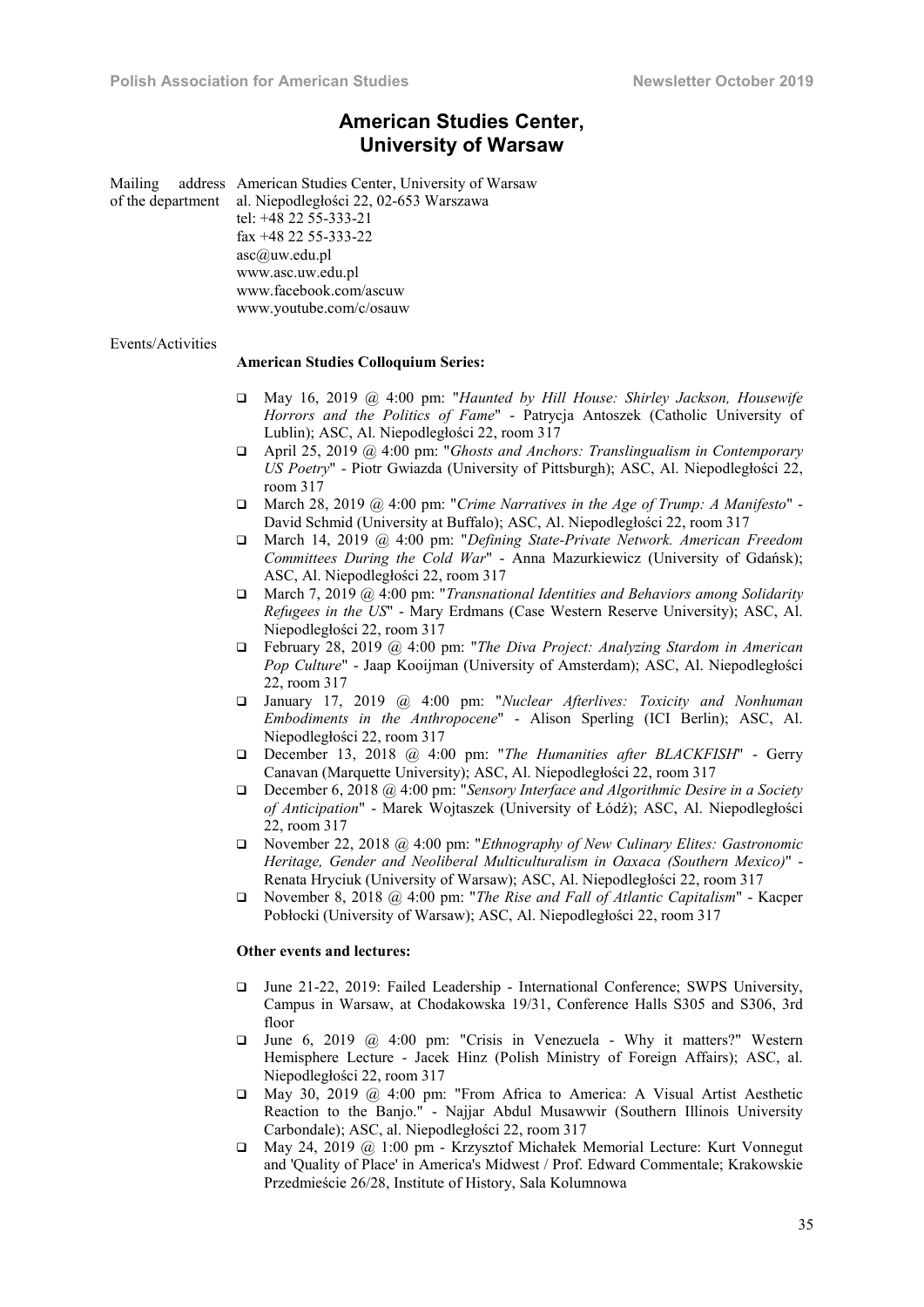- May 23, 2019 @ 4:00 pm: "*Immigrant Communities and Environmental Justice in the Progressive Era: Dr. Francis Fronczak and Public Health in Buffalo, NY (1899- 1917)*." - Andrew Wise (Daemen College); ASC, al. Niepodległości 22, room 317
- May 15, 2019 @ 2:15 pm: Meeting with a Columbian writer Winston Morales Chavarro, ASC, al. Niepodległości 22, room 116
- $\Box$  May 9, 2019 @ 4:00 pm; Photography Exhibition by Arnaud Rodamel, Inspired by Paul Auster, ASC, al. Niepodleglosci 22, room 317 & 313
- December 5, 2018 @ 4:00 pm: "*Poetry in the Digital Age*" Professor Marjorie Perloff; ASC, Al. Niepodległości 22, room 313
- November 29, 2018 @ 4:00 pm: "*Co-authors of the Atlantic World: New Christians and jews in the Latin America's Colonial Economy of the 16th-17th Century.*" - Professor Henryk Szlajfer; ASC, Al. Niepodległości 22, room 317
- November 21, 2018 @ 4:00 pm: "*Environmental issues of Indigenous peoples in Canada*" - Dr. Hasrat Arjjumend (Grassroots Institute - Canada/India); ASC, Al. Niepodległości 22, room 116
- November 14, 2018 @ 4:00 pm: "*US and Current Affairs" - Frank J. Finver (Public Affairs Officer, US Embassy)*; ASC, Al. Niepodległości 22, room 317
- October 26, 2018 @ 11:00 am: *"Our Age of Crisis: Donald Trump's Elongated Rupture as Elusive Event"* - Professor Robin Wagner-Pacifici New School for Social Research, New York, USA; University of Warsaw Library (Nowy BUW), 56/66 Dobra Street, room 256
- October 18, 2018 @ 4 pm: *"Salam Neighbor": Screening and Discussion* introduction by Natalia Gebert (Dom Otwarty); ASC, Al. Niepodległości 22, room 317
- October 12, 2018 @ 2:30 pm: The Launch of The New Americanist: A Symposium. Round table discussion on American Studies Publishing in Europe: Paulina Ambrozy (Adam Mickiewicz University), George Blaustein (University of Amsterdam), Tim Jelfs (University of Groningen), Zuzanna Ładyga (University of Warsaw), Josephine Metcalf (University of Hull), Miroslaw Miernik (University of Warsaw) moderated by Tomasz Basiuk (University of Warsaw); ASC, Al. Niepodległości 22.
- October 12, 2018 @ 12:00 pm: The Launch of The New Americanist: A Symposium. Josephine Metcalf (University of Hull), "Dynamic"; "Distinct"; "Accessible"? Navigating the Evolving American Studies Publishing Scene in the UK; ASC, Al. Niepodległości 22.
- October 12, 2018 @ 9:30 am: The Launch of The New Americanist: A Symposium. Publication Workshop for Graduate Students/Early Career Academics with Tim Jelfs (University of Groningen) ; ASC, Al. Niepodległości 22
- October 11, 2018  $\omega$  4:00 pm: The Launch of The New Americanist: A Symposium. "*Nightmare Envy and Other Stories: American Culture and European Reconstruction*" - George Blaustein (University of Amsterdam); Uniwersytet Warszawski, Krakowskie Przedmieście 26/28; Pałac Kazimierzowski, Sala Brudzińskiego
- October 4, 2018 @ 5:00 pm: "*Nasz Amerykański Sen*" Radosław Sikorski, Old Library, ul. Krakowskie Przedmieście 26/28

#### Tomasz Basiuk

- Continued as PI in the HERA-funded project "Cruising the 1970s. Unearthing pre-HIV/AIDS Queer Sexual Cultures." Under the project's auspices, he sponsored a series of public events at the University of Warsaw featuring talks by research team members and invited speakers.
- Co-organized the 17th Transatlantic Symposium, the graduate conference held jointly by the University of Warsaw (American Studies Center), Humboldt University Berlin and Oregon State University at Corvallis on the theme "The Future of Democratic Cultures in Europe and the United States." The event took place in Vienna and Berlin, March 23-30.

#### Hector Calleros

- Festiwal Nauki w Warszawie. Workshop: *Odkryj Meksyk. Meksyk dla dzieci*. Saturday 21.09.2019. (Poland).
- August 2019. Fieldwork in eastern Pennsylvania, on the Swatara Creek –a region where Susquehannocks (Conestoga people), once lived until the mid-18<sup>th</sup> century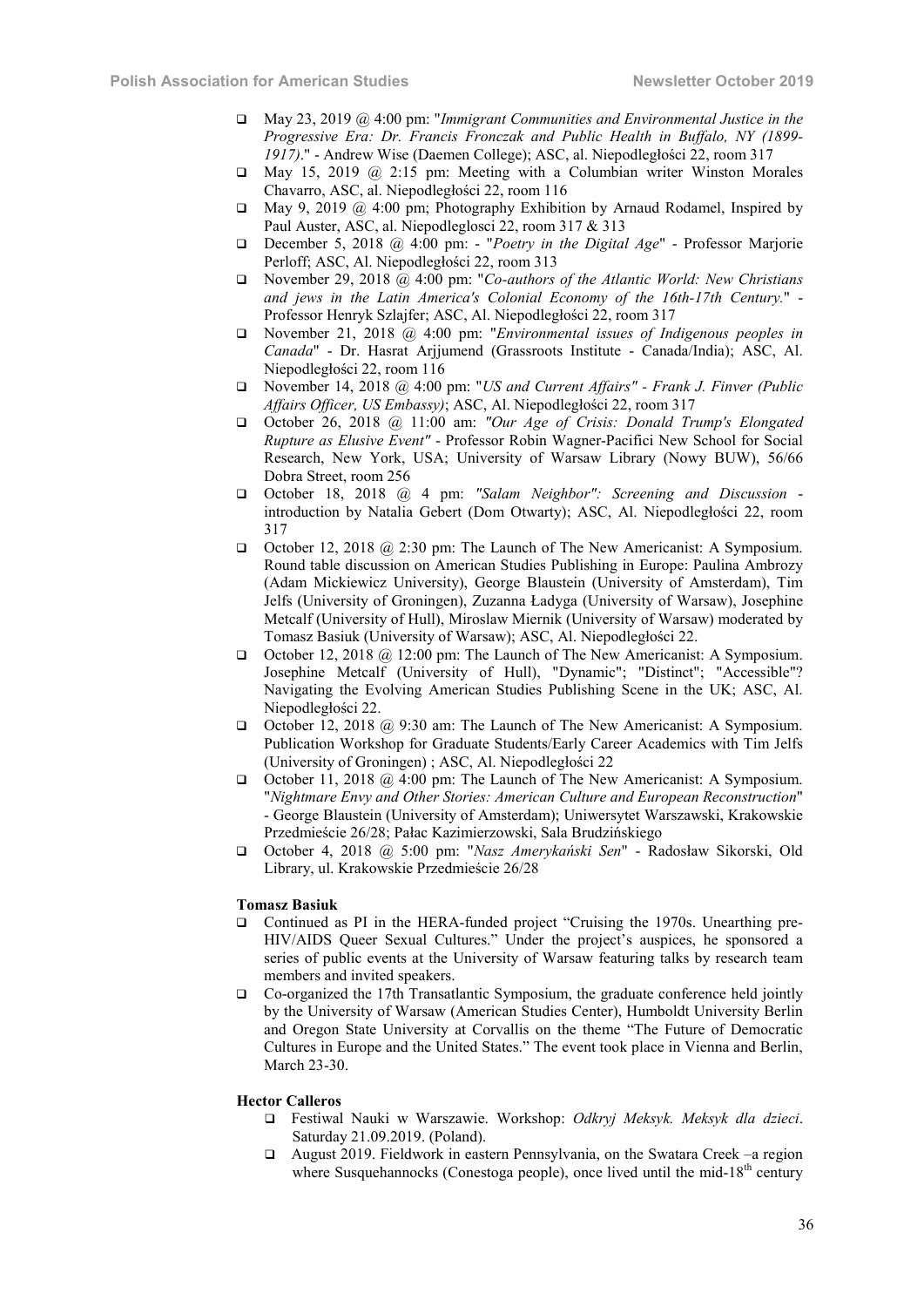when they were erased. Currently, the place under a commercial name is called 'Echo Dell Indian Eco Caverns'. (Pennsylvania, U.S.A).

- Fieldwork in the Mashantucket (Western) Pequot Tribal Nation reservation. Visit to the Mashantucket Pequot Museum and Research Center and other venues related to the tribe (Mashantucket, Connecticut, U.S.A).
- Archive research at the Indies´ General Archive (Archivo General de Indias) in the city of Seville (Spain) funded by the University of Warsaw (Mikrogrant programme). July 2019.

#### David A. Jones

 Organised extensive research trip across the United States, 15 July 2019 to 24 August 2019, to research changes in American life over the past two decades, and to compare outcomes of Native Americans relegated to government "reservations" such as the Navajo in Arizona and Utah with the Wampanoag of Massachusetts led by Massasoit in 1620 who have not lived on "reservations". Trip across 26 states

# Grzegorz Kość

- Received OPUS Research Grant for 2019–2021 from the National Science Center Poland (NCN). Grant title: "Robert Lowell's Economic Experience and the Crisis of Modernism"; 2018/29/B/HS2/00749
- November 1-10 2018. Visit at Daemen College, Buffalo NY; gave two lectures

# Agnieszka Kotwasińska

- Co-organized a conference, "W 50 Rocznicę Stonewall: Dokąd zmierza ruch LGBTQIA?" American Studies Center and Queer UW, University of Warsaw, 6- 7 June, 2019.
- Organized 5 guest lectures as part of the American Studies Colloquium Series, American Studies Center, October 2018-January 2019.

# Stanisław Obirek

- July 3, 2019. Lecture for Stowarzyszenie im. Jana Karskiego w Instytucie Kultury Spotkania i Dialogu przy ul. Planty 7 w Kielcach, title: "Terapeutyczny wymiar pamięci - przezwyciężyć przemoc wyobrażoną."
- March 1, 2019. Lecture for Polskie Towarzystwo Ekonomiczne. Warszawa, ul. Nowy Świat 49, title: "Geneza współpracy w Europie - jakie przesłanki temu sprzyjały i jakich dziedzin dotyczyły?"
- November 11, 2018. Lecture for Uniwersytet Trzeciego Wieku, Ośrodek Kultury Śródmieście w Warszawie, title: Protestantism.

#### Renata Siuda-Ambroziak

- January 2019, foundation of the Polish Brazilian Researchh Group at the University of São Paulo, LEER, coordinator: Renata Siuda-Ambroziak
- February: foundation of the Brazilian Studies Research Group at the ASC, UW, coordination: R. Siuda-Ambroziak
- 2019, Sept-Dec: Daemen College, Buffalo, USA short-term visiting scholar; research visiting scholar at the SUNY, Buffalo, NY
- □ 2019, Aug, CAPES-PRINT federal scholarship for short-term visiting professors, University of São Paulo

# Marta Usiekniewicz

- $\Box$  Member of the organizning and scientific committees of the conference "W 50 rocznicę Stonewall: dokąd zmierza ruch LGBTQIA?" organized in partnership by ASC UW and Queer UW, Warsaw, 6-7 June 2019
- Coordinator of the American Studies Colloquium Series at ASC UW, Spring 2019
- Coordinator of the photo exhibition and talk by Arnaud Rodamel, ASC UW, 9 May 2019
- Coordination of a book launch for Prof. Henryk Szlajfer, ASC UW, 29 November 2018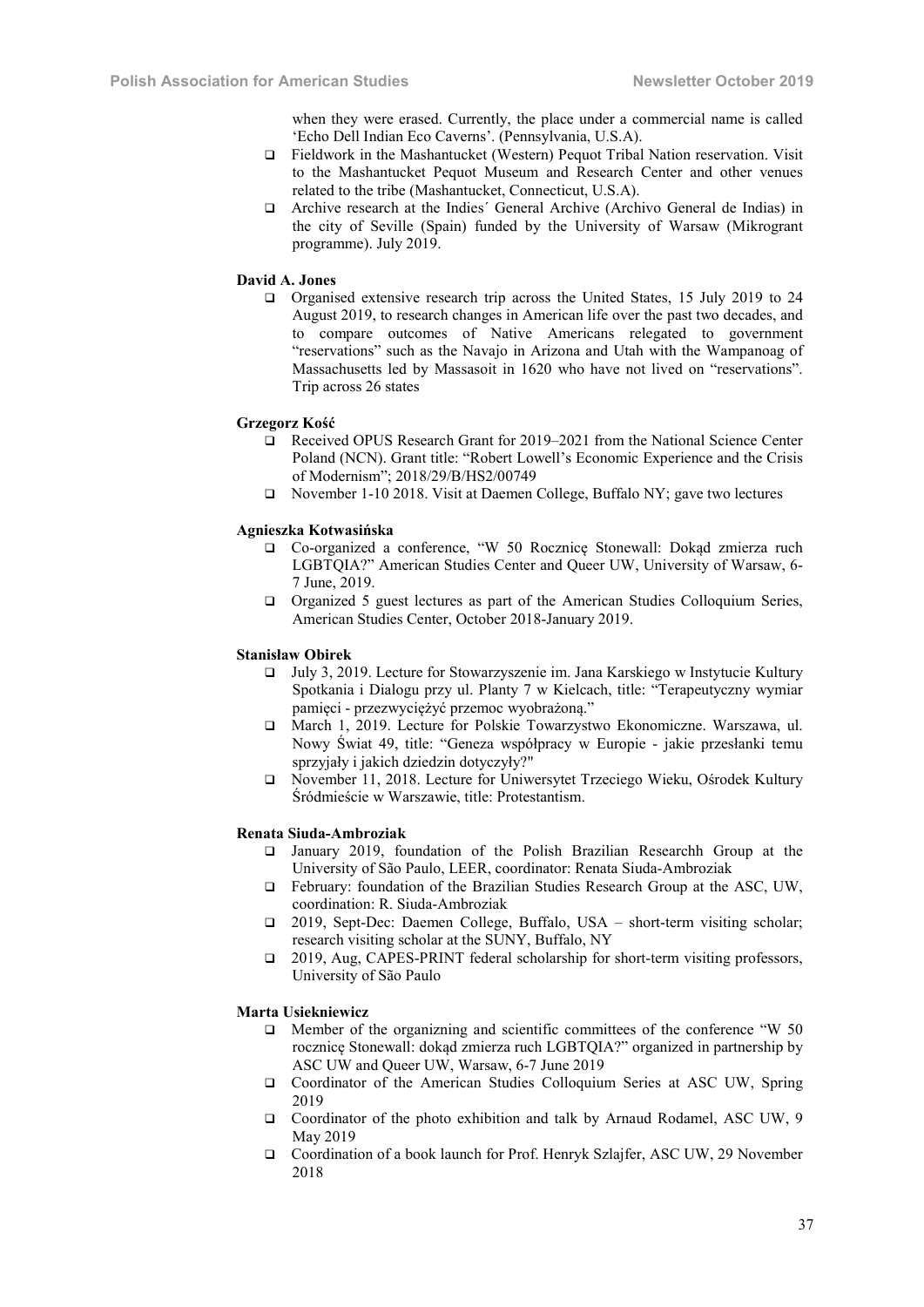Talks at the Warsaw Science Festival 2018 and 2019

#### Conferences

#### Tomasz Basiuk

- July 10-12, 2019. Berlin. Humboldt University Berlin. Symposium sponsored by the CENTRAL Netzwerk *Queer Theory in Transit*. Presentation title: "Some universalizing and minoritizing patterns of a queer pedagogy: rehashing and defying stereotypes, invoking aesthetic utopia, and utilizing paternal urges while sublimating erotic appeal."
- June 27-29, 2019. Berlin. Magnus-Hirschfeld-Institut. Archives, Libraries, Museums and Special Collections: An International LGBTIQ+ Conference *Queering Memory: Archives — Arts — Publicities*. Presentation title: "The Queer 1970s and early 1980s in Poland as a Proto-political Era. Evidence from Emerging Archives."
- May 27-29, 2019. Warsaw, the SWPS University of Social Science and Humanities. *Normativity and Resilience in Translation and Culture*. Keynote lecture: "Poland's Proto-Political Queers and Their Literary Models: Revisiting the 1970s and 80s."
- April 8-9, 2019. Opole, the University of Opole. *Sex in the States: Manners, Morals, and Mores*. Presentation title: "Confrontation as Assimilation? Gay-Themed Television Series and Feature Films in the 2010s."
- March 22, 2019. Warsaw, the University of Warsaw. Public talk for the *Cruising the 1970s* research project: "Od niepisanej umowy milczenia do protopolityczności: dyskursywny i sieciowy charakter społeczności osób homoseksualnych w 'długich latach 70.' w historii mówionej i epistolografii."
- March 14-16, 2019. Edinburgh, the University of Edinburgh. *Imagining Queer Europe Then and Now*. Participant.
- October 24-26, 2018. Łódź, University of Łódź. Annual PAAS conference *Challenging America, American Challenges. Culture, Society, Politics.* Presentation title: "Three Billboards Outside Ebbing, Missouri and the Katechon in the Lens of Sedgwick's Paranoid versus Reparative Reading."
- October 22, 2018. Wrocław, the University of Wrocław. *Staying in Touch: The Aesthetics of Embodied Artistic Practice*. Presentation title: "'Cruising the Seventies': Karol Radziszewski's Collaboration with Ryszard Kisiel."

#### Paulina Bojarska

 July 29-31, 2019. Bucharest, Romania, National University of Political Studies and Public Administration, 9º Congreso CEISAL (Consejo Europeo de Investigaciones Sociales de América Latina), *Europa, América Latina y el Caribe 1999-2019, 20 años de cooperación renovada*, Presentation title: "La vidalita, canción gauchesca del siglo XIX, convertida en un estilo del flamenco."

#### Hector Calleros

 September 4-7, 2019. University of Wrocław. Wrocław, Poland. European Consortium for Political Research (ECPR). Presentation title: "Rule of Law Gone Wrong: The Crisis of Poland's Constitutional Tribunal."

#### William R. Glass

- June 15, 2019. University of Gdańsk. Gdańsk, Poland. Seventh World Congress on Polish Studies. Presentation title: "Détente and Ecumenism: The Context of Billy Graham's Tour of Poland in 1978."
- March 5, 2019. Bologna, Italy. European Academy of Religion Annual Conference. Presentation title: "Ewangelista: Billy Graham and the Polish Secret Police."

# David A. Jones

- August 16-17 2019. New York, USA. Research World 655th International Conference on Science, Technology, Engineering, and Management (ICSTEM). Presentation title: "Value Chain Planning: Assessing Demand Signals in an International Environment"
- June 6-7 2019. Department of East Asian Studies, University of Łódź. Łódź, Poland. 15th Łódź East Asia Meeting (LEAM) on the Theme of "New Dynamics in Asia." Presentation title: "Managing Asia: Opportunities in Trade Balanced Against Risk Factors In East, South, and Southeast Asian Security."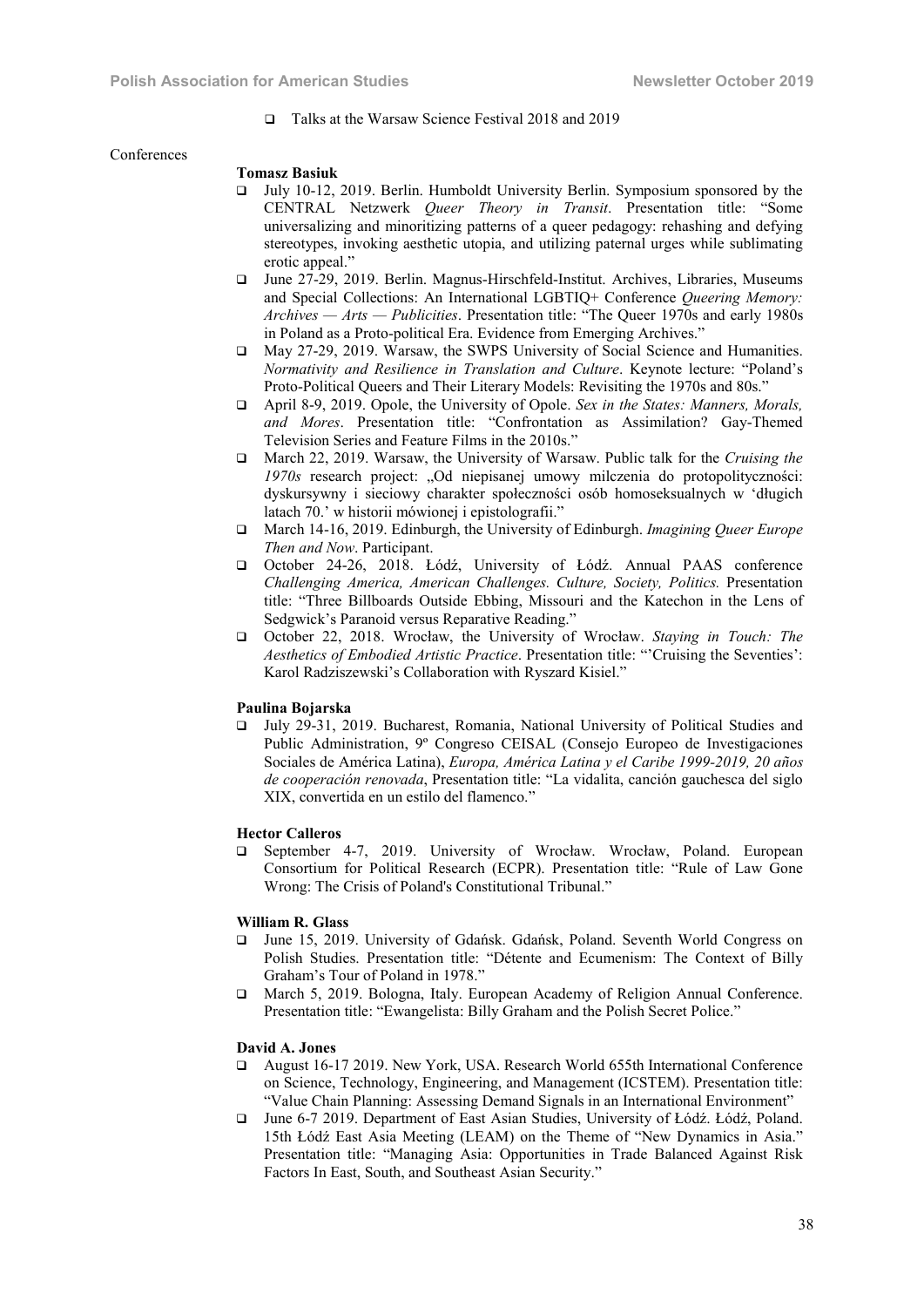June 6-7 2019. Department of East Asian Studies, University of Łódź. Łódź, Poland. 15th Łódź East Asia Meeting (LEAM) on the Theme of "New Dynamics in Asia." Presentation title [with dr Hanzhen Liu, The British School, Warsaw Poland]: "Chinese Domestic Politics and its Influence Over Foreign Policy."

#### Agnieszka Kotwasińska

- October 30, 2018. University of Erfurt, Germany. Guest lecture title: "Back to the Body? Towards a (New) Materialist Reading of Horror Cinema."
- October 24-26, 2018. Łódź, University of Łódź. Annual PAAS conference *Challenging America, American Challenges. Culture, Society, Politics.* Presentation title: "Transgenerational Haunting in *The Possession* and *Demon*."

#### Sylwia Kuźma-Markowska

- September 12-13, 2019. Catholic University of Leuven, Leuven, Belgium. Workshop: Medicine and Catholicism since the Late 19<sup>th</sup> Century. Presentation title: "Antiabortion movement in state socialist Poland."
- June 28-30, 2019. Uniwersytet w Białymstoku, Białystok. XVI Forum Amerykanistyczne. Presentation title: "Transmitters of Values: American Humanitarians and Philanthropists as (In)formal U.S. Ambassadors in Interwar Poland."
- June 14-16, 2019. University of Gdańsk, Gdańsk. Seventh World Congress on Polish Studies. Presentation title: "Family, Home, and Beyond: Polish Immigrant Women in Chicago, 1890s-1930s."

#### Stanisław Obirek

- June 14-16, 2019. University of Gdańsk. Gdańsk, Poland. Seventh World Congress on Polish Studies. Presentation title: "Christus Solus: the Post-WWII Christian World in Spiritual Exile."
- December 8, 2018: Górki Wielkie, Silesia, Poland. The Culture and Art Center "Dwór Kossaków" (The Kossak Manor). Living with Wisdom: A Merton Symposium in Poland. Inaugural lecture: "What I Have Learned from Thomas Merton."

#### Renata Siuda-Ambroziak

- 2019, Oct, 2-4, II CICOP International Congress– Congreso de Patrimonio Cultural Intangible, Uruguay, Montevideo, co-organization of an international symposium: Religiones y religiosidades en las prácticas, rituales y tradiciones del Patrimonio Cultural Inmaterial de las Américas
- 2019, Oct, 27-31, International Congress IUAES, UAM, Poland, co-organizer of the international syymposium: Religions in Latin America: Continuities and Ruptures, and participant with a paper: Religious healing in Brazil
- 2019, July, 22-25, XIII Congress of Anthropology of Mercosul, UFRGS, Brazil, organizer of the international symposium: Religiões, crenças e espiritualidades no contexto da saúde e processos de cura, and participant with a paper: Benzedeiras, terreiros e centros espiritas - encontros terapeuticos em Florianópolis
- 2019, July, 15-19, ANPUH International Conference, Brazil, participation with a paper: Festas religiosas no Brasil: a história e a contemporaneidade da Festa do Divino em Campeche, Floripa
- 2019, July, 9-12, Congress of Brazilian Sociology, UFSC, Brazil, participation with a paper: Benzedeiras em vias de extinção and as a coordinator of a symposium: Sociedade, Religião e Política
- 2019, June, 24-28, International Latin Americanist Congress FIEALC, Széged, Hungary, organization of the international symposium: "Migraciones y exilios (siglos XIX al XXI)": procesos de ida e vuelta en América Latina. Hallazgos teóricos y metodológicos".
- 2019, April, 25, Conference of the Senate Commission for Emigration and Liaison with Polish Diaspora: 150th anniversary of Polish immigration to Brazil, participation woth a paper "Współczesne badania środowisk poimigranckich w Brazylii: wyzwania i perspektywy"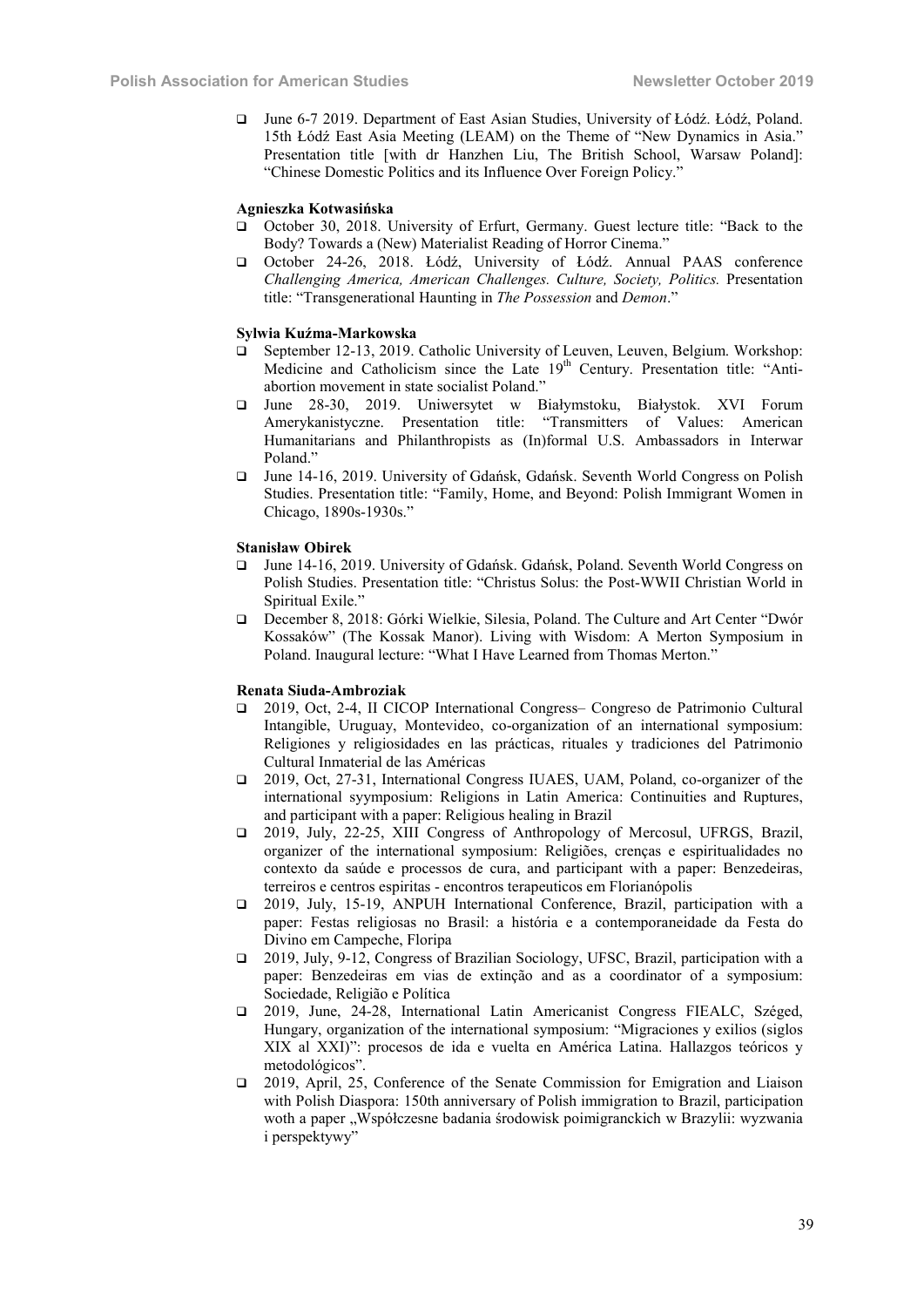### Marta Usiekniewicz

- July 16-18, 2019. Mary Immaculate College, University of Limerick. Limerick. EUPOP 2019. Presentation title: "It's Not All about Fat: Fatness, Mental Disability and Girl Sexuality in *My Mad Fat Diary*."
- $\Box$  June 6-7, 2019. University of Warsaw. Warsaw. "W 50 rocznicę Stonewall: dokąd zmierza ruch LGBTQIA?, ASC UW and Queer UW. Presentation title: "Crip Appetites in *Chew*."

# Publications Tomasz Basiuk

- "Coming Out in Poland." *European Journal of American Studies* 13.3 (2018). Thematic issue "America to Poland: Cultural Transfers and Adaptations" edited by Piotr Skurowski.
- "LGBTQ and Polish Patrtiarchy." Jo Harper, ed. *Poland's Memory Wars. Essays on Illiberalism*. Budapest and New York: Central European University Press, 2018.

#### Hector Calleros

- "Texas, experiencia supremacista." Nexos. Blog de la redacción. (21.08.2019); https://redaccion.nexos.com.mx/?p=10758
- "Wybory prezydenckie i kwestie etniczene w Ameryce Łacińskiej." In *Panorama wyborcza Ameryki Łacińskiej w 2019 roku. Nowe wyzwania, stare problemy?*, ed. Joanna Gocłowska-Bolek. Warszawa: OAP UW, 2019.

# David A. Jones

- "Managing Asia: A 21st Century 'Chingbiorek' or 'Book of Corrections': Opportunities in Trade Balanced Against Risk Factors In East, South, and Southeast Asian Security," in ed., Przemysław Ciborek, 2019.
- "Safeguarding the Golan Heights, Israel, and Jordan from Iran" [with Izabela Zhiznevska], *International Journal of Research in Business Management* 7, no. 7 http://www.impactjournals.us/archives?jname=78\_2&year =2019&submit=Search&page=2
- "Bipolar Disorder in Statehood: Is China 'Dr. Jekyll' or 'Mr. Hyde' or Both?" *International Studies: Interdisciplinary Political and Cultural Journal* 22, no. 1 (2018): 9-38. https://content.sciendo.com/view/journals/ipcj/22/1/article-p9.xml
- "Changing Face of Europe: The Projected Impact on Europe's 'Core' and 'Periphery' of Chinese FDI into the Ceec Region" [with Hanzhen Liu], *International Journal of Economics, Commerce & Research (ITECR)* 8, no. 5 (2018): 13-32. http://www.tjprc.org/publishpapers/2-41-1542884676-3.IJECRDEC20183.pdf
- "Tensions Along the Western Pacific Rim of East Asia: Obstacles or Opportunities?" [with Hanzhen Liu], in Zakowski, Karol, and Bartosz Kowalski, eds. (2018). *Power Shifts in East Asia and Their Implications for Asia–Europe Relations*. Łódź: University of Łódź Press.

#### Grzegorz Kość

- "Robert Lowell and Ezra Pound's Economics." *Robert Lowell in a New Century: European and American Perspectives*, ed. Thomas Austenfeld. New York: Camden House, 2019. 81–94.
- "Robert Frost's Traitors and His Poetics of Disloyalty." *Partial Answers: Journal of Literature and the History of Ideas* 17, no. 1 (2019): 23–47.

# Sylwia Kuźma-Markowska

- "'Pomagajcie polskim dzieciom': Humanitarna mobilizacja polskiej opinii publicznej po I wojnie światowej," *Kwartalnik Historyczny* no 3, vol. 75, 2018, pp. 657-688.
- "Railroad Workers, Civilization, and Communism: the Young Men's Christian Association on the Interwar Polish Frontier", *European Journal for American Studies*, vol. 13, 2018, https://journals.openedition.org/ejas/13718.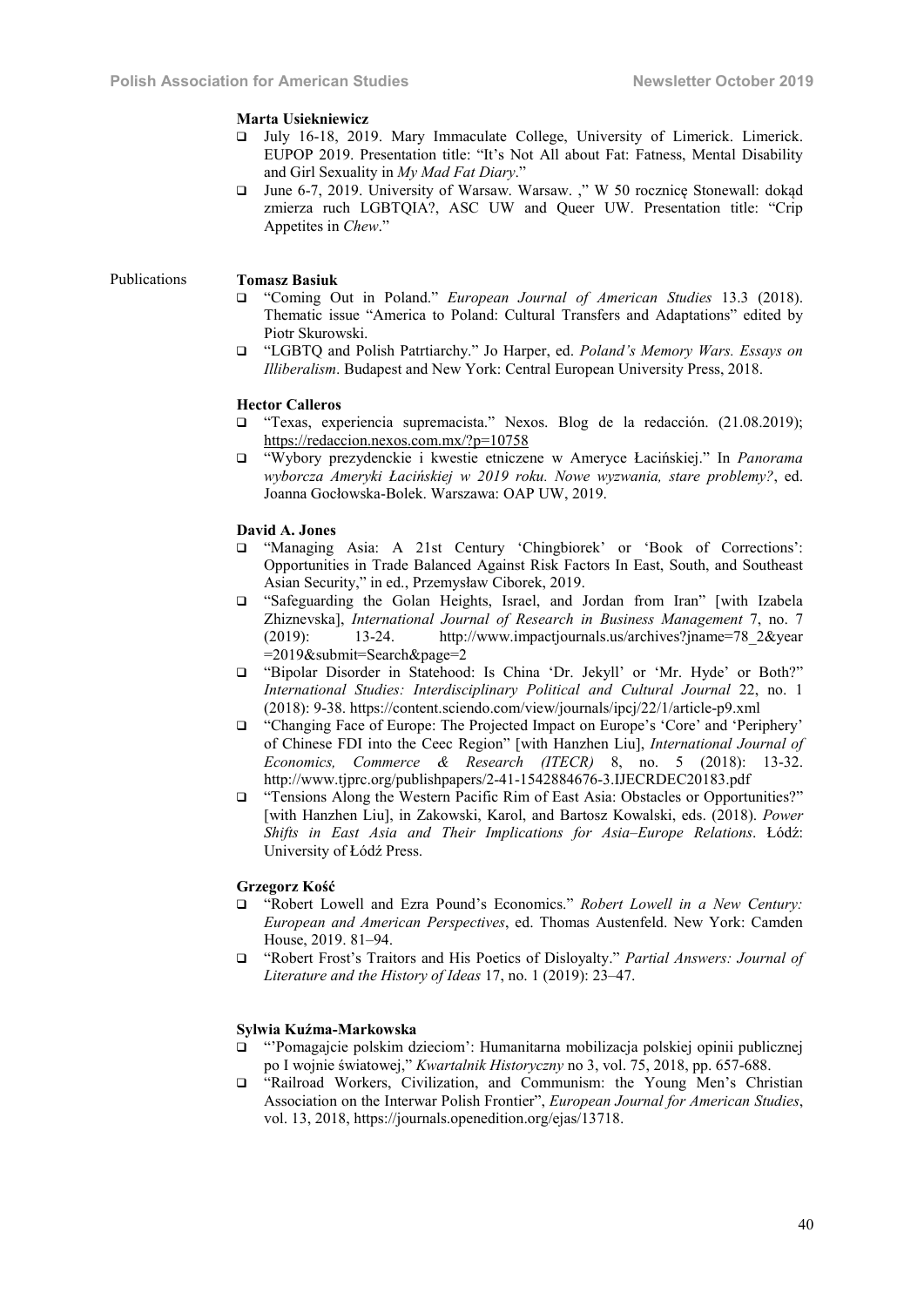# Stanisław Obirek

- "Każdy z nas potrzebuje czasu, czyli rzecz nie tylko o Janie Tomaszu Grossie," in: *Zagłada Żydów. Studia i Materiały*, 14 (2018), pp. 512-520.
- "Sploty pamięci," w: *Studia z dziejów Europy Środkowo-Wschodniej*, ed. Wiesław Bondyra, Wydawnictwo UMCS, Lublin 2018, pp. 849-860.
- "La liberta della coscienza e il diritto di professare la propria fede," in: *Opzione diritti. Conquiste, omissioni, negazioni*, eds. Samuele Sangalli, LUISS University Press, Roma 2018, pp. 99-117.
- $\Box$  "Ateizm i teizm. Nowe spojrzenie na "Wiara dobra, niewiara dobra" Leszka Kołakowskiego," in: *Ateizm. Próba dokończenia projektu*, ed. Szymon Wróbel, Krzysztof Skoneczny, Wydawnictwo DiG, Warszawa 2018, pp. 257-268.
- "Urojenia religijne," in: *Filozofia religii. Kontrowersje*, ed. Jacek Hołówka, Bogdan Dziobkowski, Wydawnictwo Naukowe PWN, Warszawa 2019, pp. 151-171.
- "The Experience of Faith in a Postsecular Context," in: *The Experience of Faith in Slavic Cultures and Literatures in the Context of Postsecular Thought*, eds. Sosnowska Danuta, Drzewiecka Ewelina, Wydawnictwa Uniwersytetu Warszawskiego, Warszawa 2019, pp. 50-64.
- "Polska wieś wobec katolicyzmu 1918-2018 refleksja antropologiczna," in: *Ciągłość i zmiana. Sto lat rozwoju polskiej wsi*., ed. Maria Halamska, Monika Stanny, Jerzy Wilkin, IRWIR, Warszawa 2019, pp. 549-576.
- "Religia w kontekście postsekularnym," in: *Co się dzieje z polskim społeczeństwem. Księga jubileuszowa dedykowana Profesorowi Ireneuszowi Krzemińskiemu*, eds. Urszula Kurczewska, Małgorzata Głowania, Wojciech Ogrodnik, Dominik Wasilewski, Wydawnictwo Uniwersytetu Warszawskiego, Warszawa 2019, pp. 171- 185.
- "Dar skrzydeł albo o tęsknocie Stanisława Vincenza za zatopioną Atlantydą," in: *Zatrudnienie: literat. Materiały, studia i szkice o Stanisławie Vincencie*, ed. Jan A. Choroszy, Wrocław: Agencja Wydawnicza a linea 2015 (faktyczna publikacja 2019), pp. 193-202

# Renata Siuda-Ambroziak

- *Brazil-Poland. Focus on Religion*. Red. Solange Ramos de Andrade, Renata Siuda-Ambroziak, Ewa Stachowska, Maringá: Ed. Diálogos da UEM, 2019, ISBN: 978-83- 62992-21-8.
- *Brazil-Poland. Focus on Migration*. Red. Erica Sarmiento, Renata Siuda-Ambroziak, Warszawa, Rio de Janeiro: UNIVERSO, 2019, ISBN: 978-83-62992-21-8.
- "O bom Diabo na literatura de cordel", *Fênix – Revista de História e Estudos Culturais*, Uberlândia, v. 16, ano XVI, n. 1, Jan./Jun. de 2019. Disponível em: <<www.revistafenix.pro.br>>
- "Prosperity Gospel on the Rise Development and Expansion of Neo-Pentecostal Churches in Brazil", Solange Ramos de Andrade, Renata Siuda-Ambroziak, Ewa Stachowska (red.), *Brazil-Poland. Focus on Religion*, Maringá: UEM, 2019, ISBN: 978-83-62992-21-8.
- "Migrating religions and their transformations: the case of Catholicism in Brazil", Erica Sarmiento, Renata Siuda-Ambroziak (red.), *Brazil-Poland. Focus on Migration*. Brazil-Poland. Focus on Migration., Rio de Janeiro: UNIVERSO, 2019, ISBN: 978- 83-62992-21-8).

#### Marta Usiekniewicz

- Pamuła, Natalia, Magdalena Szarota, and Marta Usiekniewicz. Special issue on Disability Studies in Poland *Annales Universitatis Paedagogicae Cracoviensis. Studia de Cultura* vol. 10 no. 1, 2018.
- □ "Success to crime,' or Sam Spade's Consumption Habits in Dashiell Hammett's *The Maltese Falcon*: Consumption and Control." *Food and Drink in Contexts*, edited by P. Hamera, A. K. Kuropatnicki, A. Piskorz. Krakow: Wydawnictwo Naukowe Uniwersytetu Pedagogicznego, 2019, pp. 117-150.
- Kurowicka, Anna and Marta Usiekniewicz. "Fat Girl's Wet Dream: Girl Sexuality, Fatness, and Mental Disability in *My Mad Fat Diary*," *Fat Studies: An Interdisciplinary Journal of Body Weight and Society* 2019, pp. 1-14 DOI: https://doi.org/10.1080/21604851.2019.1644062.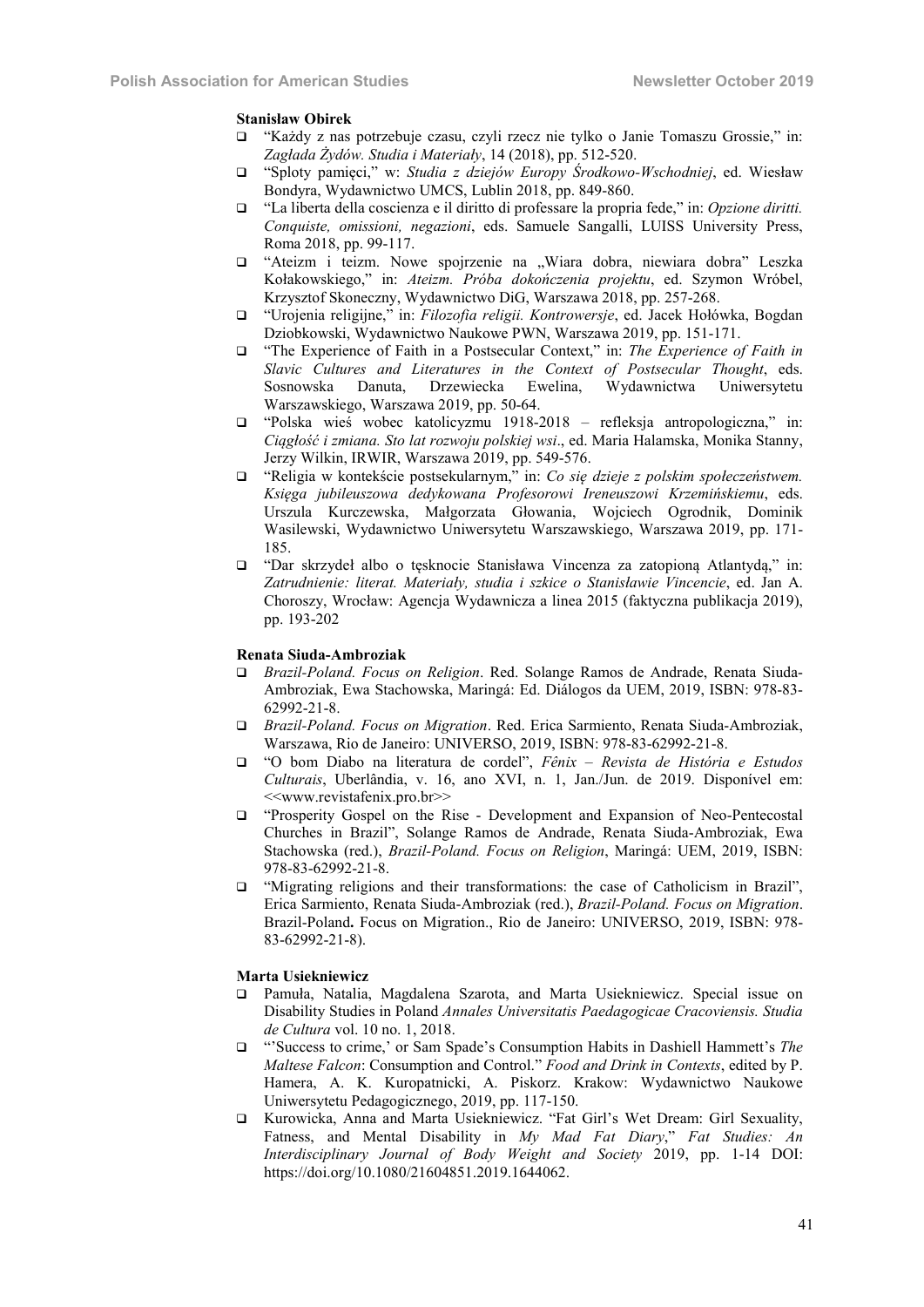### New courses

#### Paulina Bojarska

- □ Texts in Latin American Culture (MA Studies)
- Lengua y cultura hispana en el mundo (BA Studies)

#### Hector Calleros

- □ Comparative Politics of Latin America (elective course, BA studies)
- Ethnic Movements in the US: Natives, Africans, Latinos, and Anglos (elective course, MA studies)
- □ Social Movements in the Americas (elective course, MA studies)
- Power and Society in Latin America (research proseminar, MA studies)
- □ The State of Mexico-US Relations (elective course, BA studies)

# William R. Glass

Slavery and the Making of the Americas (research proseminar, MA studies)

# Agnieszka Kotwasińska

□ Nostalgia in American Popular Culture (elective course, MA studies)

# Renata Siuda-Ambroziak

Latin American Religions and Religiosities (research proseminar, MA studies)

# Marta Usiekniewicz

- #metoo and #BlackLivesMatter in the Light of Academic Debates over Cultural Recognition, with dr Dominika Michalak (elective course, BA studies)
- Food Matters: Introduction to American Food Studies from a cultural and social perspective (elective course, BA studies)
- □ Bodies in (Pop)Culture and Society (research proseminar, MA studies)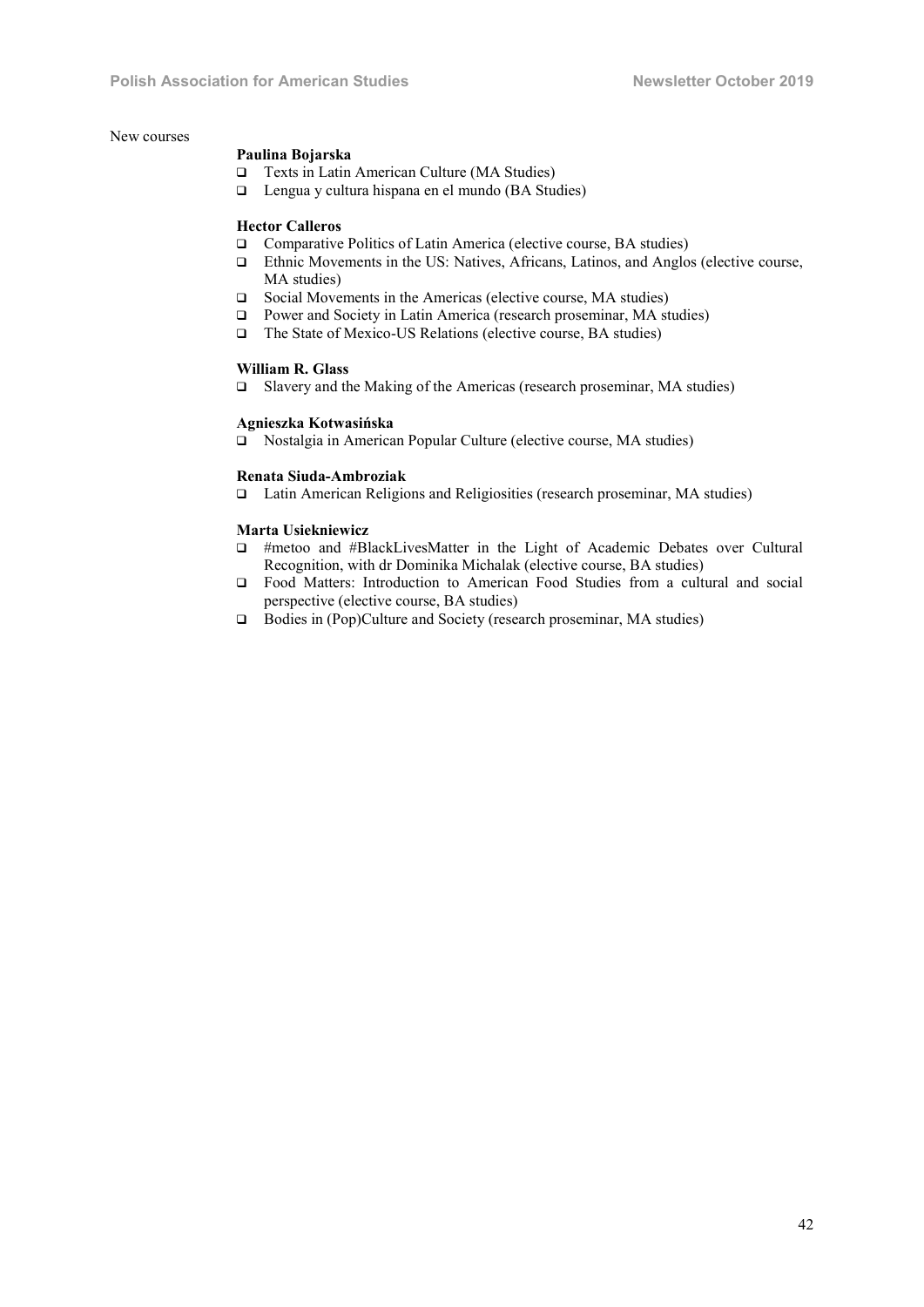# American Literature Department, Institute of English Studies, University of Warsaw

| Mailing address of<br>the department. | American Literature Department<br>Institute of English Studies, University of Warsaw<br>Hoża 69, 00-681 Warsaw<br>$+48(22)$ 55-314-24<br>http://www.ia.uw.edu.pl/en                                                                                                                                                                                                                                                                                                                                                                                                                                                                                                                                                                                                                                                                                                                                                                                                                                                                                |
|---------------------------------------|----------------------------------------------------------------------------------------------------------------------------------------------------------------------------------------------------------------------------------------------------------------------------------------------------------------------------------------------------------------------------------------------------------------------------------------------------------------------------------------------------------------------------------------------------------------------------------------------------------------------------------------------------------------------------------------------------------------------------------------------------------------------------------------------------------------------------------------------------------------------------------------------------------------------------------------------------------------------------------------------------------------------------------------------------|
| Events/Activities                     | Julia Fiedorczuk<br>Took part in Lviv Book Forum, to launch the Ukrainian translation of her collection<br>o<br>of short stories Bliskie kraje, 20-22 September, 2019.<br>Presented gest lectures on ecocriticism in Tbilisi and Kutaisi, Georgia, as part of a<br>❏<br>writer's residency organized by the Writer's House of Georgia and the Polish<br>Embassy in Georgia, June 5-10, 2019.<br>Took part in a panel discussion titled "One World" ("Jeden świat") chaired by Anna<br>□<br>Marchewka, as part of the festival "Apostrof," Teatr Powszechny, May 25, 2019.<br>Presented a guest lecture: "What Does Poetry Have to Do with Ecology? From<br>□<br>Nature Poetry to the Poetries of the Self-Conscious Anthropocene" at Charles<br>University, Prague, March 20, 2019.<br>Took part in a panel discussion on Djuna Barnes's Nightwood and its Polish<br>□<br>translation by Marcin Szuster, Nowy Teatr, February 2019.                                                                                                                |
|                                       | Ewa Barbara Łuczak<br>July 2019: Visiting Professor in a summer school of the Nanjing University of<br>□<br>Aeronautics and Astronautics, Nanjing, China.<br>April 17, 2019. Lecture "Towards a Better and Fitter Race: Hollywood and<br>▫<br>California Eugenic Sterilizations" Colorado University, Colorado Springs.<br>January - July 2019: visiting faculty at the Humanities Research Institute, University<br>□<br>of California Irvine. Kosciuszko Foundation Fellowship.<br>A member of the international consortium in Spain working on the grant-winning<br>□<br>project "Raza y corporeidad: cuerpos blancos y negros en conflict en la literature y<br>el cine de los EU."<br>November 14-16, 2018. An invitation to take part in the conference Eugenics and<br>□<br>Self-Help Culture. Humboldt University, Berlin.<br>November 7, 2018: Organized a "Latinx Day" seminar at Warsaw University.<br>□<br>October 12, 2018: Co-organized a workshop "Humor and Taboo" as part of the<br>□<br>Humor Lab activities, Warsaw University. |
|                                       | Anna Pochmara<br>Received an Erasmus STA grant to the University of Huelva, September 2019.<br>❏<br>Gave a guest lecture "From Intemperance to Addiction: Alcohol Use in American<br>□<br>Literature" at the Center for Contemporary Thought, Huelva, September 25, 2019.<br>Together with Justyna Wierzchowska, co-organized nine guest lectures in the<br>❏<br>American Studies Encounters series, Institute of English Studies, University of<br>Warsaw, October 1, 2018-June 30, 2019.<br>Taught a workshop titled "Introduction to Addiction Studies: Alcohol and Drug<br>□<br>Use in US Culture" at the PAAS Methodologies in American Studies Workshop for<br>doctoral students, October 2018.                                                                                                                                                                                                                                                                                                                                              |
|                                       | <b>Justyna Włodarczyk</b><br>Conducted research at the archives of Harvard University, July–August 2019.<br>❏<br>Received her post-doctoral (habilitacja) degree in May 2019.<br>$\Box$<br>Received an NCN Miniatura grant for a project titled "B.F. Skinner, Giant of<br>❏<br>American Behaviorism, through the Lens of Posthumanist Criticism."<br>Taught a workshop titled "Animals in/and Biopolitics" at the PAAS Methodologies<br>❏<br>in American Studies Workshop for doctoral students, October 2018.                                                                                                                                                                                                                                                                                                                                                                                                                                                                                                                                    |

 Served on the advisory board of the Leverhulme Trust-funded project "Shaping Interspecies Connectedness," coordinated by the University of Warwick.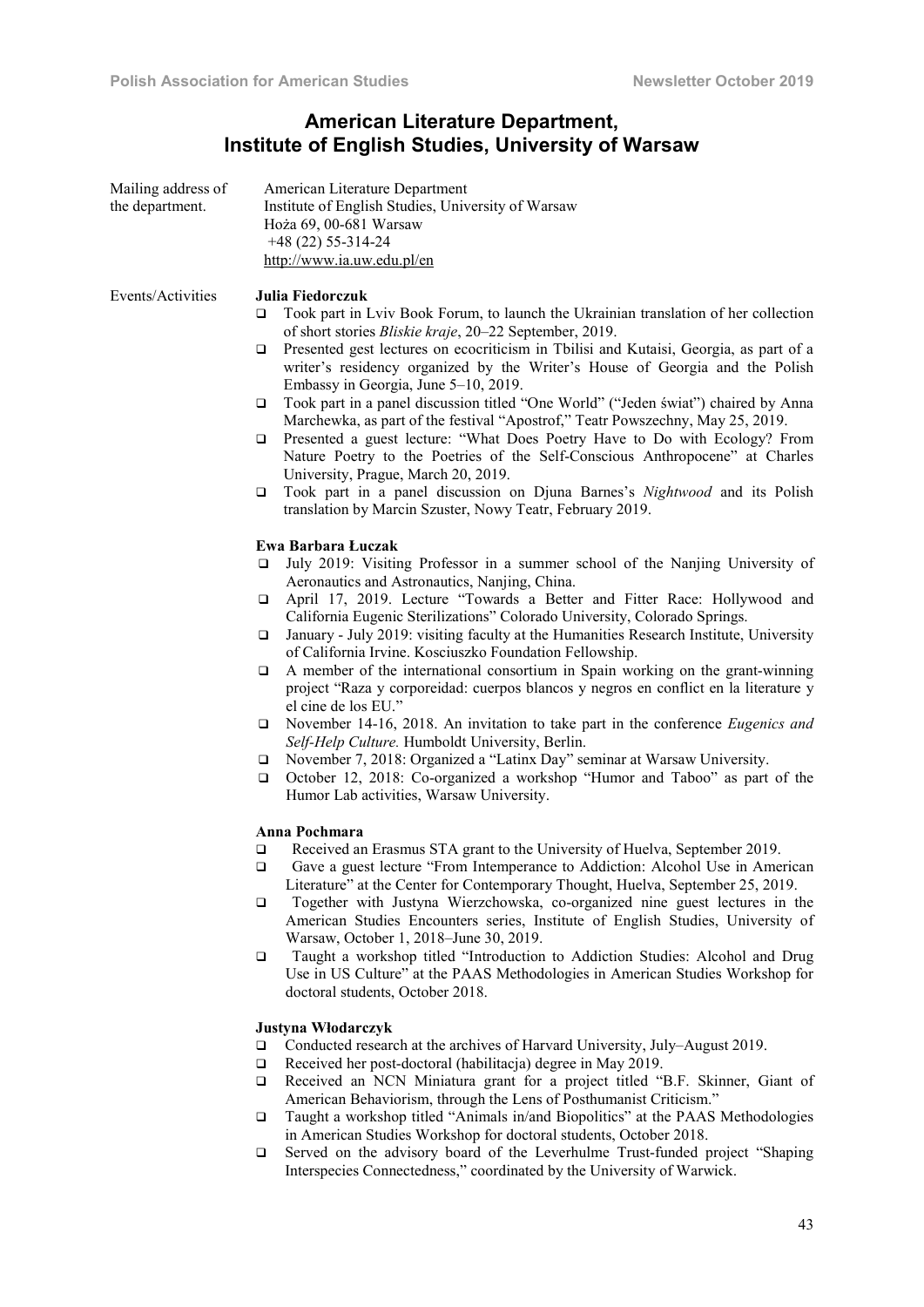#### Joanna Ziarkowska

Received Fulbright Senior Award 2018/2019, University of California, Berkeley.

# Doctoral candidates

Gabriela Jeleńska

 Conducted research at John F. Kennedy Library FU Berlin, February 2019 (EAAS Travel Grant).

# Joanna Mąkowska

 Defended her doctoral dissertation titled *Nomadic Subjects in the Works of Mina Loy and Adrienne Rich*. The dissertation was supervised by Julia Fiedorczuk and reviewed by Paulina Ambroży and Jerzy Jarniewicz. May 2019.

#### Łukasz Muniowski

 Defended his doctoral dissertation titled *Beyond (Auto)Biography: Narrating the Lives and Achievements of Selected Leading NBA Players after the Michael Jordan Era*. The dissertation was supervised by Marek Paryż and reviewed by Janusz Kaźmierczak and Zbigniew Mazur. July 2019.

### Conferences Ewa Barbara Łuczak

- May 23-6. 2019. Boston. American Literature Association Conference. Presentation Title: "Slapstic Comedy against the State of Exception: From Charlie Chaplin's *The Immigrant* to *The Great Dictator.*"
- October 24-26, 2018. Łódź, University of Łódź. Annual PAAS conference *Challenging America, American Challenges. Culture, Society, Politics.* Presentation title: "Eugenic Sterilizations and Wallace Thurman's *Tomorrow's Children.*"

# Marek Paryż

- September 16–17, 2019. Warsaw. *2nd Biennial International Conference on Redefining Australia and New Zealand: Changes, Innovations, Reversals*. Presentation title: "Re-Definition of Postcolonial Identities in Contemporary Transnational Westerns: *Tracker* (New Zealand, UK, 2010) and *Black 47* (Ireland, 2018)."
- June 17–19, 2019. Łódź. *III Zjazd Filmoznawców i Medioznawców*. Presentation title: "Niebezpieczne związki w dobie wojny z terrorem. 'Oswajanie' islamskiego wroga w filmach *Camp X-Ray* i *Boys of Abu Ghraib*."
- June 13–15, 2019. Hamburg. *66th Annual Meeting of the German Association for American Studies*. Presentation title: "Settler Indigenization as Presented in John Ford's *The Searchers*."
- May 10, 2019. Kraków. *The First "Southern Encounters" Conference*. Presentation title: "Western Plots and Southern Settings."
- April 9–11, 2019. Salamanca. *14th International Conference of the Spanish Association for American Studies*. Presentation title: "European Immigrant Experience in the American West as Depicted in Recent Film Westerns."
- November 15–16, 2018. Montpellier. *Transnationalism and Imperialism: New Perspectives on the Western*. Presentation title: "Unwanted Salvation: The Use of the Savior Formula in Andreas Prochaska's *The Dark Valley* (2014)."
- October 24–27, 2018. St. Louis. *Conference of the Western Literature Association*. Presentation title: "Mr. West's Cowboy, Lemonade Joe, and Val Kilmer's Dead Man: The Continuing Presence of the U.S. West in the Eastern European Cinematic Imaginary."
- October 8–10, 2018. Vitoria-Gasteiz, Spain. *IV International Conference on the American Literary and Cultural West*. Presentation title: "Adapting the Western for Contemporary European Contexts."

#### Anna Pochmara

 January 30–February 2, 2019. Orlando, University of Central Florida. 13th Biennial Collegium for African American Research Conference and Eatonville's 2019 ZORA! Festival *"With Harp and Sword": Navigating and Resisting the Second*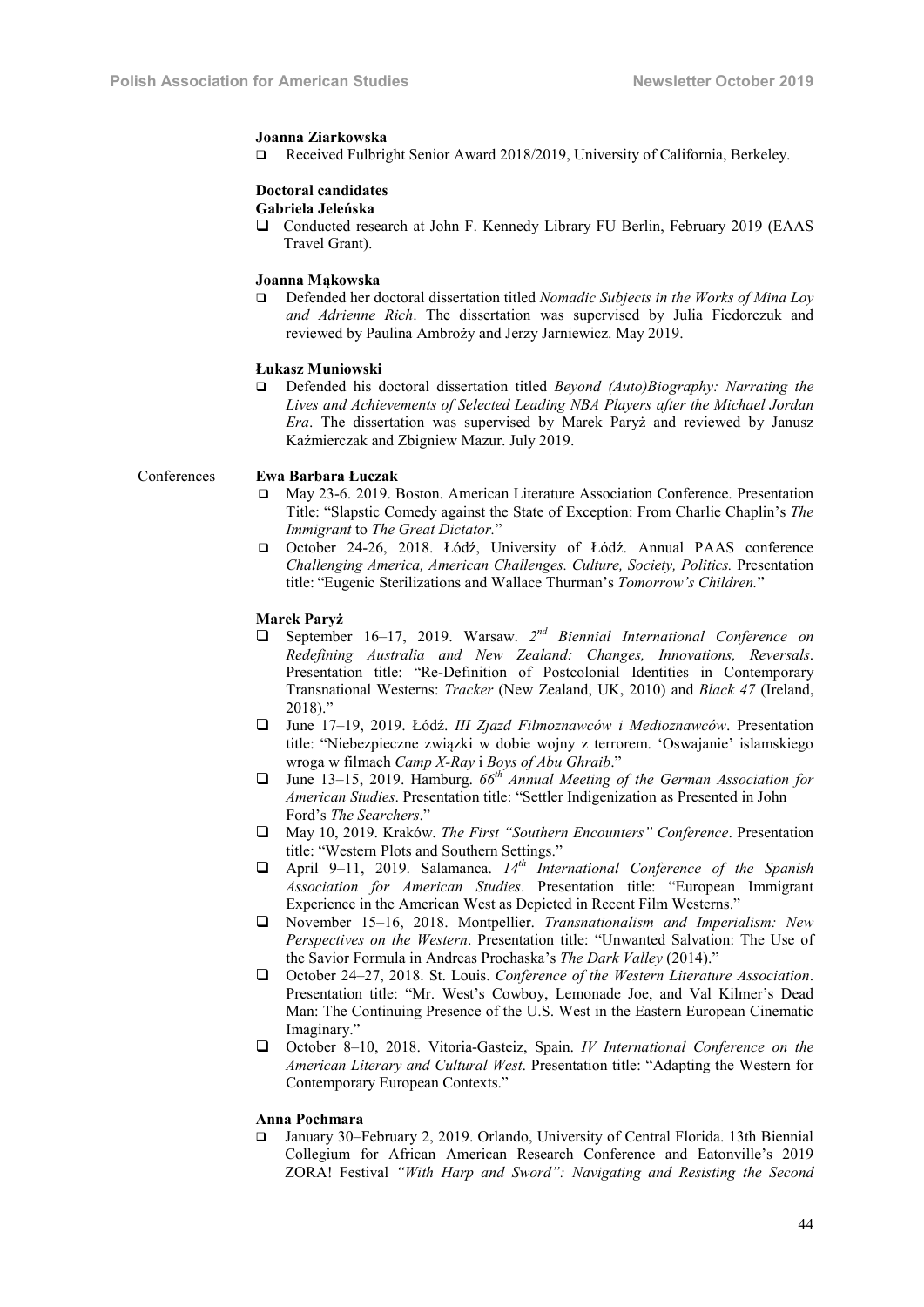*Nadir 2019*. Presentation title: "The Black Dandy and Tenderloin Bohemia in Paul Laurence Dunbar's *The Sport of the Gods*."

 October 24-26, 2018. Łódź, University of Łódź. Annual PAAS conference *Challenging America, American Challenges. Culture, Society, Politics.* Presentation title: "Escapes and Returns: Mobility in African American Mulatta Melodrama."

#### Justyna Włodarczyk

- September 26–27, 2019. Sosnowiec. University of Silesia. *The Human in Relation to Animals: Myths, Stereotypes, Prejudices.* Presentation title: "Skinner's Rats and Pigeons: Animals/Humans/Machines in Radical Behaviorist Thought."
- May 29–31, 2019. Zaragoza, Spain. Universidad de Zaragoza. *Representation in the Time of the Posthuman: Transhuman Enhancement in 21st -Century Storytelling*. Presentation title: "Posthuman/Postanimal: Producing the More-than-Human Dog in David Wroblewski's *The Story of Edgar Sawtelle*."
- October 24-26, 2018. Łódź, University of Łódź. Annual PAAS conference *Challenging America, American Challenges. Culture, Society, Politics.* Presentation title: "Love and Other Technologies: B.F. Skinner's Challenge to American Individualism."

#### Joanna Ziarkowska

- March 20–23, 2019. Lexington, KY, University of Kentucky. *Fulbright Visiting Scholar Enrichment Seminar: Combating Addiction*.
- March 7–9, 2019, Prior Lake, MN. *Native American Literature Symposium: Many Voices, One Center*. Presentation: "From Blood Memory to Cells, Genes, and Native American DNA: Biomedical Metaphors of Cultural and Historical Transmission in Linda Hogan's The Woman Who Watches Over the World."

# Doctoral candidates

# Monika Holder

 May 31, 2019. Siedlce. Siedlce University of Natural Sciences and Humanities. *4th Annual Siedlce Forum for Contemporary Issues in Language and Literature*. *(Un)Intentional Communication across Fields of Culture, Media, Language, and Literature.* Presentation title: "Charlotte Perkins Gilman's Conflicting Perspectives on Ecofeminist Principles."

#### Elżbieta Horodyska

- May 24, 2019. Lublin. The John Paul Catholic University of Lublin, Conference: *TEXTS 10: Literary and Cultural Studies.* Presentation title: "The Frame and the Fold: A Critical Regionalist Reading of Jim Harrison's *Dalva* and *The Road Home*."
- October 24-26, 2018. Łódź, University of Łódź. Annual PAAS conference *Challenging America, American Challenges. Culture, Society, Politics.* Presentation title: "How Is Affective Critical Regionality Different from Critical Regionalism? Ways to Rethink the Region in Jim Harrison's Novels."

# Gabriela Jeleńska

- October 1–2, 2018. Valencia. Universitat de València, Spain. *Teaching and Theorizing Native American Literature as World Literature: An International Symposium.* Presentation title: "Buffalo Man: Human-Animal Transformations in American Indian Fiction: Reception by Polish University Students."
- $\Box$  June 24–27, 2019. Poznań. Adam Mickiewicz University in Poznań. 40<sup>th</sup> American Indian Workshop *Indigenous Economies: Sustenance, Subsistence, Sovereignty.* Presentation title: "Hostiles? Lisa Jackson's "The Visit" as an Example of Indigenous Philosophical Sustainability.

# Łukasz Muniowski

- October 24-26, 2018. Łódź, University of Łódź. Annual PAAS conference *Challenging America, American Challenges. Culture, Society, Politics.* Presentation title: "Tim Duncan: The Boredom of Excellence."
- March 15–16, 2019. Warsaw. Artes Liberales, University of Warsaw. *ZOO*(*logiczne?*). Presentation title: "Symulator ogrodu zoologicznego czy parku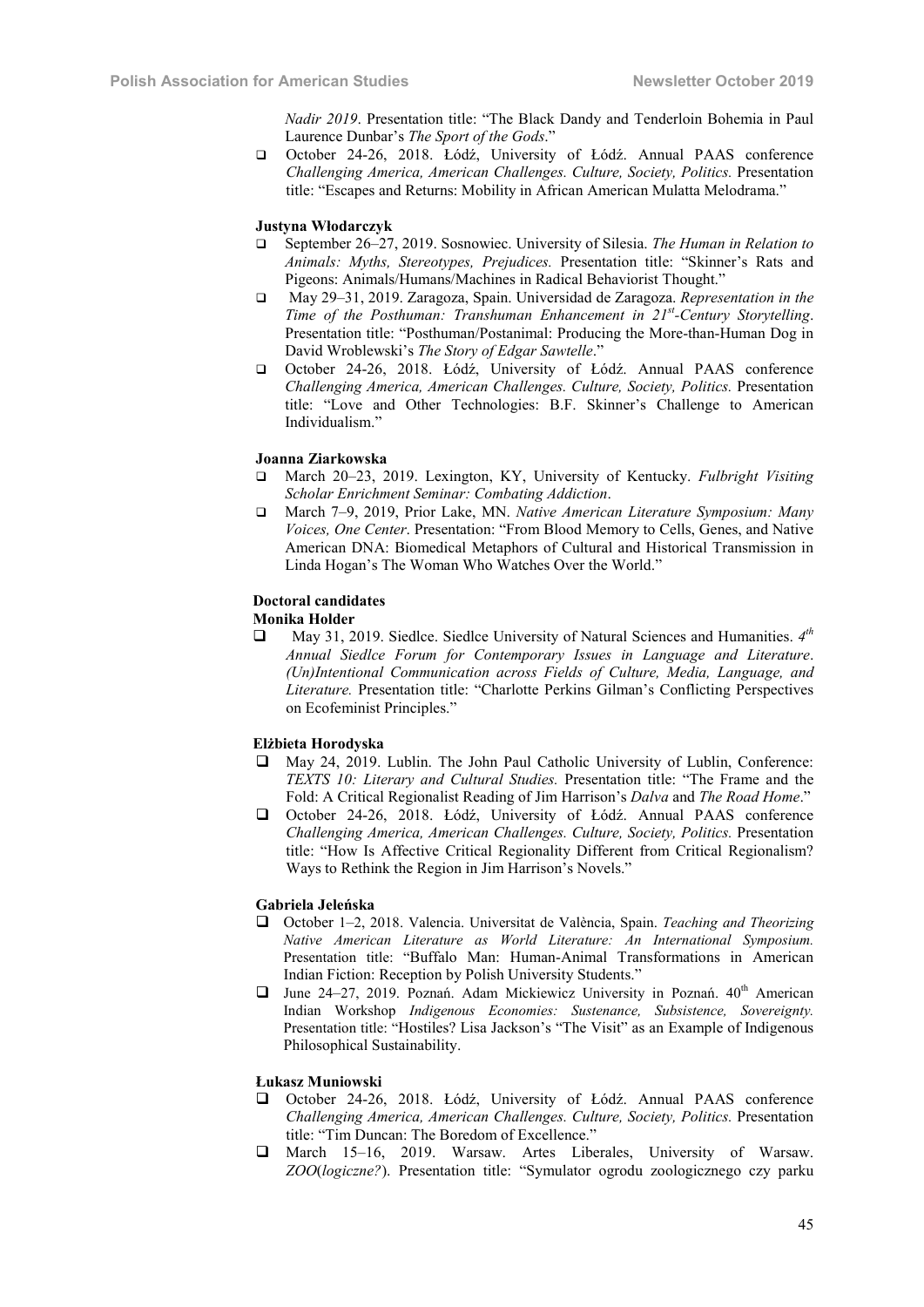rozrywki? O grze *Jurassic World Evolution*."

- May 9–11, 2019. Olsztyn. Uniwersytet Warmińsko-Mazurski. *Postać w kulturze audiowizualnej.* Presentation title: "*Ostatnia rodzina* jako *hangout movie*."
- June 17–19, 2019. Łódź. *III Zjazd Filmoznaców i Medioznawców.* Presentation title: "Sandra Bullock w jaskini Platona."

#### Giorgia Scribellito

- November 7, 2018. Warsaw. University of Warsaw. *Latinx Day*. Presentation title: "From Multiculturalism to Interculturalism: Caribbean American Female Authors."
- December 6–7, 2018. Warsaw. Społeczna Akademia Nauk. *3rd International Conference on Communication Across Cultures: Revisiting Multiculturalism and Interdisciplinarity in Today's Academic Communication*. Presentation title: "Interlingualism in *Bird of Paradise: How I became a Latina* (2013) by Raquel Cepeda and *How the García Girls Lost their Accent* (1991) by Julia Álvarez."
- May 11, 2019. Warsaw. University of Warsaw. *III Ogólnopolska Konferencja Doktorantów Inter-, trans-, unidyscyplinarne metody, techniki, struktury*. Presentation title: "Intercultural Literature, Interliterariness and the "Bildungsroman" in Caribbean-American Women's Literature."
- May 27–29, 2019. Warsaw. SWPS: University of Social Sciences and Humanities. *Normativity and Resilience*. Presentation title: "Rules, Norms, Transgressions."
- May 31, 2019. Siedlce. University of Social Sciences and Humanities. *(Un) Intentional Communication across Fields of Culture, Media, Language, and Literature*. Presentation title: "What Lies beneath the Narratives/Texts of Culture."

# Ewa Ścibior

- June 13–15, 2019. Hamburg, Germany. University of Hamburg. *66th Annual Meeting of the German Association of American Studies*. Presentation title: "The Legacy of Stonewall in American Literature of the 1970s."
- June 6–7, 2019. Warsaw. University of Warsaw. *50 Years After Stonewall: Where is the LGBTQIA Movement Headed?* Presentation title: "The Fear of Effeminacy in American Gay Literature of the 1970s."
- May 11, 2019. Warsaw. University of Warsaw. *III Ogólnopolska Konferencja Doktorantów Inter-, trans-, unidyscyplinarne metody, techniki, struktury*. Presentation title: "Ambiguous Gender: Identifying Drag Queen Characters in American Literature of the 1960s and 1970s."
- November 23–24, 2018. Lisbon, Portugal. New University of Lisbon. *Dikes of Courage: Martin Luther King, the Civil Rights Movement and the Aesthetics of Protest.* Presentation title: "Literature and the Gay Liberation Movement."
- November 3, 2018. Newcastle upon Tyne, UK. Northumbria University. *America's Urgent and Great Problems: BAAS Postgraduate Conference 2018*. Presentation title: "Folklore and Gay Literature: The Making of a Community."
- October 12–13, 2018. Salzburg, Austria. University of Salzburg. *AYA 2018 Workshop: Shifting Dynamics in American Studies.* Presentation title: "Confusing Identities: Transgender and Crossdressing Characters in American Literature of the 1960s and 1970s."

#### Publications Julia Fiedorczuk

"Lekcja Zachwytu" [o Rachel Carson], *Przekrój*, Lato 2019, pp. 40–41.

#### Zuzanna Ładyga

 *The Labour of Laziness in Twentieth-Century American Literature*. Edinburgh University Press, 2019.

#### Ewa Barbara Łuczak

- *New Cosmopolitanism, Race and Ethnicity: Cultural Perspectives.* Ed. With Anna Pochmara and Samir Dayal. De Gruyter, 2019.
- "Men in Eugenic Times: Wallace Thurman's *Infants of the Spring* and the (Im)possibility of Cosmopolitan Friendship." In *New Cosmopolitanism, Race and*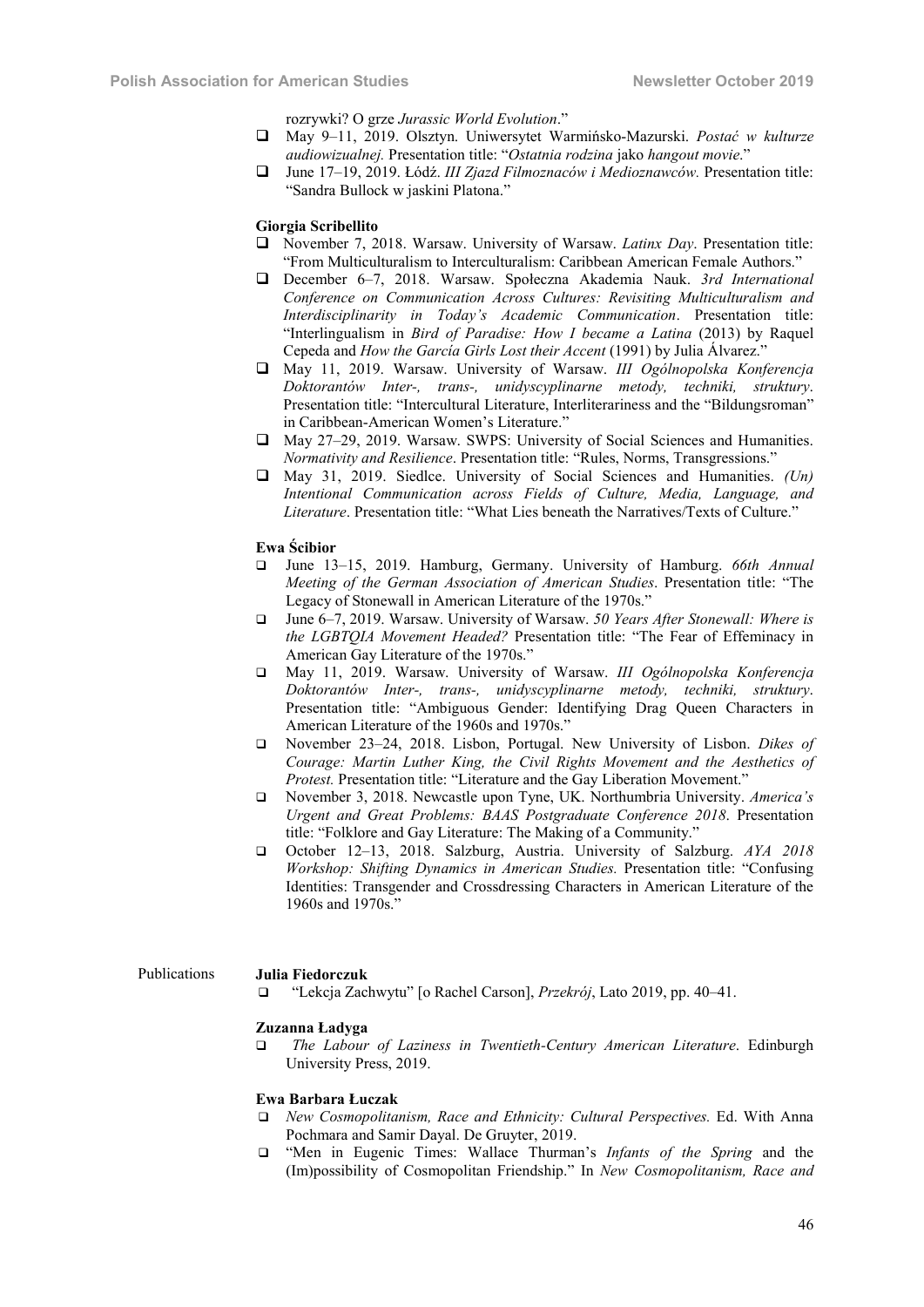*Ethnicity: Cultural Perspectives.* Ed. With Anna Pochmara and Samir Dayal. De Gruyter, 2019, 128-145.

#### Marek Paryż

- *Literatura zakorzenienia, literatura ucieczki. Szkice o prozie amerykańskiej po 2000 roku*, Wydawnictwa Uniwersytetu Warszawskiego, 2018.
- (editor with Tadeusz Pióro). *Thomas Pynchon,* Wydawnictwa Uniwersytetu Warszawskiego, 2018.
- "Obsesja sprawczości i siła niezamierzonego oporu (*V*.)." *Thomas Pynchon*, edited by Tadeusz Pióro and Marek Paryż, Wydawnictwa Uniwersytetu Warszawskiego, 2018, pp. 17–35.
- "Military Medicine, Emotional Healing and a Reborn Community in *Memoranda During the War*." *Revisiting Walt Whitman: On the Occasion of His 200th Birthday*, edited by Winfried Herget, Peter Lang, 2019, pp. 221–234.
- "The American West as a Space of Re-Inscription: Jarosław Iwaszkiewicz's Polish Adaptation of Mayne Reid *The Headless Horseman*." *Western American Literature*, vol. 54, no. 2, Summer 2019, pp. 141–158.
- "Polska *Pocahontas story*: historia 'pierwszego Polaka wśród Indian amerykańskich' według Bolesława Zielińskiego." *Tekstualia*, vol. 2, no. 57, 2019, pp. 7–17.
- "Butch Cassidy in Bolivia: The Dissolution of Colonial Hierarchies and the Strengthening of Neocolonial Power Relations as Presented in Mateo Gil's Film *Blackthorn* (2011)." *Transnational Americas: Home(s), Borders and Transgressions*, edited by Reka M. Cristian, Zoltan Dragon, and Andras Lenart, Americana e-books, 2019, pp. 82–92.

# Tadeusz Pióro

- *Szkice o sztuce przekładu i sztuce czytania*. Wydawnictwa Uniwersytetu Warszawskiego, 2019.
- *Thomas Pynchon.* Co-edited with Marek Paryż. Wydawnictwa Uniwersytetu Warszawskiego, 2018.

#### Anna Pochmara

- "Enslavement to Philanthropy, Freedom from Heredity: Amelia E. Johnson's and Paul Laurence Dunbar's Uses and Misuses of Sentimentalism and Naturalism." *Polish Journal for American Studies*, vol. 12, 2018, pp. 113–128.
- "Cultural Studies as a Dominant, Literary Analysis as a Residual: Teaching American Studies in Poland in the Age of Populism." *RSA Journal Rivista Di Studi Americani* vol. 9, 2018, pp. 169–173.
- "In the Tangled Lily-bed": Rhizomatic Textuality and Rooted Cosmopolitanism in Pauline Hopkins's Of One Blood." *New Cosmopolitanisms, Race, and Ethnicity: Cultural Perspectives*, edited by Ewa Łuczak, Anna Pochmara, and Samir Dayal, De Gruyter, 2019, pp. 43–58.
- (editor with Ewa Łuczak and Samir Dayal). *New Cosmopolitanisms, Race, and Ethnicity: Cultural Perspectives*, De Gruyter, 2019.

# Justyna Włodarczyk

 "When Pigs Fly: Emotional Support Animals, Service Dogs and the Politics of Legitimacy Across Species Boundaries." *Medical Humanities*, vol. 45, 2019, pp. 82–91. DOI: 10.1136/medhum-2018-011625.

# Joanna Ziarkowska

- "'Bringing Things Together': Tribalography, Lakota Language, and Communal Healing in Frances Washburn's *Elsie's Business* and *The Sacred White Turkey.*" *Review of International American Studies*, vol. 12, no. 1, Spring–Summer 2019, pp. 45–64.
- "Across the Atlantic and Beyond: Tracing Cosmopolitan Agendas in Leslie Marmon Silko's *Gardens in the Dunes*." *New Cosmopolitanisms, Race, and Ethnicity: Cultural Perspectives*, edited by Ewa Łuczak, Anna Pochmara, and Samir Dayal. De Gruyter, 2019, pp. 146–160.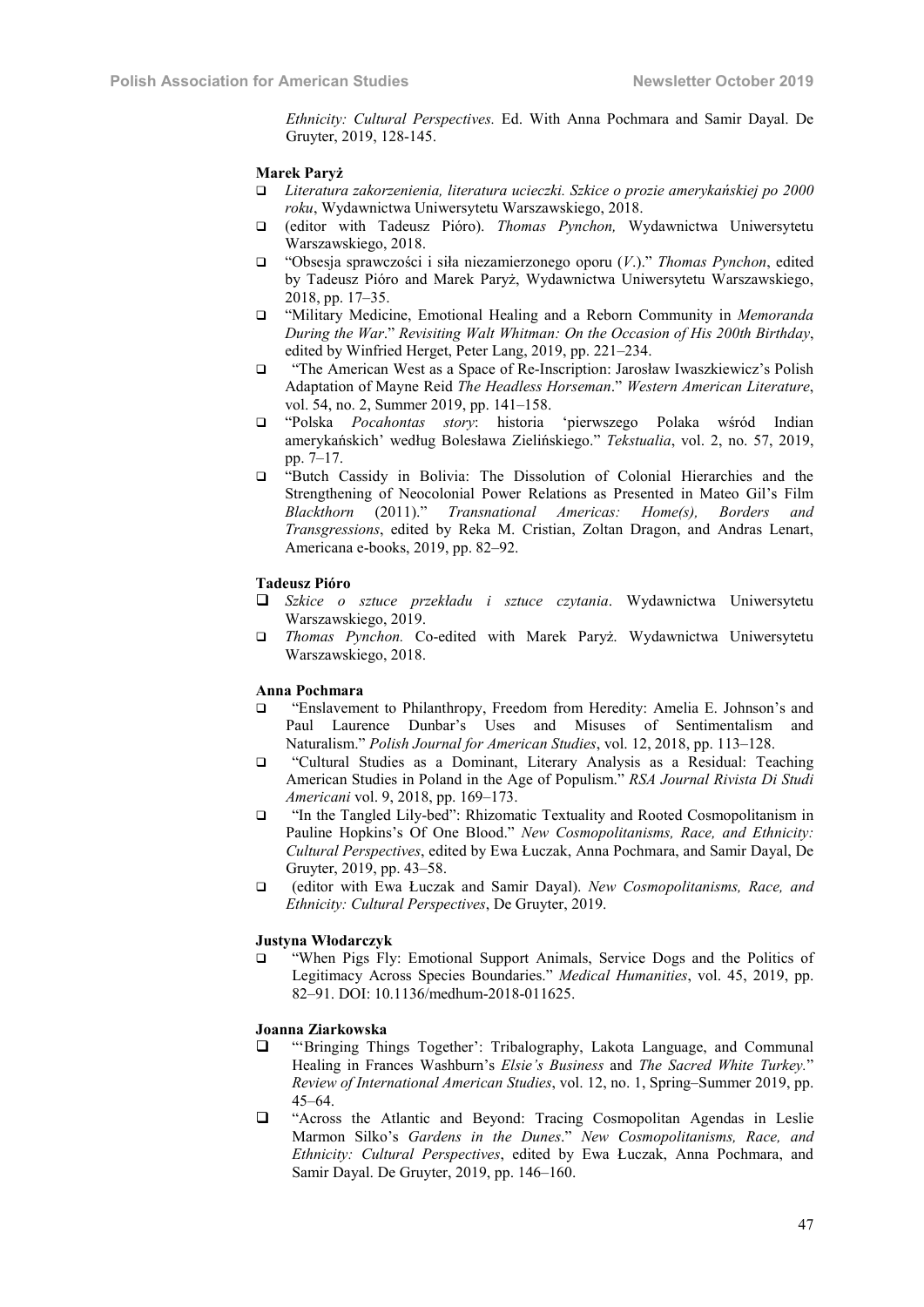#### Doctoral candidates Elżbieta Horodyska

 "House of Words: The Poetics of Space in Marilynne Robinson's *Gilead*." *Acta Philologica*, vol. 52, 2018, pp. 47–56.

#### Joanna Mąkowska

 "Intensywność nie jest jeszcze treścią." *Widok. Teorie i Praktyki Kultury Wizualnej*, ed. Łukasz Zaremba, vol. 16, 2017, pp. x–xx.

# Łukasz Muniowski

 "Incomplete Objects and Unfulfilled Desire: Hubert Selby Jr.'s *Requiem for a Dream*." *Anglica*, vol. 28, no. 1, 2019, pp. 113–124.

### Ewa Ścibior

 "Folklore and Gay Literature: The Making of a Community." *U.S. Studies Online: Forum for New Writing*, May 6, 2019.

# Giorgia Scribellito

 "Beyond Difference: Interlingualism and the use of Spanglish in *Bird of Paradise: How I Became a Latina* (2013) by Raquel Cepeda and *How the García Girls Lost their Accent* by Julia Álvarez." *Explorations. A Journal of Language and Literature, Institute of English University of Opole*, vol. 6, 2019, pp. 89–102.

# New courses Justyna Włodarczyk

Reading Animals: Animals and Animality in American Literature and Culture

# Joanna Ziarkowska

Film Adaptations of American Literature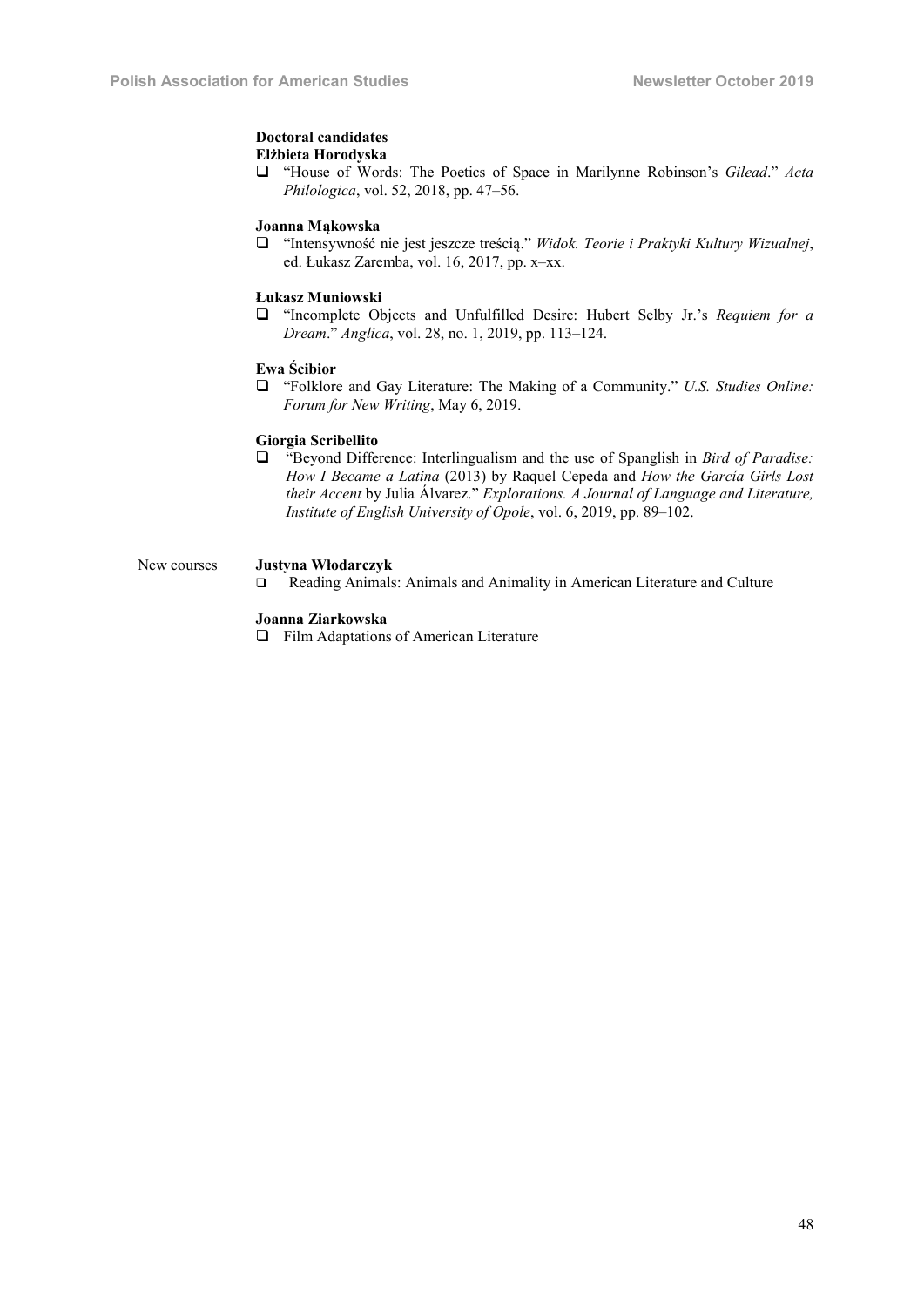# Department of Cultural Studies, Institute of English Studies, University of Warsaw

Mailing address of the department Department of Cultural Studies, Institute of English Studies, University of Warsaw ul. Hoża 69, 00-681 Warszawa (22) 55-314-24 http://www.ia.uw.edu.pl/en/about-the-institute/structure-of-the-institute/culture-studiesdepartment

#### Events/Activities

# Bożenna Chylińska

 Invited to join a select group of academics from the United States and across the world to participate in a research program, organized by Brandeis University, Mass., and American learned societies to enhance the knowledge of Jewish American and Israel Studies, aiming to promote efforts to diminish world antisemitism and secure peaceful coexistence in the regional tensions of the Near East. The US part of the program comprised lectures by internationally noted experts on the current Zionist settlement and American Jewish conflicts over Israel and Palestine. The Near Eastern portion included Israel and the Palestinian Authority (The West Bank); it scheduled meetings with the most prominent Israeli and Palestinian political and community leaders, who represented both sides of the conflict. June-July 2019.

#### Aneta Dybska

 $\Box$  Spent the winter semester 2018/2019 as researcher and a guest lecturer at Leibniz University, Hannover, Germany.

### Justyna Wierzchowska

- Received the Fulbright Senior Scholar Award to conduct research at New York University in New York, USA
- Was granted a *habilitacja* title

# Conferences Aneta Dybska

- May 06 08, 2019, *Urban Agricultural Heritage - and the Shaping of Future Cities*, VolkswagenStiftung, Hanover, Germany
- December 7, 2018. Lublin. Institute of English Studies at the John Paul II Catholic University of Lublin. *TEXTS 9: Literary and Cultural Studies Conference*. Presentation title: Grace Lee Boggs's *The Next American Revolution* (2010): Affirming Martin Luther King Jr.'s Radical Legacy with Communitarian Citizenship.

#### Miroslaw Miernik:

- May 24, 2019. Lublin. The John Paul Catholic University of Lublin, Conference: *TEXTS 10: Literary and Cultural Studies.* Presentation title: "Rethinking Subcultural Theory: Age, Leisure, and Consumption".
- December 7, 2018. Lublin. Institute of English Studies at the John Paul II Catholic University of Lublin. *TEXTS 9: Literary and Cultural Studies Conference*. Presentation title: "A Conscience for the Filthy Rich? Morals and Money in Jonathan Dee's *The Privileges* and Adam Haslett's *Union Atlantic.*

#### Justyna Wierzchowska

- April 13-16, 2019. University of Chester, Chester, UK. *Talking Bodies.* Presentation title: "The Transgenerational Bond in Janine Antoni's Embodied Art."
- October 24-26, 2018. Łódź, University of Łódź. Annual PAAS conference *Challenging America, American Challenges. Culture, Society, Politics.* Presentation title: "'My body is your vehicle': Revisiting the Past and Modifying the Present in Janine Antoni's Embodied Art."
- October 6-7, 2018. BAFTSS Psychoanalysis SIG & NSU Psychoanalysis in Our Time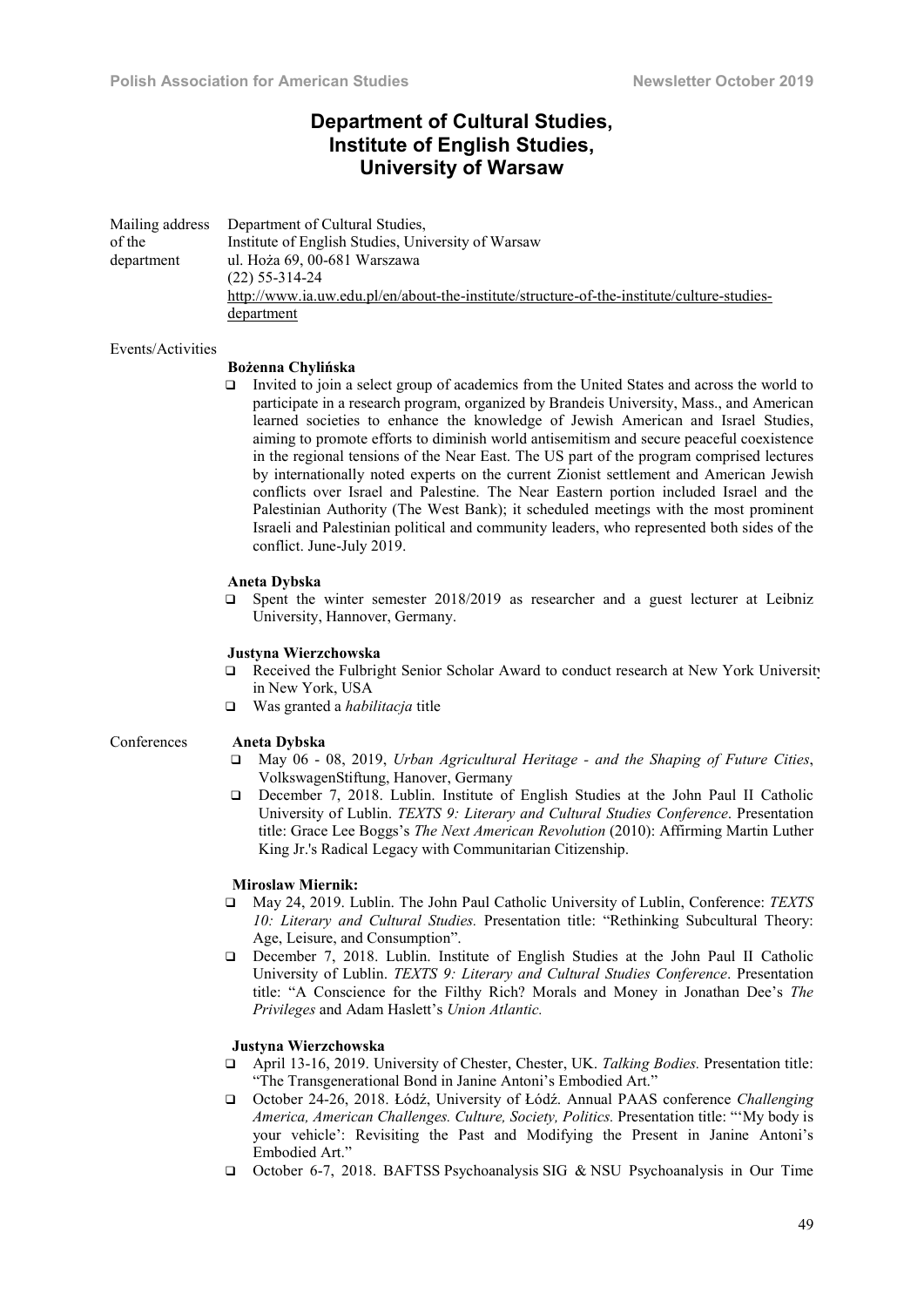Research, Sopot/Gdańsk. *Psychoanalysis, Ideology, Nationalism.* Presentation title: "Motherless Subjects and Mothered Selves: Psychoanalysis, Ideology, and the Maternal."

 September 24-26, 2018. Nanterre University, Paris. *Writing her/self in text and image in Anglophone women's life writing.* Presentation title: "Intersubjective Life-Writing and Mutual Recognition in Mary Kelly's Post-Partum Document (1973–79)."

Publications

#### New courses Bożenna Chylińska,

 *The Mystique of the Northwest Passage: Martin Frobisher's Voyages to the Arctic Wasteland, 1576-1578.* Newcastle upon Tyne: Cambridge Scholars Publishing, 2018.

#### Mirosław Miernik

- "Turmoil and Change: A View at the Legacy of the 2007-2008 Financial Crisis and Great Recession". *Exhaustion and Regeneration in Post-Millennial North-American Literature and Culture*, ed. Izabella Kimak and Julia Nykiel. Frankfurt am Main: Peter Lang, 2019. 173-186
- "Sprzedali się! Kwestia komercji w kontekście muzyki rockowej. Zarys problemu". *Kultura Rocka 3: Tradycje, Poszukiwania, Kontynuacje*. Wydawnictwo Naukowe Uniwersytetu Mikołaja Kopernika, 2019. 90-102.
- "51. stan. Wizerunek USA w twórczości New Model Army". *Kultura Rocka 2: Słowo, Dźwięk, Performance.* Wydawnictwo Naukowe Uniwersytetu Mikołaja Kopernika, 2019 (2016). 413-422. (reprinted)
- "Od Gotyku do Dark Independent. O rozwoju subkultury gotyckiej w Polsce po roku 1999". *Kultura Rocka 1: Twórcy, Tematy, Motywy*. Wydawnictwo Naukowe Uniwersytetu Mikołaja Kopernika, 2019 (2015). 165-174. (reprinted)

# Justyna Wierzchowska

- "Love, Attachment, and Effacement: Romantic Dimensions in Sylvia Plath's Children Poems." *International Journal of English Studies*, 2, 2018. 16-33.
- "Motherless Subjects and Mothered Selves: The Implications of Jacques Lacan's and Donald Winnicott's Writings on the Formation of the 'I' for American Studies." *Comparative American Studies: An International Journal*, 2019. DOI: 10.1080/14775700.2019.1617518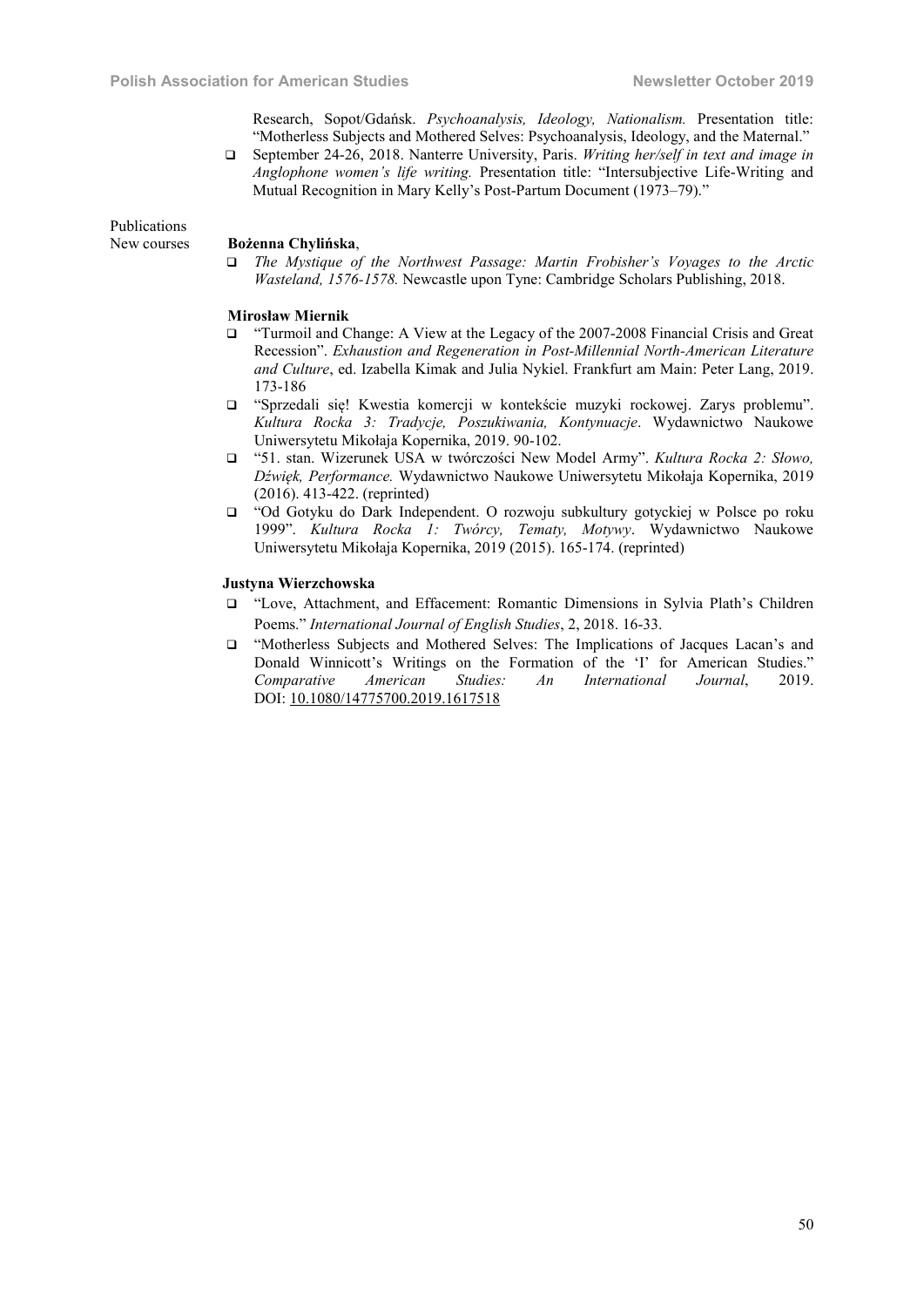# Institute of English Studies, University of Wrocław

Mailing address of the department Institute of English Studies, University of Wrocław ul. Kuźnicza 22, 50-138 Wrocław tel. +48 71 375 2439 tel/fax +48 71 375 2440 http://ifa.uni.wroc.pl/instytut/zaklady/4/?lang=pl

#### Events/Activities Dominika Ferens

- $\Box$  spent the spring semester (April-September 2019) as a visiting professor at the Englisches Seminar, Leibniz Universität Hannover, Germany, where she taught four seminar courses.
- gave a lecture titled "Epistolary Love: The Work of Affects in Art and Letters. Gielniak-Panek-Podjaski" at the Graduate Student Colloquium, Leibniz Universität Hannover, Germany, June 5, 2019.
- participated in a panel titled "Academia and Autobiographies" at the Festival of Theatrical Forms, Schauspielhaus, Hannover, Germany, June 22, 2019.

# Elżbieta Klimek-Dominiak

- organized the International Conference of the Center for Gender Studies-University of Wroclaw, "Figuring Vulnerabilities and Creative Resistance: Femininities and Masculinities in North American and Polish Life Writing, Film and Comics," University of Wrocław, October 12, 2018.
- co-organized the International Conference *Freedom, Equality… for Everyone? Women Fighting for Social Advancement 1700-1918.* University of Wrocław, November 20-21, 2018.
- participated in the roundtable "#MeToo a Year Later", II Congress on Human Rights, Museum of the History of Polish Jews POLIN, Warsaw, December 14-15, 2018.

#### Zofia Kolbuszewska

- Gave a lecture titled "We Have Always Lived in the Wunderkammer: Wonder, Alterity and Neobaroque" for the students of Individual Interdisciplinary Studies College at the University of Wrocław, Wrocław, March 26, 2019.
- Co-organized with Dominika Ferens the international conference *Staying in Touch: The Aesthetics of Embodied Artistic Practice.* University of Wrocław, Wrocław, October 22, 2018.

#### Katarzyna Nowak-McNeice

 received her postdoctoral degree in literary studies at the Faculty of Philology, University of Wrocław, September 26, 2019.

# Mateusz Świetlicki

- co-organized the conference *Heroes of children's imagination. Theory and practice of reception* – May 31-June 2, 2019, Wrocław.
- co-organized the SSHA Conference *Interdisciplinary Perspectives On The Past*, November 08-11, 2018 (Phoenix, USA) – Childhood and Youth Network Representative.
- became an ambassador of the Fulbright Program (2019-2021) https://fulbright.edu.pl/profile/mateusz-swietlicki/
- became a mentor in the FLEX Alumni Mentoring Program organized by the United States Embassy https://www.gov.pl/web/gov/uslugi-dla-obywatela (https://pl.usembassy.gov/mentors/)
- became a member of the Erasmus Mundus Children's Literature, Media & Culture (Erasmus Mundus International Master) team
- Won the Scholarship for Young Scholars 2018/2019 (Ministry of Science and Higher Education)

### Agata Zarzycka

 together with the Level.Up Research Center (Jagiellonian University), Centre for Research on Children's and Young Adult Literature (Wrocław University), and Centre for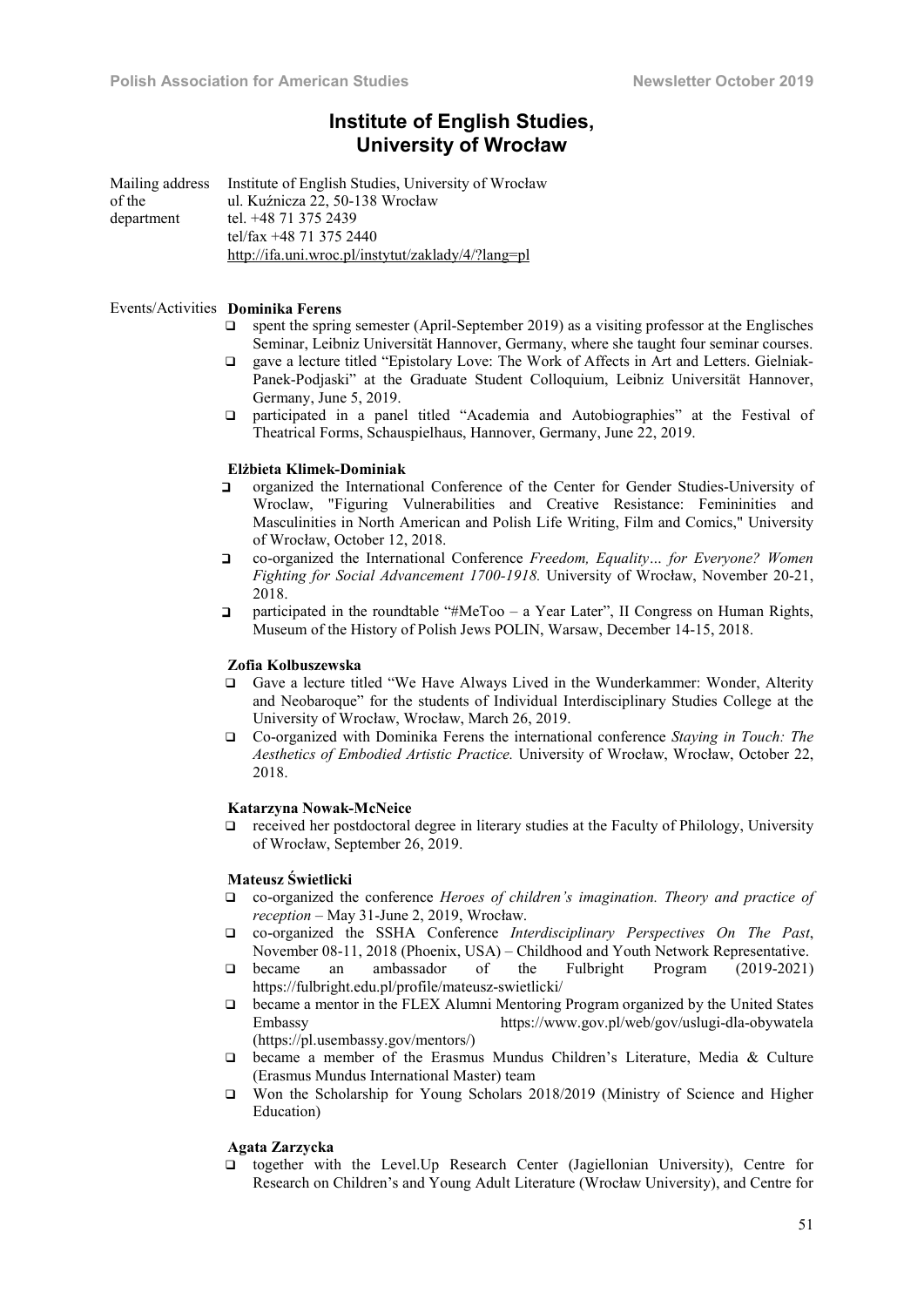Young People's Literature and Culture at the Department of English Studies (Wroclaw University), co-organized a game studies seminar "Gry i dzieci," Wrocław, 6 April 2019.

- took part in a meeting for the executors of Erasmus Mundus Joint Master Degrees, Warsaw, 5 November 2018.
- became a member of the Erasmus Mundus Children's Literature, Media & Culture (Erasmus Mundus International Master) team.

### Lech Zdunkiewicz

 co-organized the international doctoral symposium *The European Society for the Study of English* which was held at the Institute of English Studies, University of Wrocław on August 27-28, 2019.

#### Conferences Dominika Ferens

- October 24-25, 2018. Łódź, University of Łódź. *Challenging America, American Challenges: Culture, Society, Politics*. Presentation title: "*Lissa*: An American-Egyptian ethnographic novel about crisis, interdependency, and care."
- October 22, 2018. Wrocław, University of Wrocław. *Staying in Touch: The Aesthetics of Embodied Artistic Practice.* Presentation title: "Epistolary Love: The work of affects in art and letters. Gielniak-Panek-Podjaski."
- October 12, 2018. Wrocław, University of Wroclaw. Conference of the Center for Gender Studies, *Figuring Vulnerabilities and Creative Resistance: Contemporary Femininities and Masculinities in North American and Polish Life Writing, Film and Comics*. Presentation title: "Physical, economic, and political vulnerability in *Lissa*, a transnational collaborative ethno-graphic novel."

# Eleonora Imbierowicz

- August 6-10, 2019. Kyoto, Ritsumeikan University. *DiGRA 2019: Game, Play and the Emerging Ludo Mix* (The 12<sup>th</sup> Digital Games Research Association Conference), Presentation title: "Perma-dying worlds and other mechanics of limiting the access to digital games"
- August 6-10, 2019. Kyoto, Ritsumeikan University*. DiGRA 2019: Game, Play and the Emerging Ludo Mix* (The 12<sup>th</sup> Digital Games Research Association Conference), Presentation title: "Empathy vs Culture. Can we learn empathy? in a panel co-created with Frederic Seraphine, Ji Soo Lim, and Keiko Nishimura.

#### Elżbieta Klimek-Dominiak

- October 12, 2018. Wrocław, University of Wroclaw. *Figuring Vulnerabilities and Creative Resistance: Femininities and Masculinities in North American and Polish Life Writing, Film and Comics.* Conference of the Center for Gender Studies, Presentation title: "Transformational Shame: Figuring Sexual Violation and Creative Resistance in American Graphic Narrative."
- November 20-21, 2018. Wrocław, University of Wroclaw, *Freedom, Equality… for Everyone? Women Fighting for Social Advancement 1700-1918.* Presentation title: ""Comics about Jewish Polish American Reformer Ernestine Rose- Teaching Women's Life Writing."

### Zofia Kolbuszewska

- July 30-August 2, 2019. Romeoville, Il., USA, Lewis University. *Gothic Terror and Gothic Horror: 2019 International Gothic Association Conference*. Presentation title: "Hybrid Identity at the Cusp of Horror and Terror: The Gothic Roots of the Neobaroque 'Imago' in *The Saragossa Manuscript*."
- May 15, 2019. John Paul II Catholic University of Lublin. *Narratives of the American South*. Presentation title: "*A Confederacy of Dunces* by John Kennedy Toole as an exercise in Southern Neobaroque."
- November 15-16, 2018. Wrocław, University of Wrocław. *Gotycyzm w literaturze i kulturze lat 1760–1830.* Presentation title: "Między monstrualnością kryzysu (politycznego) a kryzysem monstrualności: Kaprysy teratologii w opowiadaniu 'Somnambulism: A Fragment' Charlesa Brockdena Browna."
- October 22, 2018. Wrocław. University of Wrocław. *Staying in Touch: The Aesthetics of*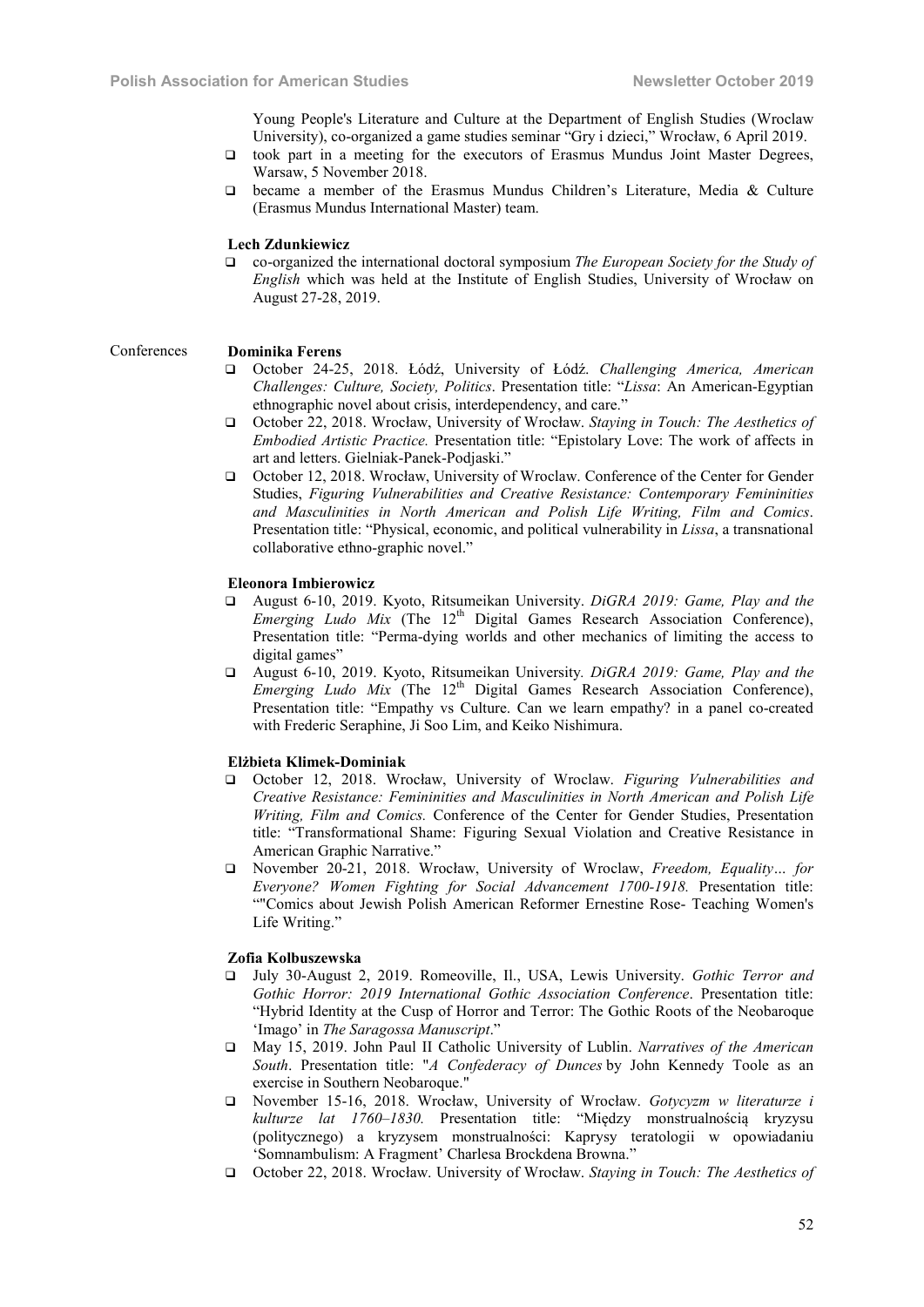*Embodied Artistic Practice.* Presentation title: "Gore Vidal's Horrific Ekphrases: Writing Fictional History in *The Smithsonian Institution.*"

#### Katarzyna Nowak-McNeice

- April 17-20, 2019. *PCA/ACA*, Washington, DC, Presentation title: "The Unreachable Paradise: California in Joan Didion's Writing."
- December 13-15, 2018. *ELLAK International Conference "Encounters with the Posthuman: Materiality, Vitality, Narrativity*," Sookmyung Women's University, Seul (Korea). Presentation title: "Questioning the Divide between the Human and Nonhuman Animals: Some Literary Examples."
- November 29 December1, 2018. *International Conference "Inclusión, integración, diferenciación. La diversidad funcional en la literatura, el cine y las artes escénicas*," Passau, Germany. Presentation title: "Toward an Inclusive Translation: The Challenges of Translating Narratives about Autism, on the Example of *Autistic Son, Desperate Dad.*"

#### Mateusz Świetlicki

- September 14-19, 2019. Stockholm, Sweden. The 24th Biennial Congress of the IRSCL *Silence and Silencing*. Presentation title: "The Untold History of WWII Children in Marsha Forchuk Skrypuch's Fiction."
- June 25-28, 2019. Madrid, Spain, Complutense University. The Third Annual Conference of the Memory Studies Association. Presentation title: "Second-Generation Memory of the Ukrainian Experience of World War II and Immigration in Marsha Forchuk Skrypuch's Fiction for Young Readers."
- May 31-June 2, 2019. Wrocław, University of Wrocław. *Heroes of Children's Imagination. Theory and Practice of Reception*. Presentation title: "*Don't Tell the Enemy!*  WWII in Canadian Children's Fiction."
- May 16-17, 2019. Wrocław, University of Wrocław*. XIII Międzynarodowa Konferencja Naukowa Wielkie tematy kultury w literaturach słowiańskich. Pamieć.* Presentation title: "Literatura dziecięca i młodzieżowa jako medium transferu pamięci kulturowej (na przykładzie twórczości Marshy Forchuk Skrypuch)."
- April 4-5, 2019. Wrocław, University of Wrocław*. Słowiańszczyzna dawniej i dziś –* język, literatura, kultura. Presentation title: "Tożsamość, doświadczenie i wykluczenie. *The Front Runner* Patricii Nell Warren w kręgu potrójnej mimesis"
- November 8-11, 2018. Phoenix, Arizona (USA). *Histories of disadvantage: Meanings, Mechanisms, and Politics– 43rd Annual Meeting of the Social Science History Association.* Presentation title: "Queerness in Literature for Children."
- November 8-11, 2018. Phoenix, Arizona, USA. SSHA. *Histories of disadvantage: Meanings, Mechanisms, and Politics– 43rd Annual Meeting of the Social Science History Association.* Presentation title: "Homosexuality is Not Among Our Interests. LGBTQ Discourses in Polish and Ukrainian Literatures after 1991."
- October 22, 2018. Wrocław, University of Wroclaw. *Staying in Touch*. Presentation title: "*Such books should be burned!* Otherness in Larуsa Denysenko's *Maya and Her Moms.*"
- October 12, 2018. Wrocław, University of Wroclaw. *Figuring Vulnerabilities and Creative Resistance: Femininities and Masculinities in North American and Polish Life Writing, Film and Comics*. Presentation title: "Teenage Bad Boys and Queer Masculinities. Rebellion, Vulnerability, and Resistance in *Heathers* (1988) and *Heathers*  $(2018)$ ."

#### Agata Zarzycka

- September 26-28, 2019. Kraków, Jagiellonian University. *CEEGS 2019: Beyond Digital* (Central and Eastern European Game Studies 2019 Conference). Presentation title: "Ridiculing Visualizations of Gameplay as a Self-Fashioning Trope in Game Culture."
- October 11-13, 2019. Kraków, Jagiellonian University. Member of the program committee of *AAA2019 (Artifacts, Archives, Affairs: Perspectives on Fan Productions*).
- September 26-28, 2019. Kraków, Jagiellonian University. Member of the program committee of *CEEGS 2019: Beyond Digital* (Central and Eastern European Game Studies 2019 conference).
- August 6-10, 2019. Kyoto, Ritsumeikan University. Member of the program committee of *DiGRA 2019: Game, Play and the Emerging Ludo Mix* (The 12<sup>th</sup> Digital Games Research Association Conference).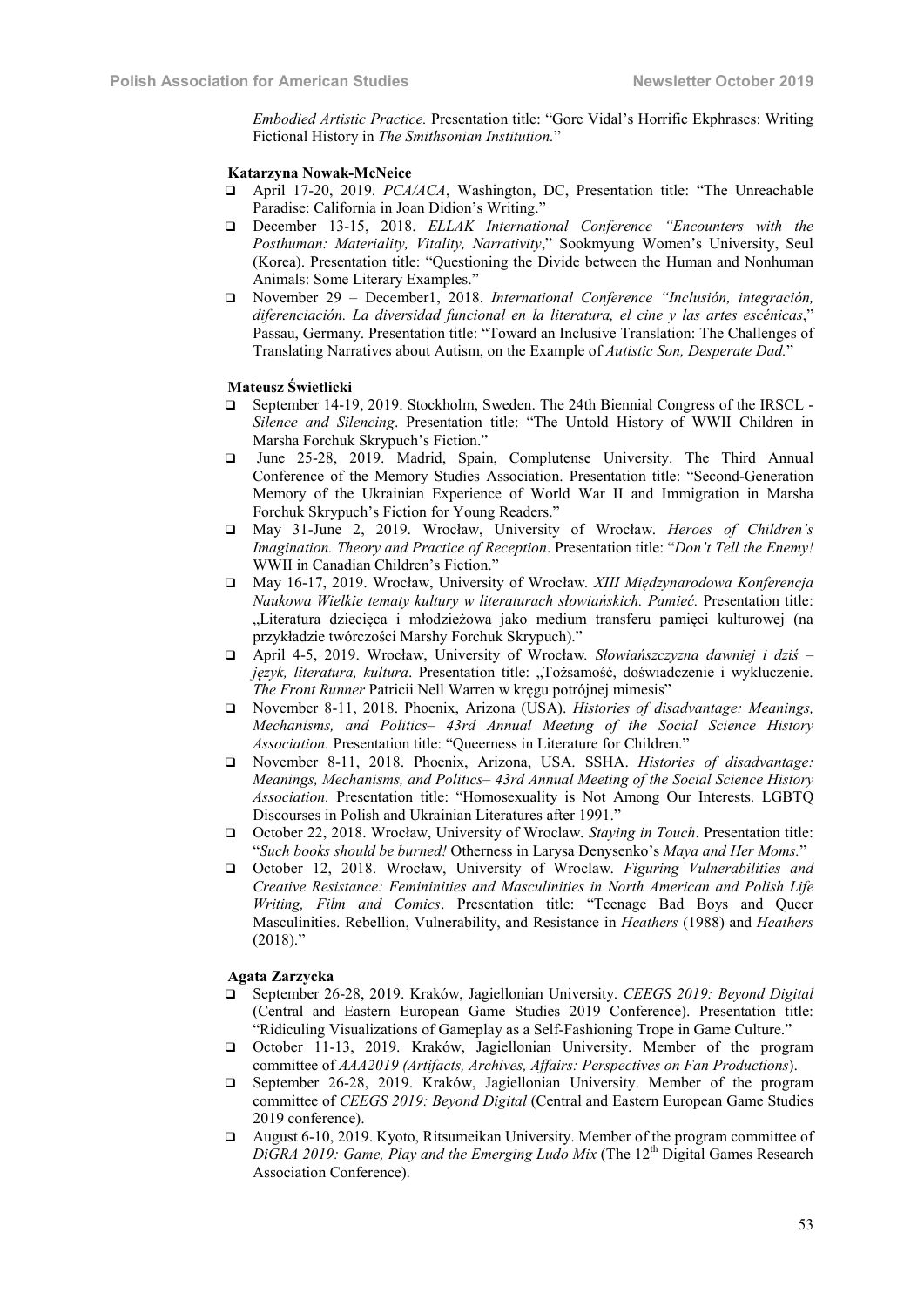#### Lech Zdunkiewicz

 October 12-13, 2018. Brno. *New Pathways in North American Studies*. Presentation title: "The Antihero in American Television"

#### Publications Zofia Kolbuszewska

- "H.P. Lovecraft, Horrific Creation, and Post-humanism." *Gothic Peregrinations: The Unexplored and Re-explored Territories*. Agnieszka Łowczanin, Katarzyna Małecka (eds.). New York: Routledge, 2019. 206-219.
- "Genre." *Thomas Pynchon in Context*. Inger Dalsgaard (ed). Cambridge: Cambridge University Press, 2019. 281-288.
- "From a Gothic Text to a Neobaroque Cinema:Wojciech Jerzy Has's Adaptation of James Hogg's *The Private Memoirs and Confessions of a Justified Sinner*." *Lublin Studies in Modern Languages and Literature* 2 (2019): 145-156. DOI: 10.17951/lsmll.2019.43.2.145-156.
- "Fidelity, Betrayals, and Contingent Utopian Solidarity in Thomas Pynchon's *Vineland.*" *Utopian Studies*, vol. 29, no. 2, 2018, pp. 197–211.

#### Katarzyna Nowak-McNeice

 *California and the Melancholic American Identity in Joan Didion's Novels: Exiled from Eden.* New York: Routledge, 2019. ISBN: 978-1-1383-7041-8. 224 pages.

# Mariusz Marszalski

 "Quo Vadis Homo Futuris? – Dan Simmons' Trans/Post-Humanist Fiction on the Evolutionary Future of the Human Species," in *National and Transnational Challenges to the American Imaginary.* Adina Ciugureanu, Eduard Vlad and Nicoleta Stanca (eds.). Berlin: Peter Lang, 2018.

# Anna Pilińska

 "'Bodies We Obsess Upon': Corporality and Gender Performance in *The Heart Machine* (2014)." *Bodies in Flux. Embodiments at the End of Anthropocentrism,* ed. Barbara Braid and Hanan Muzaffar. Leiden: Brill | Rodopi, 2019. 36-54.

# Mateusz Świetlicki

- *"*Змагання за ідентичність і спори про досвід. *The Front Runner* Патриції Нелл Воррен" (Fighting for Identity, Arguing over Experience. Patricia Nell Warren's *The Front Runner*), *Літературознавчі обрії. Праці молодих учених*, vol. 25, 2018, pp. 75- 82.
- Review: "Odwaga do fantazjowania recenzja książki Roni Natov." *Literatura Ludowa*, vol. 3, 2018, pp. 63-66.
- Review:*"*Celebrity, Aspiration and Contemporary Youth: Education and Inequality in an Era of Austerity. Heather Mendick, Kim Allen, Laura Harvey, and Aisha Ahma. Bloomsbury 2018." *IRSCL* http://www.irscl.com/review\_celebrity\_aspiration.html

#### Lech Zdunkiewicz

 "The Viability of Experimental Narratives: A Contextualization of Robert Coover's 'The Babysitter in the Era of Media Streaming," *Language and Literary Studies of Warsaw*, vol. 8, 2019, pp. 59-77.

# New courses Dominika Ferens

- The Queer Short Story in the United States at the Turn of the Nineteenth and Twentieth Centuries (MA seminar)
- Mixed Race and Affect in American Literature (BA seminar)

#### Elżbieta Klimek-Dominiak

- Auto/biographical Comics, Graphic Narratives and Adaptations" (BA Seminar)
- □ Transnational Comics, Film and Short Fiction (elective course)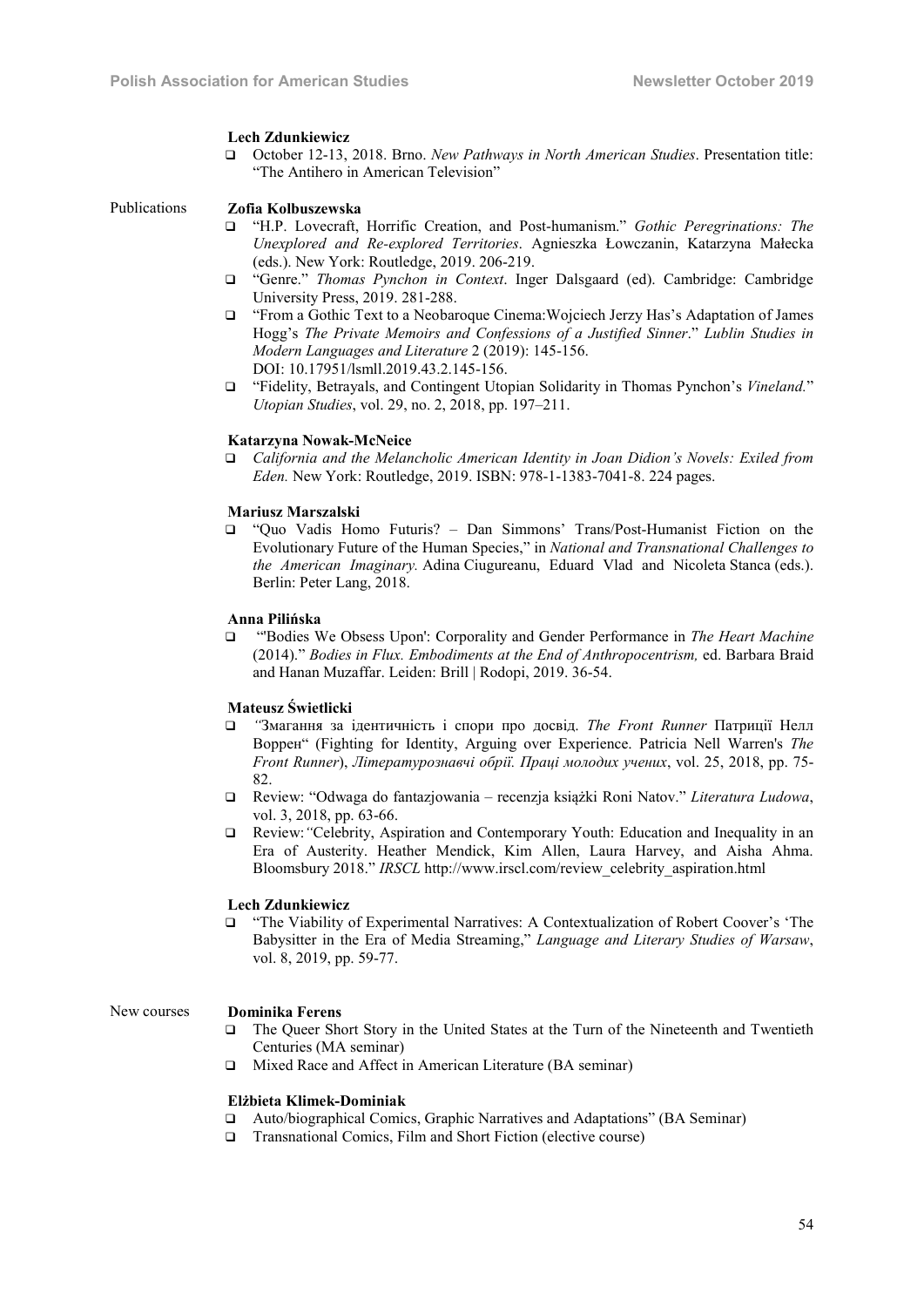# Zofia Kolbuszewska

Gothic genealogy of media (elective course)

### Mateusz Świetlicki

- Representations of Childhood and Adolescence in Anglophone Film and Literature (BA seminar)
- Eastern Europe in North American Children's Literature (elective course)

# Mateusz Świetlicki and Dominika Ferens

Masculinities in American Literature and Culture (BA seminar)

# Agata Zarzycka

 How to Do Research on American Speculative Fiction? SF, Fantasy and Horror in Literary and Cultural Studies (elective course)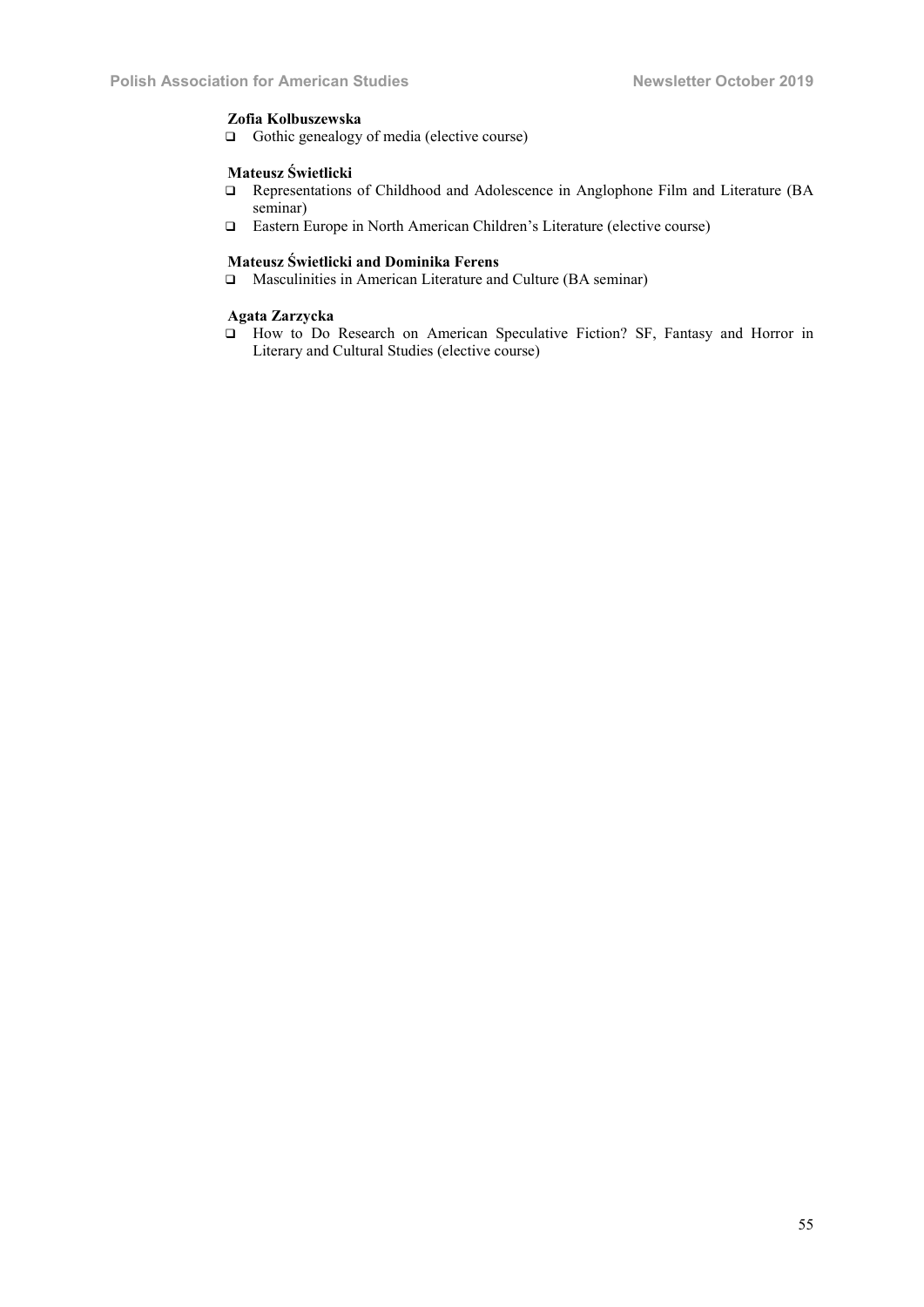# Department of English SWPS University of Social Sciences and Humanities, Warsaw

| department        | Mailing address of the Department of English,<br>SWPS University of Social Sciences and Humanities<br>19/31 Chodakowska St.<br>03-815 Warsaw<br>https://www.swps.pl/warszawa/wnhis/instytut-anglistyki                                                                                                                                                                                                                                                                                                                                                              |
|-------------------|---------------------------------------------------------------------------------------------------------------------------------------------------------------------------------------------------------------------------------------------------------------------------------------------------------------------------------------------------------------------------------------------------------------------------------------------------------------------------------------------------------------------------------------------------------------------|
| Events/Activities | <b>Agnieszka Pantuchowicz</b><br>Co-organized the conference Normativity and Resilience in Translation (and)<br>$\Box$<br>Culture. Warsaw, May 27-29, 2019. www.swps.edu.pl/normativity.                                                                                                                                                                                                                                                                                                                                                                            |
|                   | <b>Anna Warso</b><br>Co-organized the conference Normativity and Resilience in Translation (and)<br>$\Box$<br>Culture. Warsaw, May 27-29, 2019. www.swps.edu.pl/normativity.                                                                                                                                                                                                                                                                                                                                                                                        |
| Conferences       | Lucyna Aleksandrowicz-Pędich<br>June 14-16, 2019. Gdańsk, University of Gdańsk. Seventh World Congress on<br>o<br>Polish Studies. Presentation title: "Bernard Malamud's Response to World War<br>Two in His Short Story 'The German Refugee' (1963)."<br>May 6-7, 2019. Białystok, University of Białystok. Światy Żydowskich Artystów z<br>$\Box$<br>Europy Środkowo-Wschodniej. Presentation title: "Literackie<br>fantazje<br>amerykańskich pisarek Glorii Goldreich i Dary Horn inspirowane postacią Marca<br>Chagalla: rodzina w centrum żydowskiego świata." |
|                   | <b>Pawel Pyrka</b><br>May 27-29, 2019. Warsaw, SWPS University of Social Sciences and Humanities.<br>o<br>Normativity and Resilience in Translation and Culture. Presentation title: "Maps,<br>Monsters and Weird Intensions. Writing and Walking the Border-lines of<br>Anthropocene in H. P. Lovecraft's At the Mountains of Madness and Jeff<br>VanderMeer's Annihilation."                                                                                                                                                                                      |
|                   | December 7-8, 2018. Toruń, Nicolaus Copernicus University. Authored Cultures /<br>o<br>Authoring Cultures. Negotiating Control over Media Texts. Presentation title:<br>"Against Klan and Cthulhu. (Re)authoring Worlds through Cooperative<br>Storytelling in Chris Spivey's Harlem Unbound Roleplaying Game Sourcebook."<br>December 6-8, 2018. Graz, University of Graz. Worlding SF. Presentation title:<br>o<br>"Critical Rules: Worldbuilding, Character Immersion and Storytelling That<br>Matters in Tabletop Roleplaying Games in the Digital Age."        |
|                   | <b>Anna Warso</b><br>December 7-8, 2018. Toruń, Nicolaus Copernicus University. Authored Cultures /<br>$\Box$<br>Authoring Cultures. Negotiating Control over Media Texts, Department of<br>English. Presentation title: "Context as the New Content and the Acts of<br>Uncreative Writing."<br>December 6-8, 2018. Graz, University of Graz. Worlding SF: Building,<br>o<br>Inhabiting, and Understanding Science Fiction Universes. Presentation title:                                                                                                           |
| Publications      | "Worlding Resistance. The Woman's Place and the Oppressive State."<br>Emma Oki<br>"The Polish Superheroes Have Arrived!: On the Popularity of Superhero Stories<br>o<br>and Adaptations." European Journal of American Studies, vol. 13, no. 3, 2018, pp.<br>1-12, DOI: 10.4000/ejas.13678.                                                                                                                                                                                                                                                                         |
|                   | <b>Agnieszka Pantuchowicz</b><br>"Figurations of Attachment in Sylvia Plath and Halina Poświatowska." European<br>Journal of American Studies, vol. 13, no. 3, 2018, pp. 1-13, DOI:<br>10.4000/ejas.13552.                                                                                                                                                                                                                                                                                                                                                          |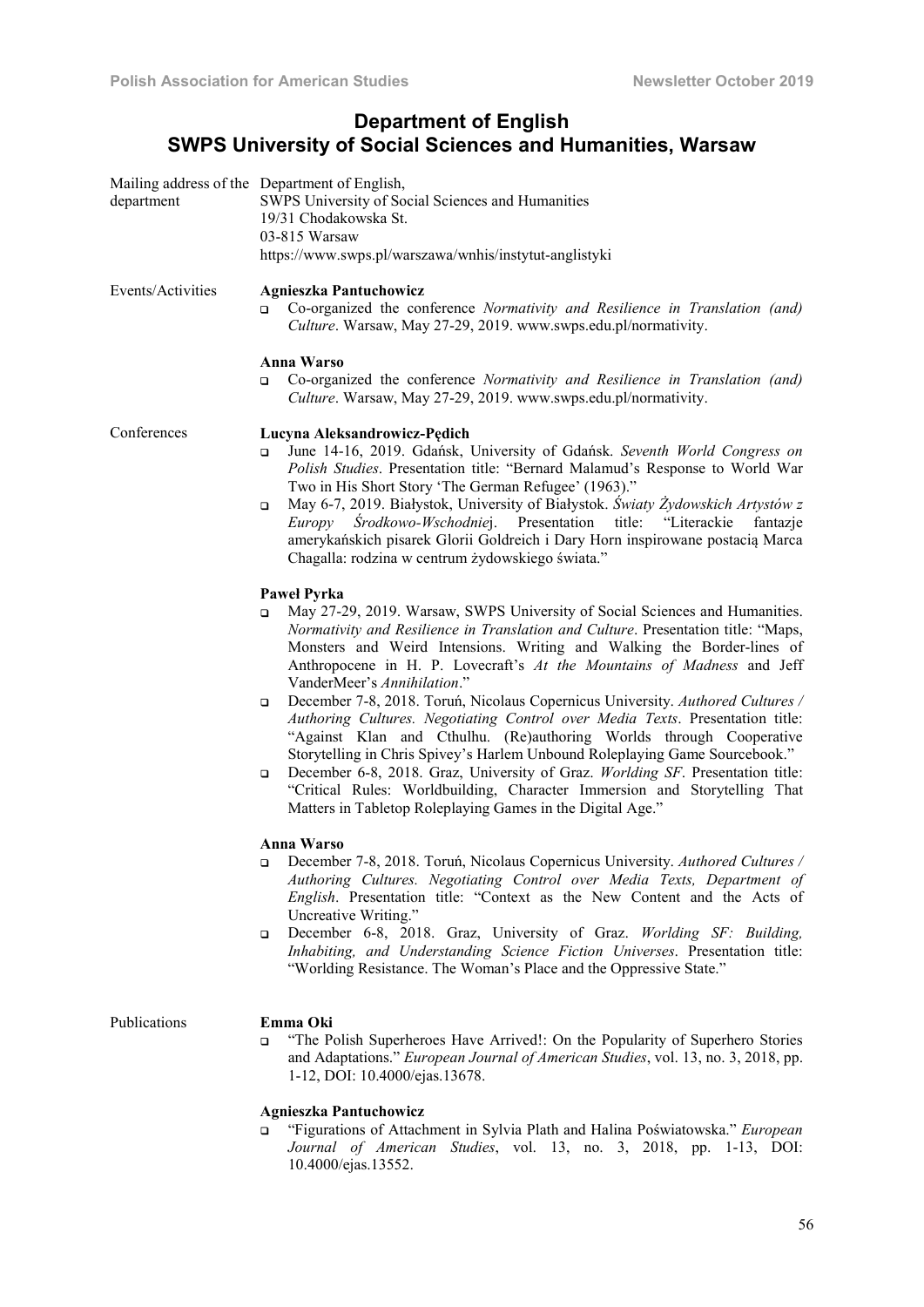### Tadeusz Rachwał

❑ "Where East Meets West: On Some Locations of America." *Polish Journal for American Studies*, vol. 12, 2018, pp. 31-42.

# Piotr Skurowski

- ❑ "Dances with Westerns in Poland's Borderlands." *European Journal of American Studies*, vol. 13, no. 3, 2018, pp. 1-16, DOI:10.4000/ejas.13595.
- ❑ Guest editor with Agnieszka Pantuchowicz: special issue of *European Journal of American Studies*, vol. 13, no. 3, 2018, *America to Poland: Cultural Transfers and Adaptations*.
- ❑ Guest editor: special issue of *Kultura Popularna*, no. 4 (58), 2018, *Domesticities*.

# Anna Warso

❑ "Songs of America: A Review of *John Berryman's Public Vision* by Philip Coleman (Dublin: UCD P, 2014)." *Text Matters: A Journal of Literature, Theory and Culture*, vol. 8, no. 8, 2018, pp. 443-446, DOI:10.1515/texmat-2018-0026.

# Mikołaj Wiśniewski

❑ "Nie będzie to łatwa wyprawa" (Mason i Dixon). *Mistrzowie literatury amerykańskiej. Thomas Pynchon*, edited by Tadeusz Pióro and Marek Paryż, 2018, Wydawnictwo Uniwersytetu Warszawskiego, pp. 131-162.

# New courses Paweł Pyrka

- ❑ Topics in American Literature (BA Program in English Studies)
- ❑ Fear in American Culture (BA Program in English Studies)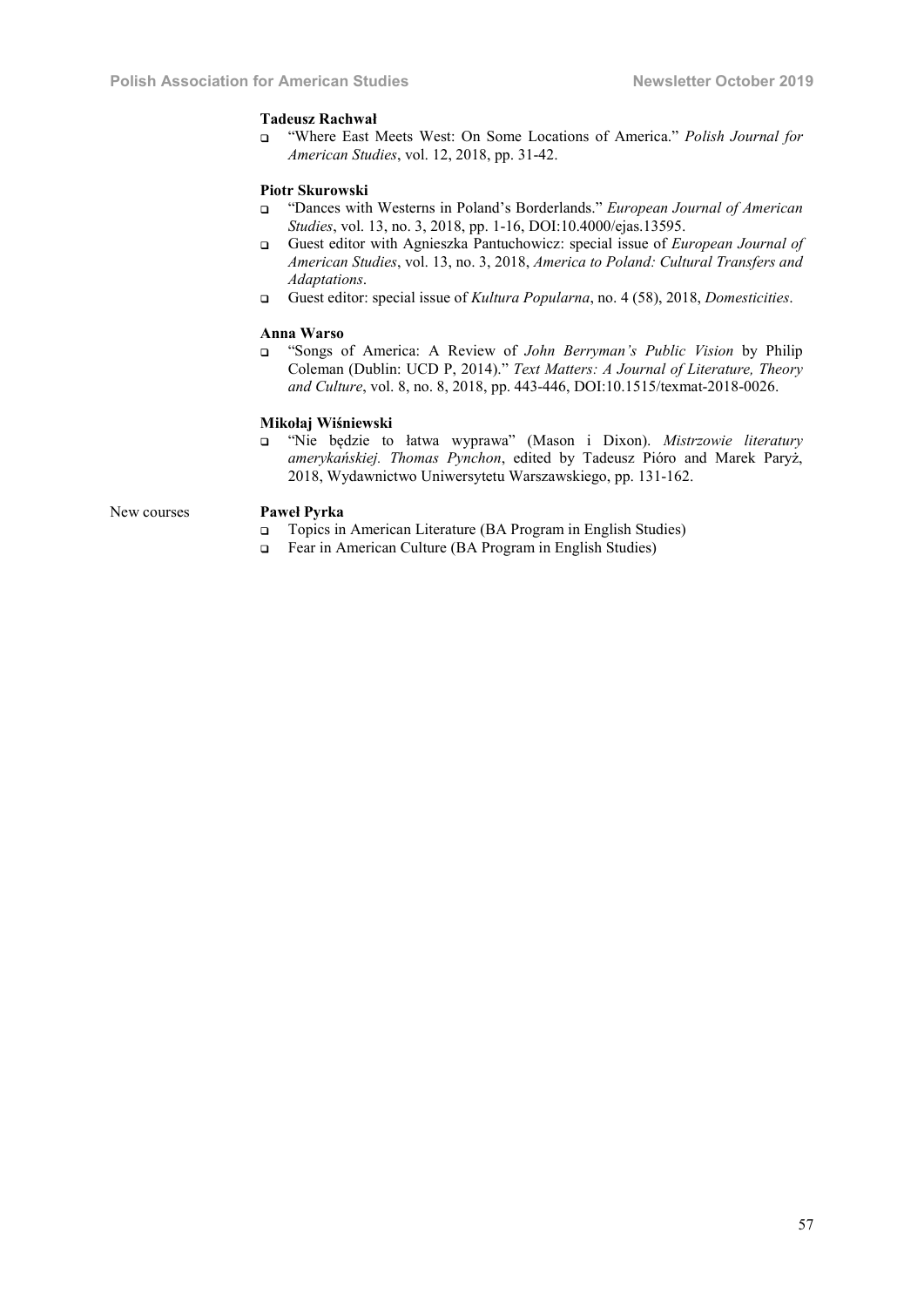# Department of American Literature and Culture, Institute of English Studies University of Opole

| Mailing address<br>of the<br>department | Institute of English Studies, University of Opole<br>Pl. Kopernika 11A<br>45-040 Opole<br>Phone: 77 541 59 23<br>E-mail: ifa@uni.opole.pl<br>www.ifa.wfil.uni.opole.pl                                                                                                                                                                                                                                                                                                         |
|-----------------------------------------|--------------------------------------------------------------------------------------------------------------------------------------------------------------------------------------------------------------------------------------------------------------------------------------------------------------------------------------------------------------------------------------------------------------------------------------------------------------------------------|
| Events/Activities $\Box$                | Department of American Literature and Culture organized Sex in the States: Manners,<br>Morals, and Mores. April 8-9, 2019.                                                                                                                                                                                                                                                                                                                                                     |
| Conferences                             | Sławomir Kuźnicki<br>May 17-18, 2019. Łódź, University of Łódź. Under His Eye?: Women in Feminist and<br>❏<br>Futuristic Literature, Film and Art. Presentation title: "Under Our Eye: Margaret<br>Atwood's Variation on Panopticon in The Heart Goes Last."<br>April 8-9. Opole, University of Opole. Sex in the States: Manners, Morals, and Mores.<br>❏<br>Presentation title: "Walking on the Beaches, Looking at the Peaches: On Merrill Beth<br>Nisker's Hypersexiness." |
|                                         | Tadeusz Lewandowski<br>April 8-9. Opole, University of Opole. Sex in the States: Manners, Morals, and Mores.<br>❏<br>Presentation title: "Sex in Zitkala-Ša's Activism."                                                                                                                                                                                                                                                                                                       |
| Publications                            | Sławomir Kuźnicki<br>"Mistrzowskie cięcie, czyli sztuki plastyczne a twórczość zespołu Queen." Unisono w<br>o.<br>wielogłosie VI: Rock a media Red. Radosław Marcinkiewicz. Opole: Wydawnictwo<br>Uniwersytetu Opolskiego, 2019. 128-137.<br>"Zawieszenie broni: fotograficzna poezja PJ Harvey." Studia z kultury popularnej 2,<br>□<br>2019. 193-206.                                                                                                                        |
|                                         | <b>Tadeusz Lewandowski</b><br>Ojibwe, Activist, Priest: The Life of Father Philip Bergin Gordon, Tibishkogijik.<br>□<br>Madison: University of Wisconsin Press, 2019.<br>"Changing Scholarly Interpretations of Gertrude Bonnin (Zitkala-Ša)." Atlantis: Journal<br>□<br>of the Spanish Association for Anglo-American Studies. 41.2 (2019): 31-49.                                                                                                                            |
|                                         | Klara Szmańko<br>"Defamiliarizing Blackness and Whiteness in Gloria Naylor's Linden Hills." Polish<br>□<br>Journal for American Studies Vol. 12 (Spring 2018): 169-184.<br>"Oppressive Faces of Whiteness in Walter Mosley's Devil in a Blue Dress." Text Matters<br>$\Box$<br>No. 8 (2018): 258-277.<br>"Reminiscing in White in Fae Myenne Ng's Bone." Brno Studies in English 44.2 (2018):<br>$\Box$<br>131-143.                                                            |
|                                         |                                                                                                                                                                                                                                                                                                                                                                                                                                                                                |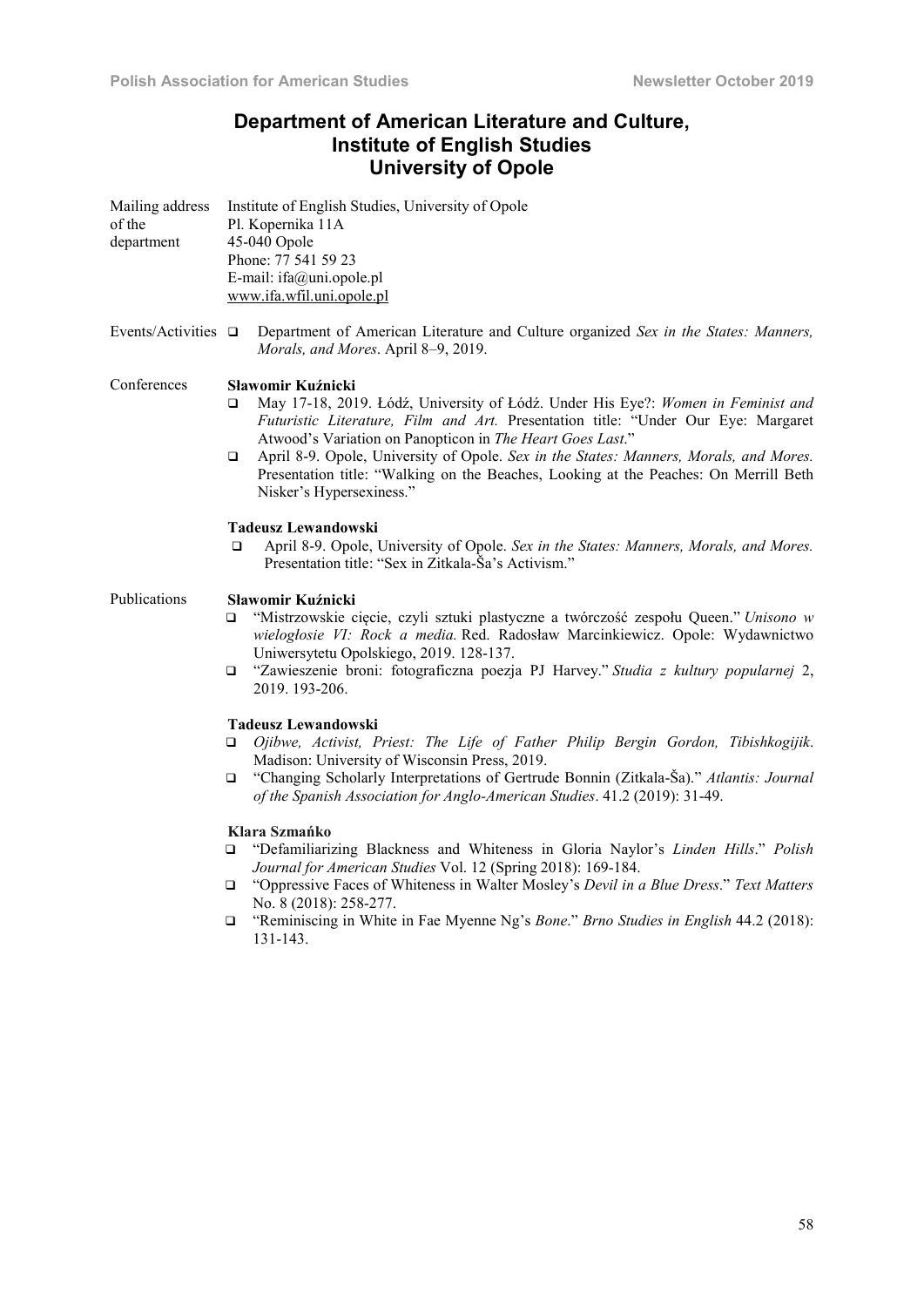# Institute of English Studies, Jagiellonian University

| Mailing address | Institute of English Studies, Collegium Paderevianum   |
|-----------------|--------------------------------------------------------|
| of the          | Jagiellonian University,                               |
| department.     | al. Mickiewicza 9A, 31-120 Kraków tel. +48 12 663 4447 |
|                 | http://www.ifa.filg.uj.edu.pl                          |

# Events/Activities Michał Choiński

- Organizer of *The 1st Southern Encounters Conference* in Kraków, 10.05.2019.
- Research stay at the Universität Potsdam, in the Digital Humanities Center, 24- 28.04.2019.
- public discussion with poet Jerome Reuter about Ezra Pound in the Institute of American Studies at the Jagiellonian Universiy, 17.03.2019.
- Transhumanizm: Idee, Strategie, Wątpliwości 2.0. Roundable discussion about sylometry and literature. University of Warsaw.January 19, 2019.
- Organizer of International Association for Literary Semantics Symposium in Kraków, 18-20.10.2018.
- Guest lecture. December 3, 2018. University of Warsaw. Southern Encounters Lectures Series. Presentation title: "In Search of the Author / On the Stylometric Approach to American Literature."
- Lead researcher in the "Network-Analysis and Spatial Stylometry in American Studies (NASSA 2018-2019)" grant project (in cooperation with the Digital Humanities Center at Universität Potsdam).
- Director in the NCN OPUS research grant "Hyperbole in the Writings of the Authors of American South" (NCN OPUS 2016/23/B/HS2/01207), 2018-2020.

# Conferences Michał Choiński

- May 29-30, 2019. University of London. *2nd Faulkner Colloquim*. Presentation title: "The Hyperbolic Mode in Faulkner's Short Stories"
- May 15, 2019. John Paul II Catholic University in Lublin, Poland. Conference: *Narratives of the American South*. Presentation title: "William Faulkner's *Dry September* as Rhetorical Agon"
- May 10, 2019. Jagiellonian University in Kraków, Poland. *The 1st Southern Encounters Conference*. Presentation title: "Tennessee Williams's Dissolving Southern Belles"
- April 3-5, 2019. University of Southern Denmark in Odense, Denmark. *The Southern Studies Forum Conference*. Presentation title: "Can One Count 'Southernness'? – Computational Criticism and Contemporary American Southern Fiction"
- October 24-26, 2018. Łódź, University of Łódź. Annual PAAS conference *Challenging America, American Challenges. Culture, Society, Politics.* Presentation title: Lee, Hohoff or Capote? – On the Stylometric Relationships Between *To Kill a Mockinbird*  and *Go Set a Watchman*
- September, 20-22, 2019. University of Łódź. *Migrants, Visitors, Invaders of the American South and the Southwest* Conference. Presentation title: The Hyperbolic Figuration in Katherine Anne Porter's Miranda Stories

# Publications Michał Choiński

 (co-authored with Jan Rybicki) Konathan Edwards and Thomas Foxcroft: Pursuing Stylometric Traces of the Editor [in:] Amerikastudien 63 (2/2018), pp. 141-158

#### New Courses

#### Michał Choiński

□ Southern Autobiographies: The Narratives of Struggle Against Racism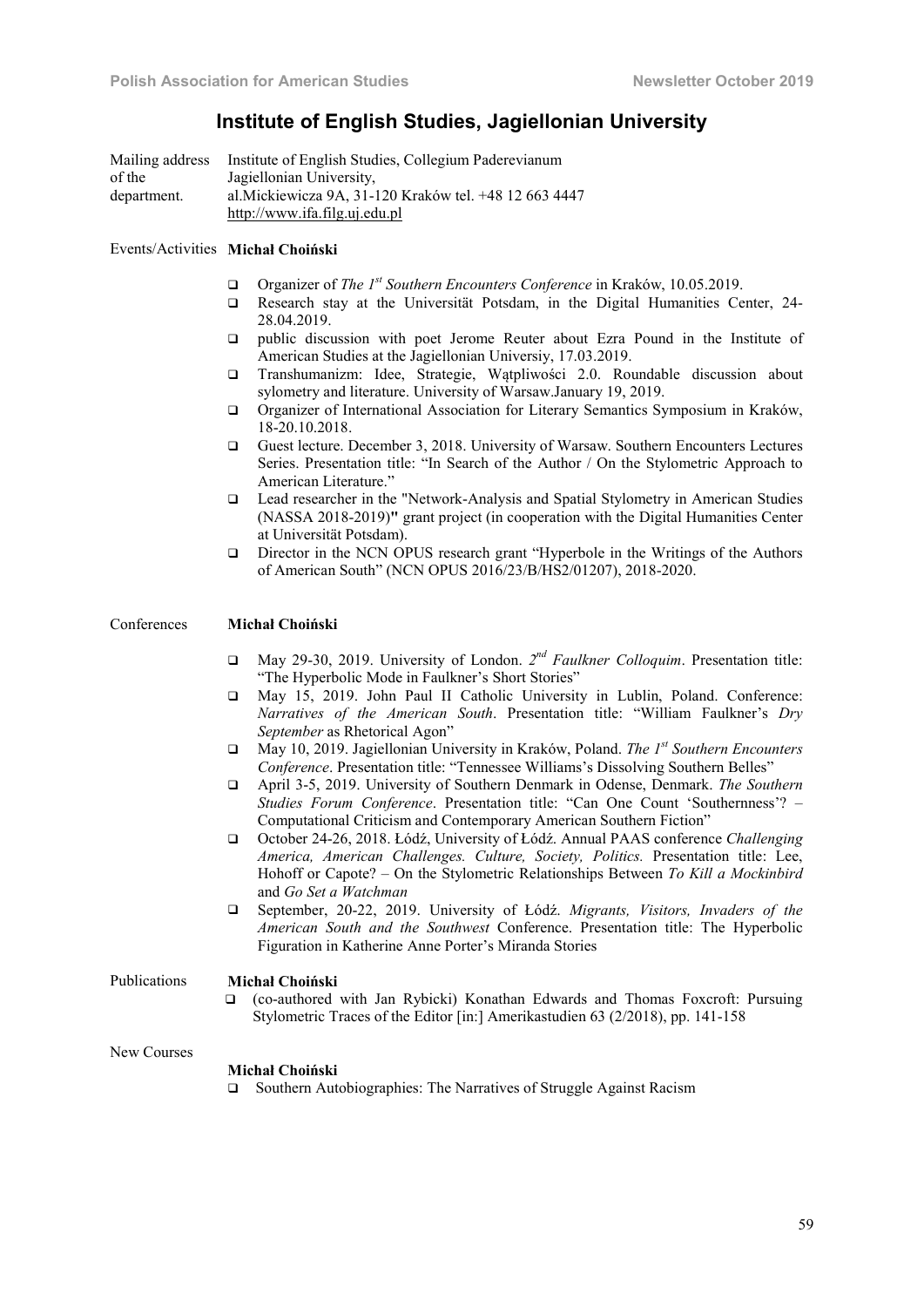# 15th April Conference Kraków, 23-25 April 2020

# English and American Studies in the Age of Post-Truth and Alternative Reality

April Conference is a triennial international conference which has been organized by the Institute of English Studies at the Jagiellonian University since 1978. The Conference is an opportunity to bring together scholars working in various fields of English and American Studies.

In 2020, the fifteenth edition of the conference will be held in the historical buildings of the Jagiellonian University. April Conference 2020 will start on Thursday (23<sup>rd</sup> April) and will end on Saturday (25<sup>th</sup> April).

For this anniversary edition of April Conference, the organizing committee will be pleased to accept proposals of papers on British and American literature, general and applied linguistics, translation and cultural studies, the teaching of English as a foreign language and other related topics. Since one of the aims of the conference is to integrate the various branches of English and American Studies, papers which are interdisciplinary in character will be most welcome. The organizing committee is also looking forward to receiving panel proposals with three or six papers connected thematically.

Presentations are scheduled to take 20 minutes, followed by ten minutes of discussion.

The deadline for paper proposals is 15th January 2020. Notifications of acceptance will be sent by 31st January 2020.

Paper proposals and panel proposal can be submitted through an online system that will be open in October 2019 on the conference website: www2.filg.uj.edu.pl/aprilconference/

# Organizing Committee

dr hab. Zygmunt Mazur (Head) prof. dr hab. Elżbieta Chrzanowska-Kluczewska dr hab. Bożena Kucała prof. dr hab. Elżbieta Mańczak-Wohlfeld dr hab. Andrzej Pawelec dr hab. Władysław Witalisz

# Conference Secretaries

dr Michał Choiński dr Małgorzata Cierpisz

Jagiellonian University Institute of English Studies Collegium Paderevianum al. Mickiewicza 9A, 31-120 Kraków april.conference.uj@gmail.com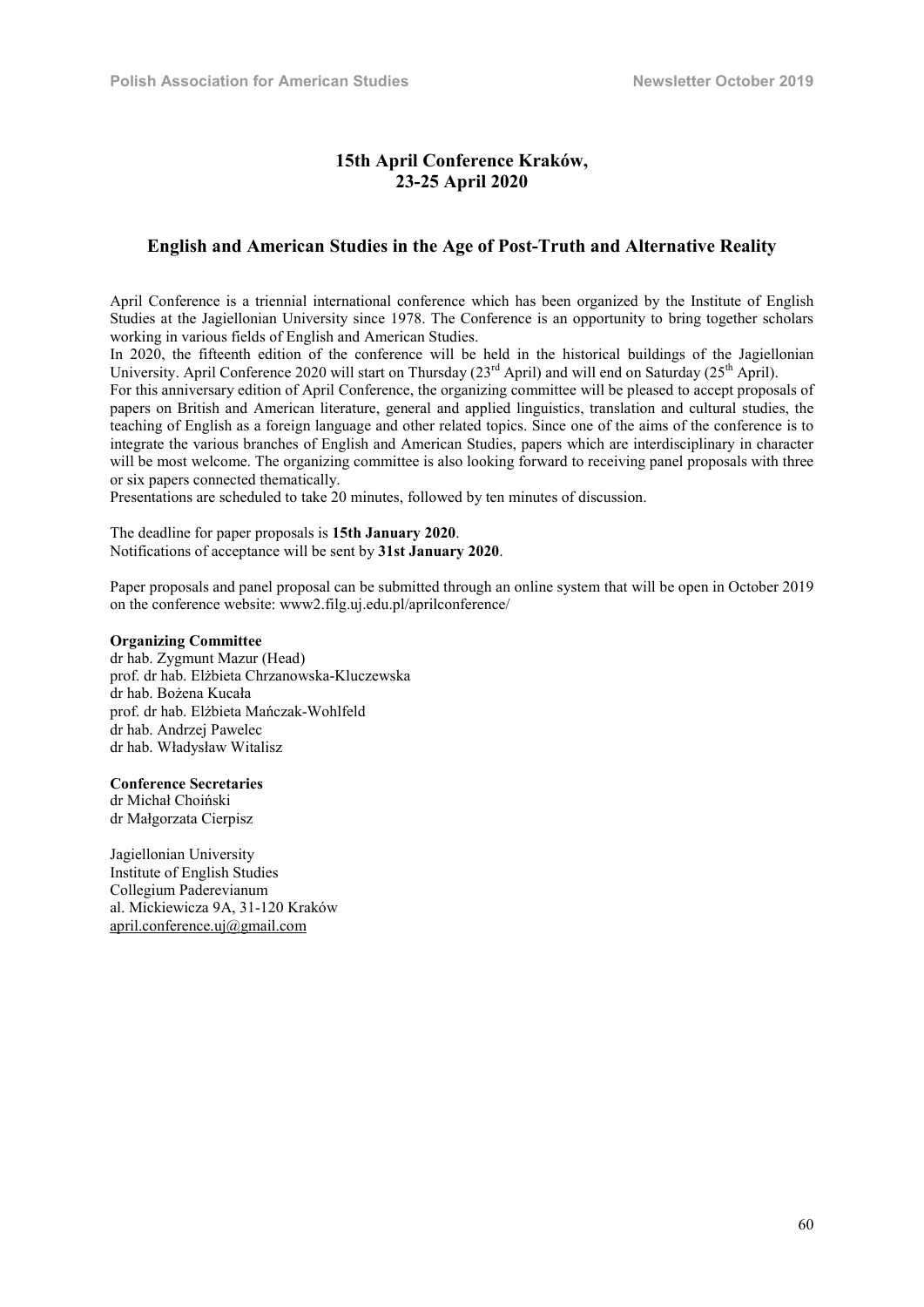#### Call for Papers

# *Polish Journal of American Studies (PJAS)* Special Issue: Digital Humanities in American Studies

Ever since the 1963 publication of a seminal study by Mosteller and Wallace, which confirmed that James Madison was the author of twelve *Federalist Papers* by means of authorship attribution, Digital Humanities (DH) has been making a strong contribution to all branches of American Studies. In more recent years, the presence of DH research has been increasingly discernible, and special issues of respectable journals such as *American Quarterly* (3/2018 [No. 70]) or *Amerikastudien* (2/2018 [No. 63]) are testament to the multitude of ways in which American Studies can now profit from DH methodologies. Likewise, the development of largescale research projects like *Photogrammar* carried out at Yale University DH, as well as more localized projects, like *The Burning of Columbia* carried out in the DH Center at the University of South Carolina, allow academia to reach out to people beyond its confines and to construct complex infrastructures of knowledge. With a growing number of archives and collections available online, DH has been able to help revisit the idea of the literary canon, and ask vital questions regarding American literature and culture, as well as epistemology in general. The aim of this special issue of the *Polish Journal of American Studies* is to follow up on these considerations and to provide a space for the exchange of ideas, demonstrating the ways in which Digital Humanities contributes to American Studies.

The editors of the *Polish Journal of American Studies* welcome essays which may include, but not necessarily be limited to, the following themes:

- digital and computational approaches to American literature, including computational text analysis, stylometry, topic modelling, authorship attribution and textual scholarship
- DH studies of American music, cinema, theatre, and various American media; also, electronic art and literature, games studies, networked communities, digital divides, and digital activism in America,
- DH infrastructure, virtual research and archival research of all periods of general and local American history as well as all branches of American culture (for instance, past and present American politics, different types of American sports and American cuisine)
- DH-related reflexions on eco-criticism in America, digital black studies, digital queer studies and gender studies, as well as multilingualism and multiculturalism
- the notions of power, race, class and gender in America in the context of DH.

#### SUBMISSION DEADLINES:

We request potential contributors to send us abstracts and bio notes by  $31<sup>th</sup>$  October 2019. All abstracts will be reviewed. Authors will be notified by 15<sup>th</sup> November 2019. Articles are due by  $31<sup>st</sup>$  April 2020.

All essays submitted undergo blind reviews by outside readers.

We expect to notify contributors concerning the acceptance of their essays by 31th May 2020. The deadline for the submission of the final version of the articles is 30th June 2020.

### SUBMISSION PROCEDURE:

Contributors are invited to submit a 250 word abstract and short bio via email to michal.choinski@gmail.com. The email should bear the subject line "(surname): abstract for PJAS: DH & American Studies." Manuscripts of accepted essays should not have been previously published or be under consideration for publication elsewhere.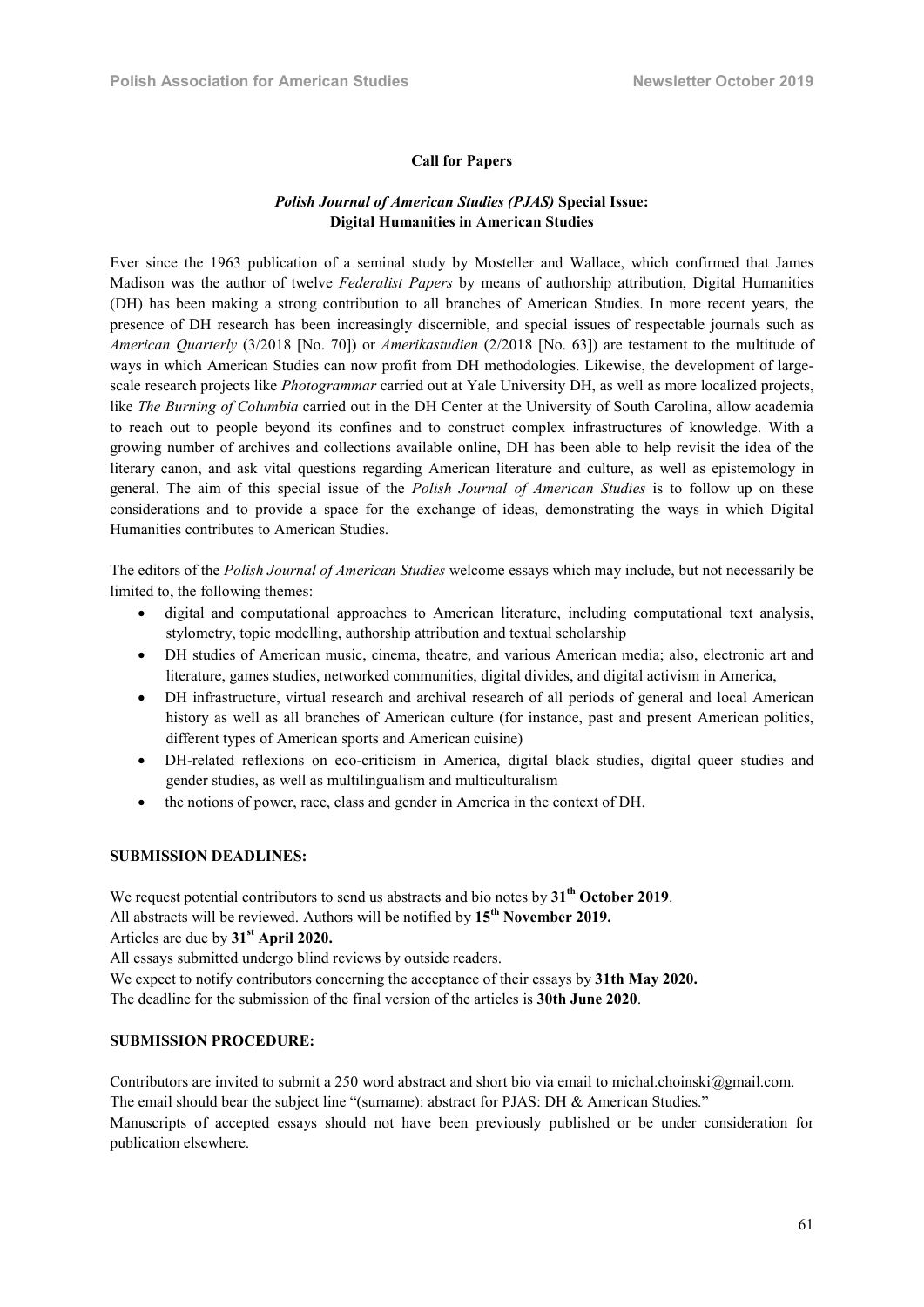All articles undergo a review process, and the editors reserve the right to refuse papers or make suggestions and/or modifications prior to publication.

Research articles should generally not exceed 7,000 words (inclusive of notes, references, and illustrations). Citations should follow the MLA requirements and citation standards. In addition to endnotes, a list of works cited at the end of the article is requested.

Please address questions and submissions to the guest editor of the PJAS Special Issue: Michał Choiński, michalchoinski@gmail.com

For more about the *Polish Journal for American Studies*, its review procedure and past issues: http://www.paas.org.pl/pjas/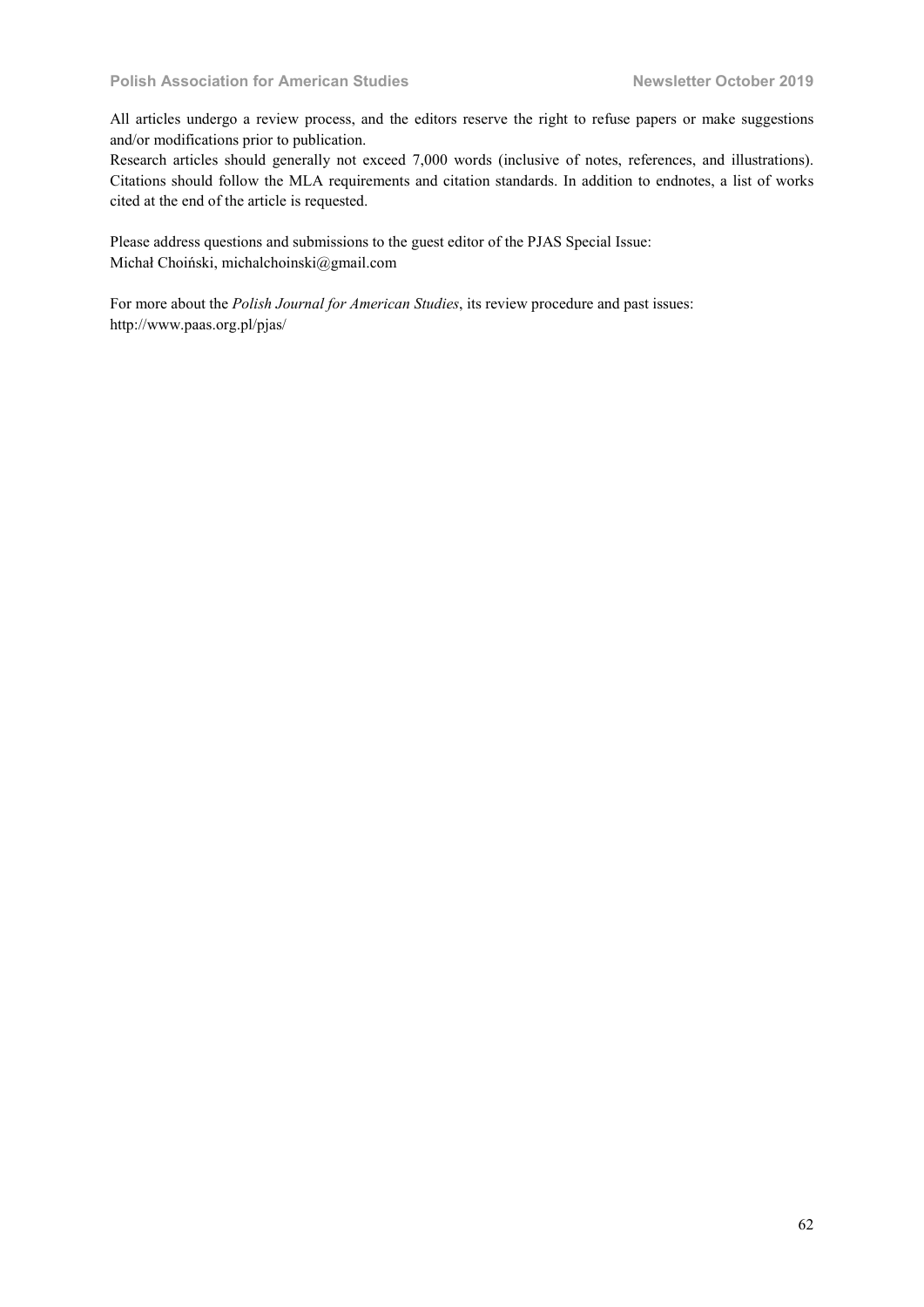# Institute of Modern Languages University of Zielona Góra

| Mailing address<br>of the<br>department. | Institute of Modern Languages, University of Zielona Góra<br>Al. Wojska Polskiego 71a<br>65-762 Zielona Góra<br>tel. (68) 328 31 50<br>http://www.in.uz.zgora.pl/index.php/o-instytucie/anglistyka/zaklad-literatury-angielskiego-<br>obszaru-jezykowego                                                                                                                                                                                                                                                                                                                                                        |
|------------------------------------------|-----------------------------------------------------------------------------------------------------------------------------------------------------------------------------------------------------------------------------------------------------------------------------------------------------------------------------------------------------------------------------------------------------------------------------------------------------------------------------------------------------------------------------------------------------------------------------------------------------------------|
|                                          | Events/Activities Iwona Filipczak<br>Participated in Zielonogórskie Spotkania Popkulturalne. University of Zielona Góra.<br>$\Box$<br>Presentation title: "Kiedy Bollywood jedzie do Ameryki - filmowa reprezentacja<br>południowo-azjatyckiego doświadczenia." May 29, 2019.<br>Participated in 4 <sup>th</sup> Methodologies in American Studies Workshop, Biomedical<br>$\Box$<br>humanities: 21 <sup>st</sup> -century American perspectives on literature and culture. October 22-23,<br>2018                                                                                                              |
| Conferences                              | Iwona Filipczak<br>October 24-25, 2018. Łódź. University of Łódź. Annual PAAS Conference Challenging<br>□<br>America, American Challenges. Culture, Society, Politics. Presentation title: "Literary<br>Revisions of the American Colonial Past in Bharati Mukherjee's The Holder of the<br>World and Toni Morrison's A Mercy."                                                                                                                                                                                                                                                                                 |
|                                          | Urszula Gołębiowska<br>May 10-11, 2019. Jan Kochanowski University in Kielce. 3 <sup>rd</sup> Conference on Literatures<br>▫<br>and Cultures: Literature in History - History in Literature. Presentation title: "History of<br>Sri Lanka in Michael Ondaatje's Running in the Family and Anil's Ghost."                                                                                                                                                                                                                                                                                                        |
| Publications                             | Iwona Filipczak<br>"I changed because I wanted to' - Identity Performance in Bharati Mukherjee's Selected<br>$\Box$<br>Works." From Essentialism to Choice: American Cultural Identities and Their Literary<br>Representations. Eds. Agnieszka Łobodziec and Blossom N. Fondo. Zielona Góra:<br>Oficyna Wydawnicza Uniwerstetu Zielonogórskiego, 2018. 39-50.                                                                                                                                                                                                                                                   |
|                                          | Urszula Gołębiowska<br>"Back in 'the terrible city': Henry James and his characters in search of the past and a<br>$\Box$<br>less polarized future." Henry James' Travel. Fiction and Non-Fiction, ed. Mirosława<br>Buchholtz. Abingdon: Routledge, 2019. 101-111.<br>The Lesson of the Other. Alterity and Subjectivity in Henry James's Fiction. Zielona<br>$\Box$<br>Góra: Oficyna Wydawnicza Universytetu Zielonogórskiego, 2019. pp. 152.<br>(Co-editorship with Mirosława Kubasiewicz). Modernism Re-visited. Zielona Góra:<br>$\Box$<br>Oficyna Wydawnicza Uniwersytetu Zielonogórskiego, 2019. pp. 174. |
| New courses                              | Iwona Filipczak<br>American Short Story<br>□                                                                                                                                                                                                                                                                                                                                                                                                                                                                                                                                                                    |